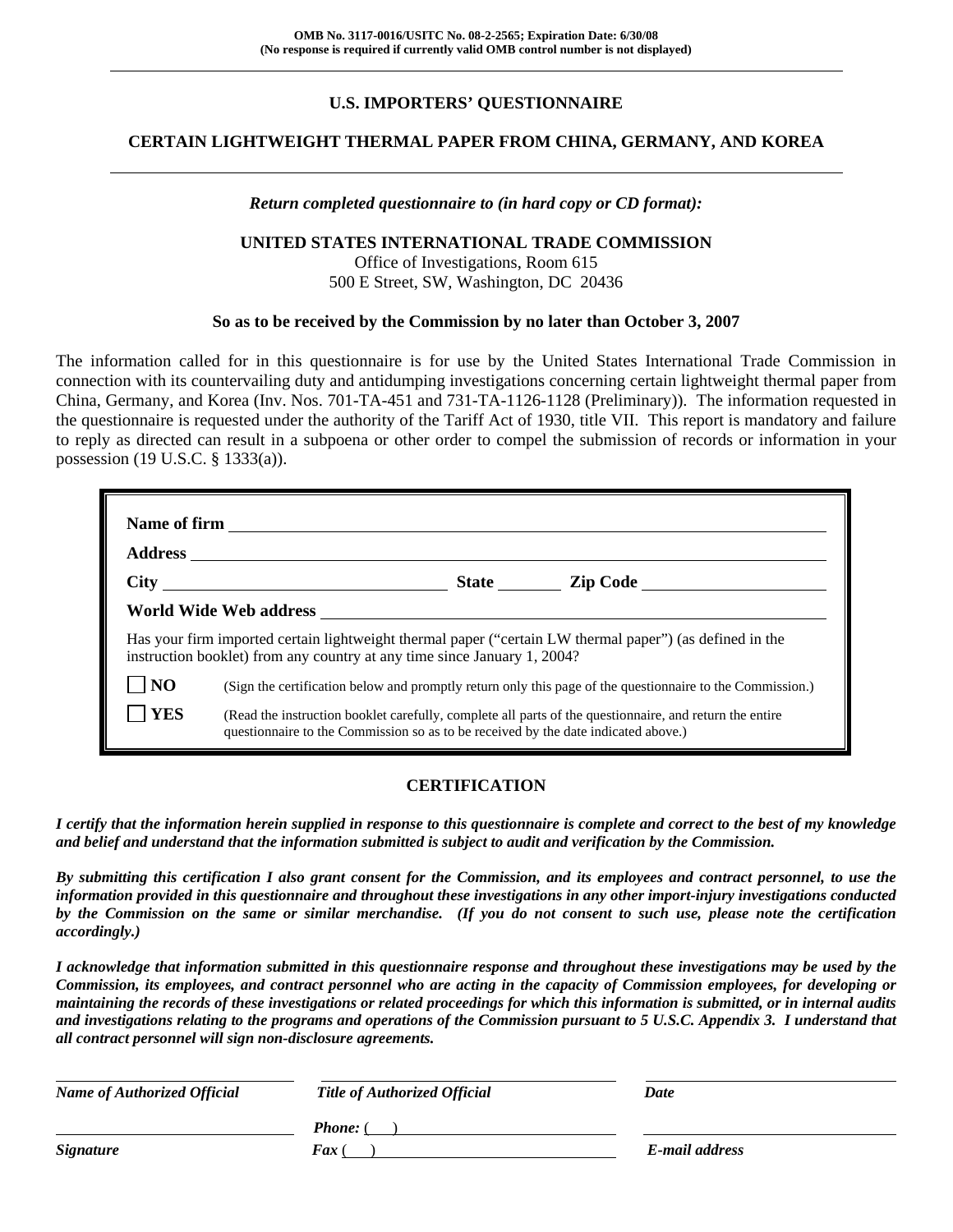## **PART I.—GENERAL INFORMATION**

 $\overline{a}$  $\overline{a}$ 

The questions in this questionnaire have been reviewed with market participants to ensure that issues of concern are adequately addressed and that data requests are sufficient, meaningful, and as limited as possible. Public reporting burden for this questionnaire is estimated to average 25 hours per response, including the time for reviewing instructions, searching existing data sources, gathering the data needed, and completing and reviewing the questionnaire. Send comments regarding the accuracy of this burden estimate or any other aspect of this collection of information, including suggestions for reducing the burden, to the Office of Investigations, U.S. International Trade Commission, 500 E Street, SW, Washington, DC 20436.

I-1a. Please report below the actual number of hours required and the cost to your firm of preparing the reply to this questionnaire and completing the form.

hours dollars

- I-1b. We are interested in any comments you may have for improving this questionnaire in general or the clarity of specific questions. Please attach such comments to your response or send them to the above address.
- I-2. Provide the name and address of establishment(s) covered by this questionnaire (see pages 3-4 of the instruction booklet for reporting guidelines). If your firm is publicly traded, please specify the stock exchange and trading symbol.
- $\overline{a}$ I-3. Is your firm owned, in whole or in part, by any other firm?  $\Box$  No  $\Box$  Yes--List the following information Firm name Address Extent of ownership l l l I-4. Does your firm have any related firms, either domestic or foreign, which are engaged in importing certain LW thermal paper from China, Germany, or Korea into the United States or which are engaged in exporting certain LW thermal paper from China, Germany, or Korea to the United States? No Ses--List the following information Firm name **Address** Address **Affiliation** l l l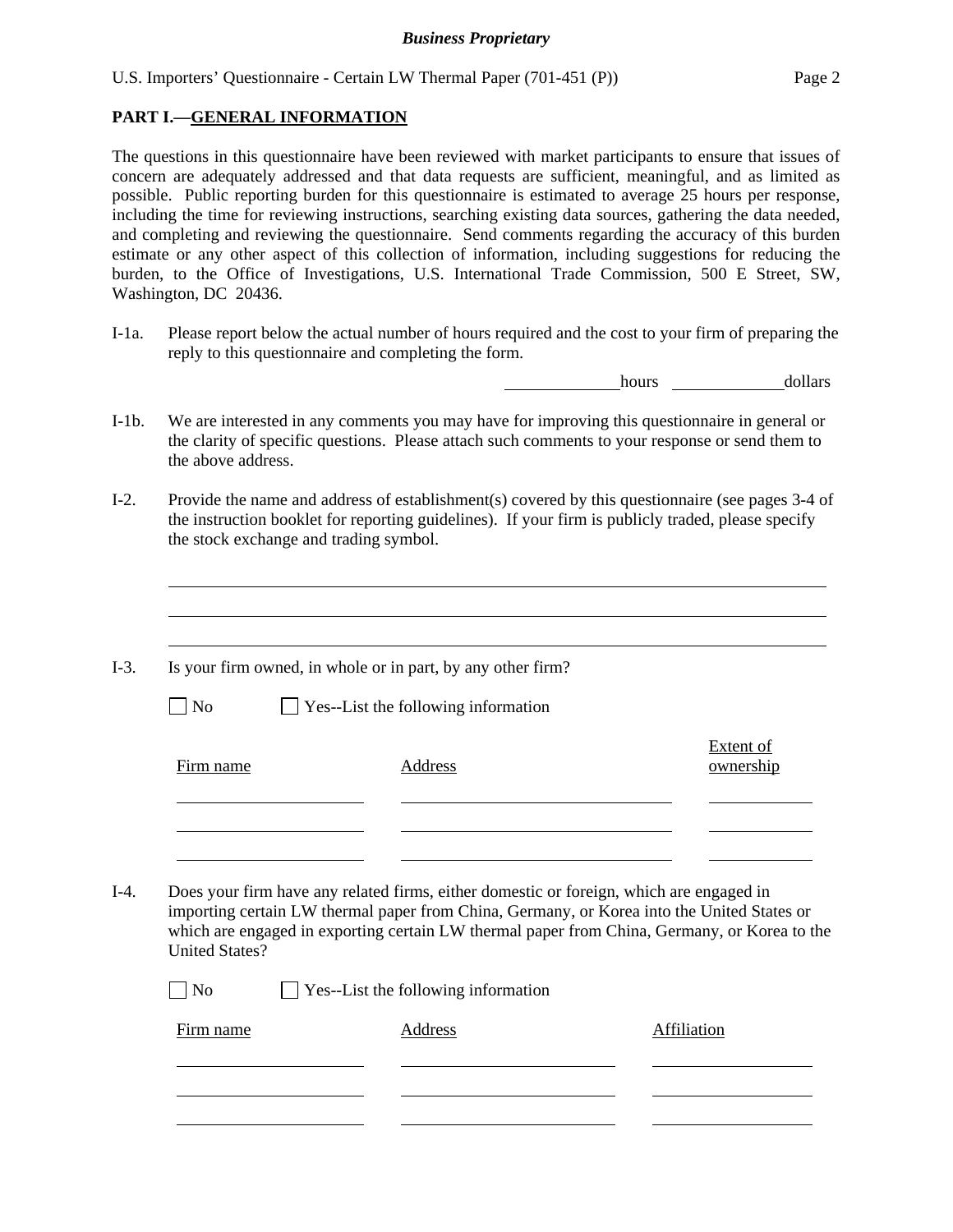| U.S. Importers' Questionnaire - Certain LW Thermal Paper (701-451 (P)) |  |  |  |  |  |  | Page 3 |
|------------------------------------------------------------------------|--|--|--|--|--|--|--------|
|------------------------------------------------------------------------|--|--|--|--|--|--|--------|

# **PART I.--GENERAL INFORMATION***--Continued*

I-5. Does your firm have any related firms, either domestic or foreign, which are engaged in the production of certain LW thermal paper?

| Firm name           |                                                             | Address        |                                                                                       | <b>Affiliation</b>                                                                                 |
|---------------------|-------------------------------------------------------------|----------------|---------------------------------------------------------------------------------------|----------------------------------------------------------------------------------------------------|
|                     |                                                             |                |                                                                                       |                                                                                                    |
|                     | More than one answer may be applicable.                     |                |                                                                                       | Please indicate the nature of your firm's importing operations on certain LW thermal paper.        |
| Importer of record  |                                                             |                |                                                                                       | Takes title to the imported product(s)                                                             |
|                     | Consignee of the imported products(s)                       |                |                                                                                       | Customs broker or freight forwarder.                                                               |
|                     |                                                             |                | list the consignees below (firm name, address, telephone, and individual to contact). | If your firm is an importer of record of certain LW thermal paper but is not the consignee, please |
| Firm name           |                                                             | <b>Address</b> |                                                                                       | Contact person and phone<br>number                                                                 |
|                     |                                                             |                |                                                                                       |                                                                                                    |
|                     |                                                             |                |                                                                                       | Please indicate whether your firm enters certain LW thermal paper into, or withdraws such          |
|                     | merchandise from, foreign trade zones or bonded warehouses. |                |                                                                                       |                                                                                                    |
| Foreign trade zones | N <sub>o</sub>                                              | Yes            |                                                                                       |                                                                                                    |
| Bonded warehouses   | <b>No</b>                                                   | Ves            |                                                                                       |                                                                                                    |
|                     | importation under bond) program.                            |                |                                                                                       | Please indicate whether your firm imports certain LW thermal paper under the TIB (temporary        |
| $\blacksquare$ No   | $\Box$ Yes                                                  |                |                                                                                       |                                                                                                    |
|                     |                                                             |                | import relief investigations in the United States or in any other countries?          | To your knowledge, have the products subject to this investigation been the subject of any other   |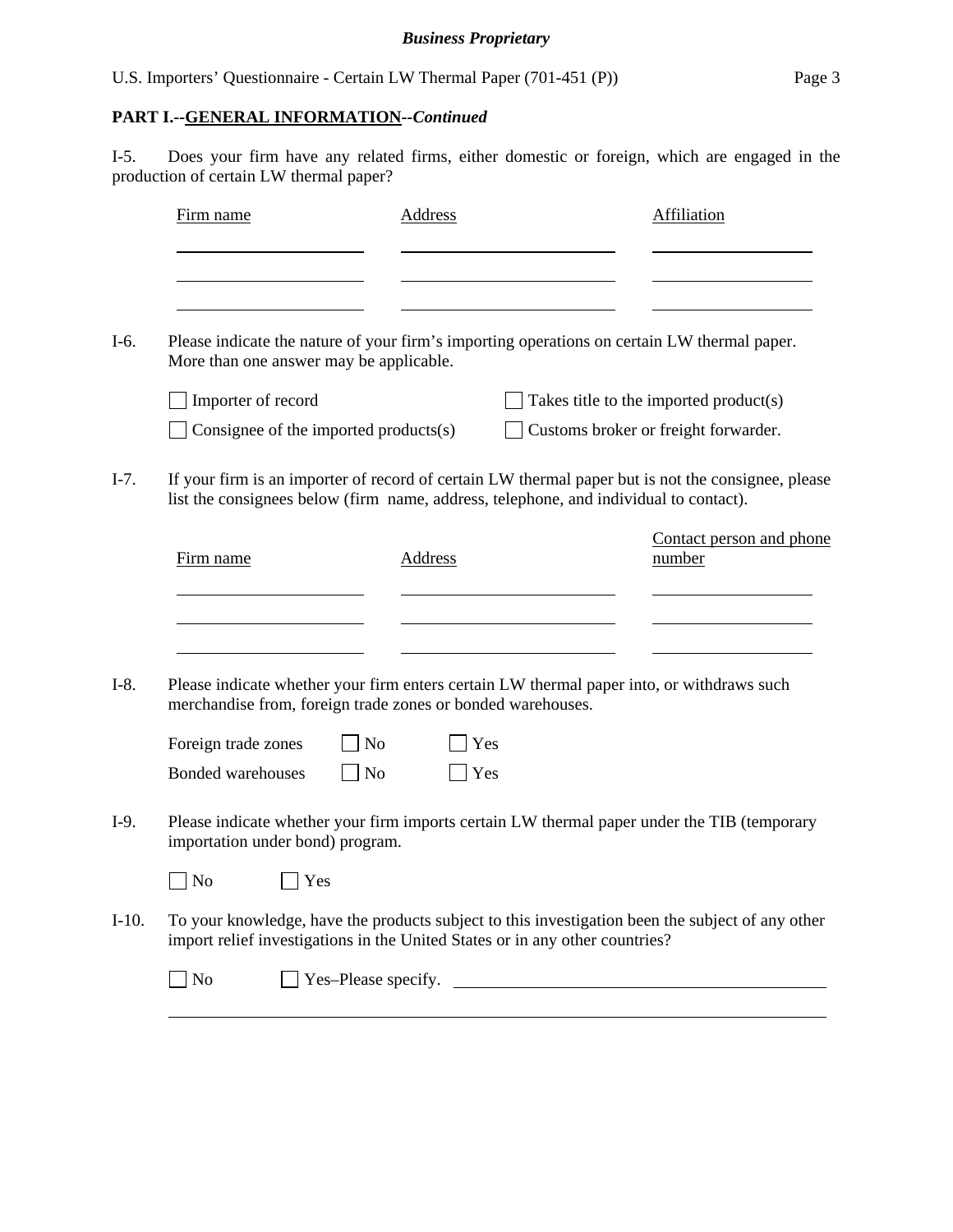U.S. Importers' Questionnaire - Certain LW Thermal Paper (701-451 (P)) Page 4

# **PART II.--TRADE AND RELATED INFORMATION**

Further information on this part of the questionnaire can be obtained from Christopher Cassise (202-708- 5408, chris.cassise@usitc.gov). **Supply all data requested on a calendar-year basis**.

II-1. Who should be contacted regarding the requested trade and related information?

Company contact:

 $\overline{a}$  $\overline{a}$  $\overline{a}$ 

l  $\overline{a}$  $\overline{a}$ 

|  |  | Name and title |
|--|--|----------------|
|  |  |                |

 $($  $\frac{1}{2}$  Phone number  $\frac{1}{2}$  E-mail address

II-2. Has your firm experienced any plant openings, relocations, expansions, acquisitions, consolidations, closures, or prolonged shutdowns because of strikes or equipment failure; or any other change in the character of your operations or organization relating to the production of certain LW thermal paper since January 1, 2004?

 $\Box$  No  $\Box$  Yes--Supply details as to the time, nature, and significance of such changes.

II-3. Has your firm imported or arranged for the importation of certain LW thermal paper from China, Germany, or Korea for delivery after June 30, 2007?

 $\Box$  No  $\Box$  Yes–Indicate when such orders are to be delivered and the quantities and values involved.

| <b>Imports from China:</b>   | Date of delivery |
|------------------------------|------------------|
| Quantity of imports          |                  |
| Value of imports             |                  |
| <b>Imports from Germany:</b> |                  |
| Quantity of imports          |                  |
| Value of imports             |                  |
| <b>Imports from Korea:</b>   |                  |
| Quantity of imports          |                  |
| Value of imports             |                  |

II-4. If your firm also produces certain LW thermal paper in the United States, please indicate your reasons for importing this product. If your reasons differ by source, please elaborate.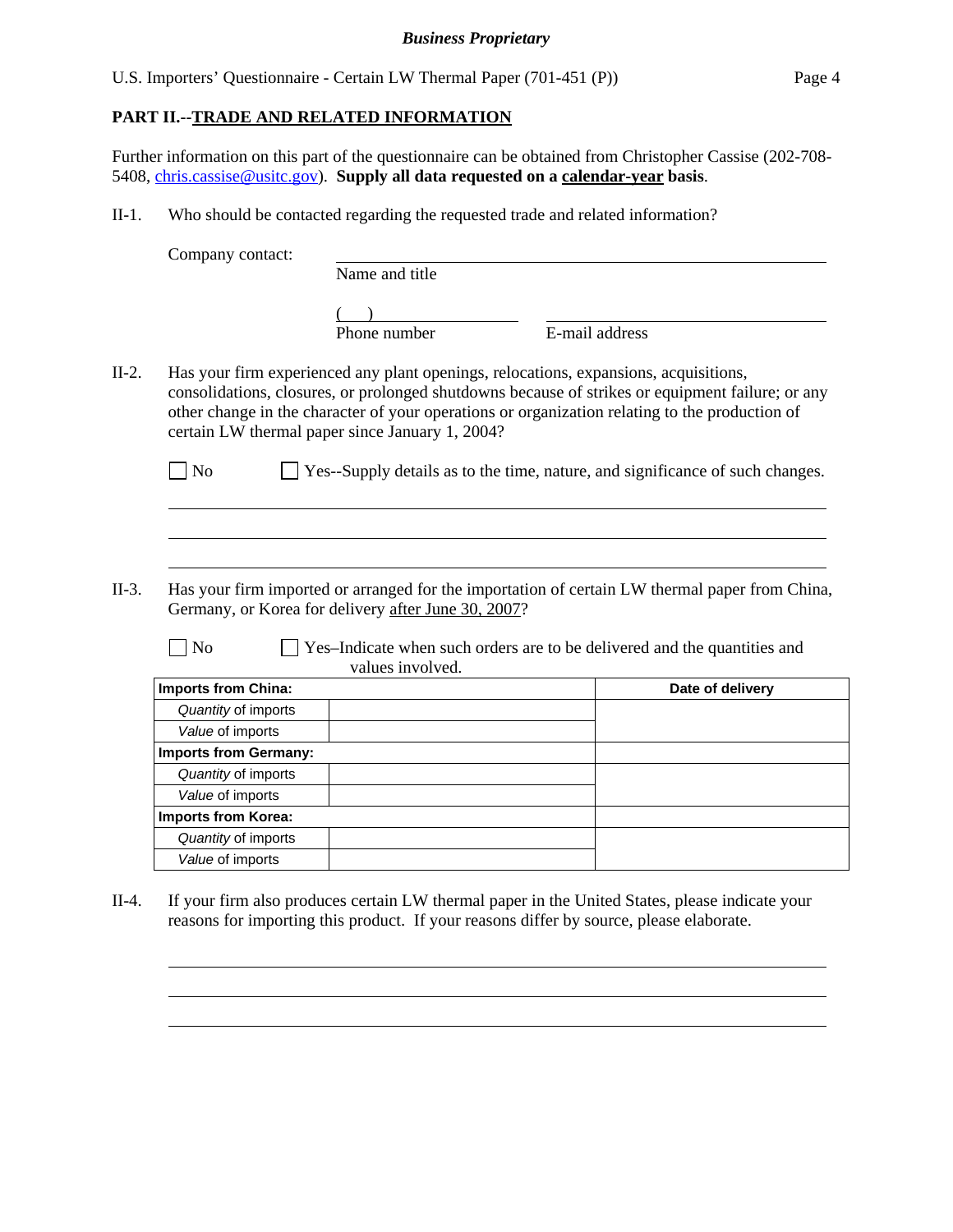II-5a. **IMPORTS OF JUMBO ROLLS FROM CHINA**.–Report your firm's imports and your firm's shipments and inventories of certain LW thermal paper during the specified periods. (See definitions in the instruction booklet.) **Report separately for China, Germany, and Korea, and for all other sources combined.** 

# **CHINA**

| Quantity (in short tons) and value (in \$1,000)                                                                                                                                                                                                                                                                                                |                                       |      |      |      |      |  |  |
|------------------------------------------------------------------------------------------------------------------------------------------------------------------------------------------------------------------------------------------------------------------------------------------------------------------------------------------------|---------------------------------------|------|------|------|------|--|--|
|                                                                                                                                                                                                                                                                                                                                                | <b>Calendar years</b><br>January-June |      |      |      |      |  |  |
| <b>Item</b>                                                                                                                                                                                                                                                                                                                                    | 2004                                  | 2005 | 2006 | 2006 | 2007 |  |  |
| Beginning-of-period inventories (quantity)                                                                                                                                                                                                                                                                                                     |                                       |      |      |      |      |  |  |
| Imports: <sup>2</sup>                                                                                                                                                                                                                                                                                                                          |                                       |      |      |      |      |  |  |
| Quantity of imports                                                                                                                                                                                                                                                                                                                            |                                       |      |      |      |      |  |  |
| Value of imports                                                                                                                                                                                                                                                                                                                               |                                       |      |      |      |      |  |  |
| U.S. shipments:                                                                                                                                                                                                                                                                                                                                |                                       |      |      |      |      |  |  |
| <b>Commercial shipments:</b>                                                                                                                                                                                                                                                                                                                   |                                       |      |      |      |      |  |  |
| Quantity of commercial shipments                                                                                                                                                                                                                                                                                                               |                                       |      |      |      |      |  |  |
| Value of commercial shipments                                                                                                                                                                                                                                                                                                                  |                                       |      |      |      |      |  |  |
| Internal consumption/Transfers to related firms:                                                                                                                                                                                                                                                                                               |                                       |      |      |      |      |  |  |
| Quantity of internal cons/transfers                                                                                                                                                                                                                                                                                                            |                                       |      |      |      |      |  |  |
| Value <sup>2</sup> of internal cons/transfers                                                                                                                                                                                                                                                                                                  |                                       |      |      |      |      |  |  |
| Export shipments: <sup>3</sup>                                                                                                                                                                                                                                                                                                                 |                                       |      |      |      |      |  |  |
| Quantity of exports                                                                                                                                                                                                                                                                                                                            |                                       |      |      |      |      |  |  |
| Value of exports                                                                                                                                                                                                                                                                                                                               |                                       |      |      |      |      |  |  |
| End-of-period inventories <sup>4</sup> (quantity)                                                                                                                                                                                                                                                                                              |                                       |      |      |      |      |  |  |
| <b>Channels of distribution:</b>                                                                                                                                                                                                                                                                                                               |                                       |      |      |      |      |  |  |
| U.S. shipments to distributors (quantity)                                                                                                                                                                                                                                                                                                      |                                       |      |      |      |      |  |  |
| U.S. shipments to end users (quantity)                                                                                                                                                                                                                                                                                                         |                                       |      |      |      |      |  |  |
| $1$ Please identify the foreign producers, if known:                                                                                                                                                                                                                                                                                           |                                       |      |      |      |      |  |  |
| <sup>2</sup> Sales to related firms (including internal consumption) must be valued at fair market value. In the event that you use a<br>different basis for valuing these sales within your company, please specify that basis (e.g., cost, cost plus, etc.) and provide<br>value data using that basis for 2004-2006 below:                  |                                       |      |      |      |      |  |  |
| <sup>3</sup> Identify your principal export markets:<br>Reconciliation of data.--Please note that the quantities reported above should reconcile as follows: beginning-of-period<br>inventories, plus production, less total shipments, equals end-of-period inventories. Do the data reported reconcile?<br>$\Box$ Yes<br>No--Please explain: |                                       |      |      |      |      |  |  |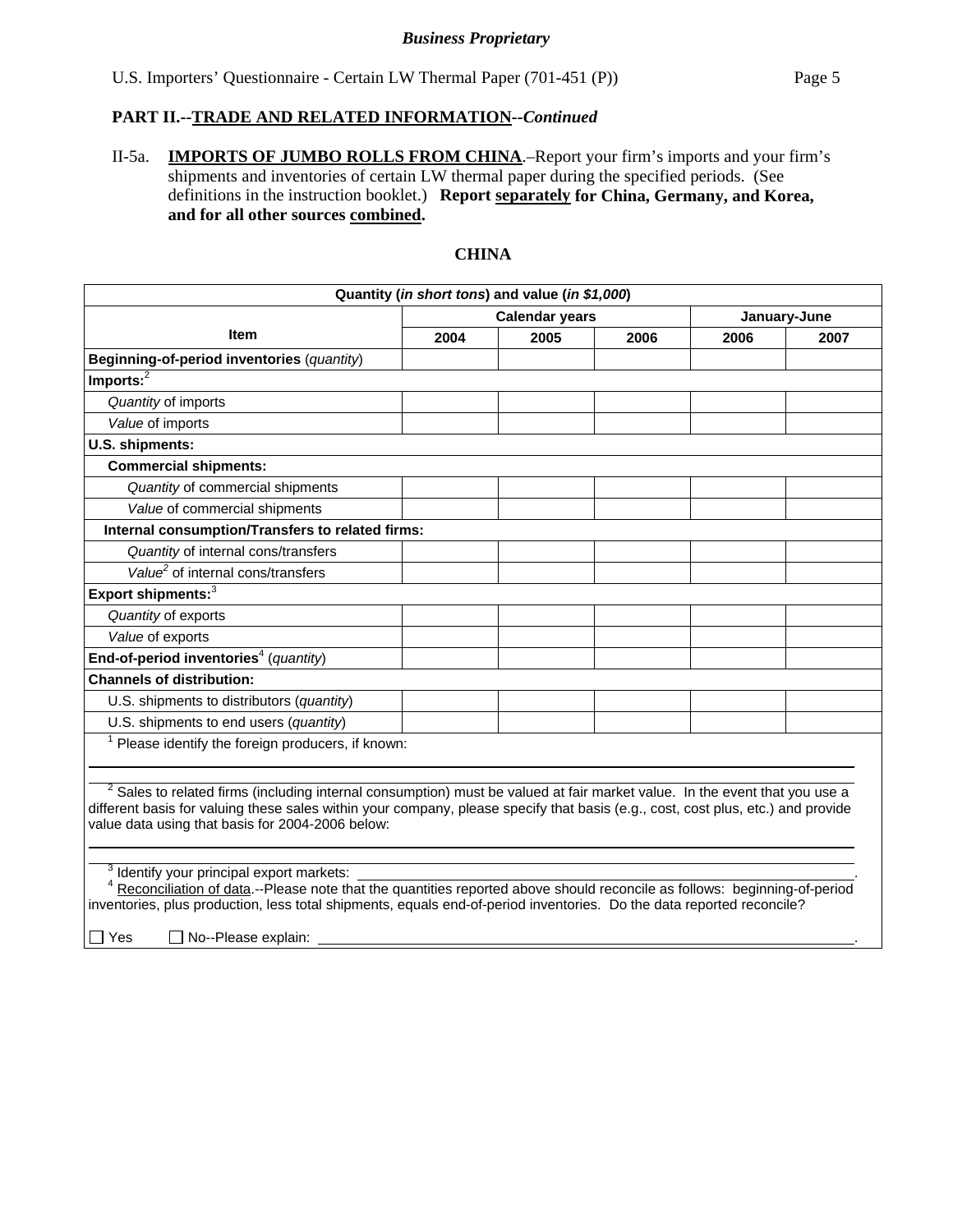II-5b. **IMPORTS OF JUMBO ROLLS FROM GERMANY**.–Report your firm's imports and your firm's shipments and inventories of certain LW thermal paper during the specified periods. (See definitions in the instruction booklet.) **Report separately for China, Germany, and Korea, and for all other sources combined.** 

#### **GERMANY**

| Quantity (in short tons) and value (in \$1,000)                                                                                                                                                                                                                                                                                                |                                       |      |      |      |      |  |
|------------------------------------------------------------------------------------------------------------------------------------------------------------------------------------------------------------------------------------------------------------------------------------------------------------------------------------------------|---------------------------------------|------|------|------|------|--|
|                                                                                                                                                                                                                                                                                                                                                | <b>Calendar years</b><br>January-June |      |      |      |      |  |
| <b>Item</b>                                                                                                                                                                                                                                                                                                                                    | 2004                                  | 2005 | 2006 | 2006 | 2007 |  |
| Beginning-of-period inventories (quantity)                                                                                                                                                                                                                                                                                                     |                                       |      |      |      |      |  |
| Imports: $^2$                                                                                                                                                                                                                                                                                                                                  |                                       |      |      |      |      |  |
| Quantity of imports                                                                                                                                                                                                                                                                                                                            |                                       |      |      |      |      |  |
| Value of imports                                                                                                                                                                                                                                                                                                                               |                                       |      |      |      |      |  |
| U.S. shipments:                                                                                                                                                                                                                                                                                                                                |                                       |      |      |      |      |  |
| <b>Commercial shipments:</b>                                                                                                                                                                                                                                                                                                                   |                                       |      |      |      |      |  |
| Quantity of commercial shipments                                                                                                                                                                                                                                                                                                               |                                       |      |      |      |      |  |
| Value of commercial shipments                                                                                                                                                                                                                                                                                                                  |                                       |      |      |      |      |  |
| Internal consumption/Transfers to related firms:                                                                                                                                                                                                                                                                                               |                                       |      |      |      |      |  |
| Quantity of internal cons/transfers                                                                                                                                                                                                                                                                                                            |                                       |      |      |      |      |  |
| Value <sup>2</sup> of internal cons/transfers                                                                                                                                                                                                                                                                                                  |                                       |      |      |      |      |  |
| Export shipments: <sup>3</sup>                                                                                                                                                                                                                                                                                                                 |                                       |      |      |      |      |  |
| Quantity of exports                                                                                                                                                                                                                                                                                                                            |                                       |      |      |      |      |  |
| Value of exports                                                                                                                                                                                                                                                                                                                               |                                       |      |      |      |      |  |
| End-of-period inventories <sup>4</sup> (quantity)                                                                                                                                                                                                                                                                                              |                                       |      |      |      |      |  |
| <b>Channels of distribution:</b>                                                                                                                                                                                                                                                                                                               |                                       |      |      |      |      |  |
| U.S. shipments to distributors (quantity)                                                                                                                                                                                                                                                                                                      |                                       |      |      |      |      |  |
| U.S. shipments to end users (quantity)                                                                                                                                                                                                                                                                                                         |                                       |      |      |      |      |  |
| $1$ Please identify the foreign producers, if known:                                                                                                                                                                                                                                                                                           |                                       |      |      |      |      |  |
| <sup>2</sup> Sales to related firms (including internal consumption) must be valued at fair market value. In the event that you use a<br>different basis for valuing these sales within your company, please specify that basis (e.g., cost, cost plus, etc.) and provide<br>value data using that basis for 2004-2006 below:                  |                                       |      |      |      |      |  |
| <sup>3</sup> Identify your principal export markets:<br>Reconciliation of data.--Please note that the quantities reported above should reconcile as follows: beginning-of-period<br>inventories, plus production, less total shipments, equals end-of-period inventories. Do the data reported reconcile?<br>$\Box$ Yes<br>No--Please explain: |                                       |      |      |      |      |  |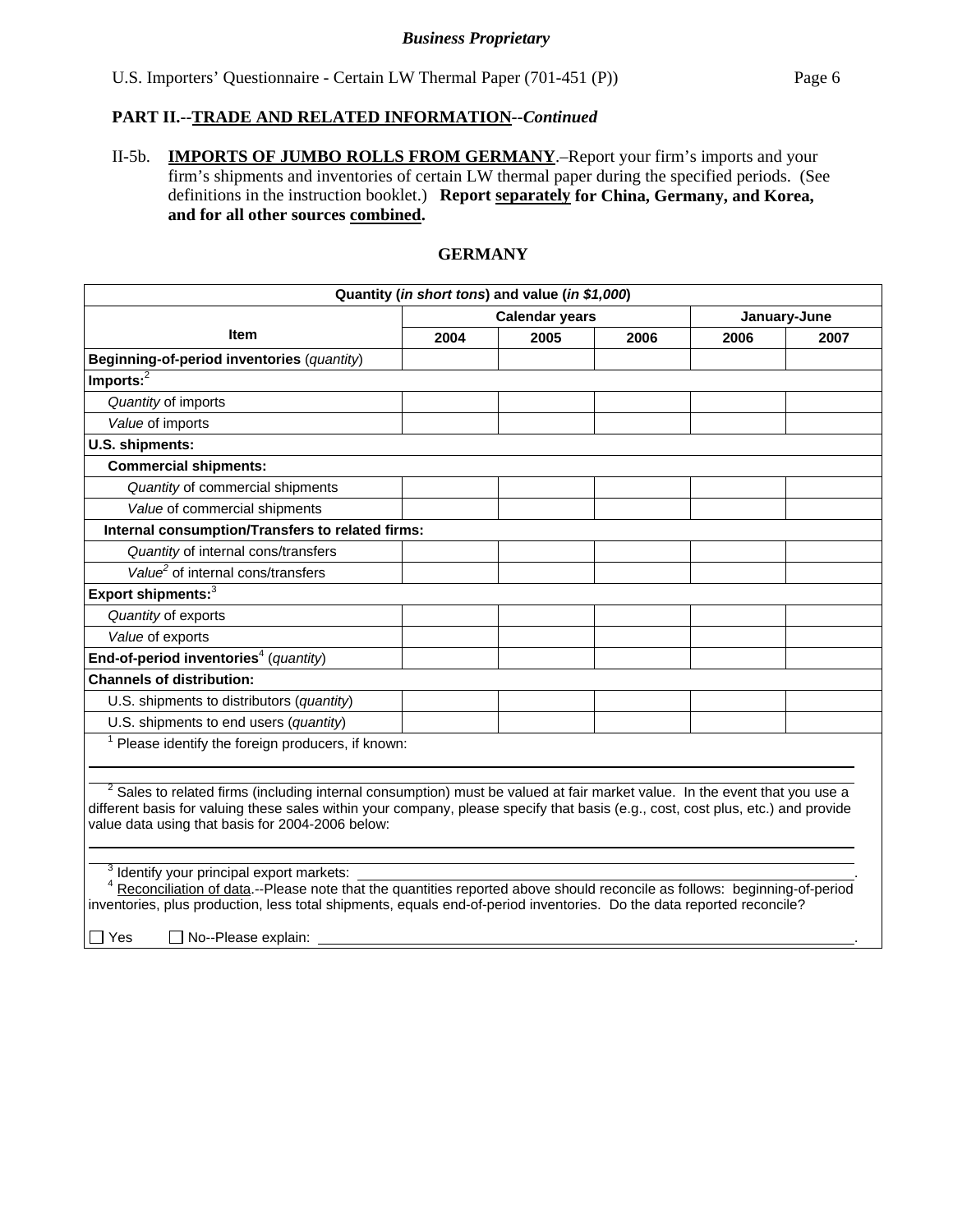II-5c. **IMPORTS OF JUMBO ROLLS FROM KOREA**.–Report your firm's imports and your firm's shipments and inventories of certain LW thermal paper during the specified periods. (See definitions in the instruction booklet.) **Report separately for China, Germany, and Korea, and for all other sources combined.** 

# **KOREA**

|                                                                                                                                                                                                                                                                                                                                                                                       |      | Quantity (in short tons) and value (in \$1,000) |              |      |      |
|---------------------------------------------------------------------------------------------------------------------------------------------------------------------------------------------------------------------------------------------------------------------------------------------------------------------------------------------------------------------------------------|------|-------------------------------------------------|--------------|------|------|
|                                                                                                                                                                                                                                                                                                                                                                                       |      | <b>Calendar years</b>                           | January-June |      |      |
| <b>Item</b>                                                                                                                                                                                                                                                                                                                                                                           | 2004 | 2005                                            | 2006         | 2006 | 2007 |
| Beginning-of-period inventories (quantity)                                                                                                                                                                                                                                                                                                                                            |      |                                                 |              |      |      |
| Imports: <sup>2</sup>                                                                                                                                                                                                                                                                                                                                                                 |      |                                                 |              |      |      |
| Quantity of imports                                                                                                                                                                                                                                                                                                                                                                   |      |                                                 |              |      |      |
| Value of imports                                                                                                                                                                                                                                                                                                                                                                      |      |                                                 |              |      |      |
| U.S. shipments:                                                                                                                                                                                                                                                                                                                                                                       |      |                                                 |              |      |      |
| <b>Commercial shipments:</b>                                                                                                                                                                                                                                                                                                                                                          |      |                                                 |              |      |      |
| Quantity of commercial shipments                                                                                                                                                                                                                                                                                                                                                      |      |                                                 |              |      |      |
| Value of commercial shipments                                                                                                                                                                                                                                                                                                                                                         |      |                                                 |              |      |      |
| Internal consumption/Transfers to related firms:                                                                                                                                                                                                                                                                                                                                      |      |                                                 |              |      |      |
| Quantity of internal cons/transfers                                                                                                                                                                                                                                                                                                                                                   |      |                                                 |              |      |      |
| Value <sup>2</sup> of internal cons/transfers                                                                                                                                                                                                                                                                                                                                         |      |                                                 |              |      |      |
| Export shipments: <sup>3</sup>                                                                                                                                                                                                                                                                                                                                                        |      |                                                 |              |      |      |
| Quantity of exports                                                                                                                                                                                                                                                                                                                                                                   |      |                                                 |              |      |      |
| Value of exports                                                                                                                                                                                                                                                                                                                                                                      |      |                                                 |              |      |      |
| End-of-period inventories <sup>4</sup> (quantity)                                                                                                                                                                                                                                                                                                                                     |      |                                                 |              |      |      |
| <b>Channels of distribution:</b>                                                                                                                                                                                                                                                                                                                                                      |      |                                                 |              |      |      |
| U.S. shipments to distributors (quantity)                                                                                                                                                                                                                                                                                                                                             |      |                                                 |              |      |      |
| U.S. shipments to end users (quantity)                                                                                                                                                                                                                                                                                                                                                |      |                                                 |              |      |      |
| $1$ Please identify the foreign producers, if known:                                                                                                                                                                                                                                                                                                                                  |      |                                                 |              |      |      |
| <sup>2</sup> Sales to related firms (including internal consumption) must be valued at fair market value. In the event that you use a<br>different basis for valuing these sales within your company, please specify that basis (e.g., cost, cost plus, etc.) and provide<br>value data using that basis for 2004-2006 below:<br><sup>3</sup> Identify your principal export markets: |      |                                                 |              |      |      |
| Reconciliation of data.--Please note that the quantities reported above should reconcile as follows: beginning-of-period<br>inventories, plus production, less total shipments, equals end-of-period inventories. Do the data reported reconcile?                                                                                                                                     |      |                                                 |              |      |      |
| $\Box$ Yes<br>□ No--Please explain:                                                                                                                                                                                                                                                                                                                                                   |      |                                                 |              |      |      |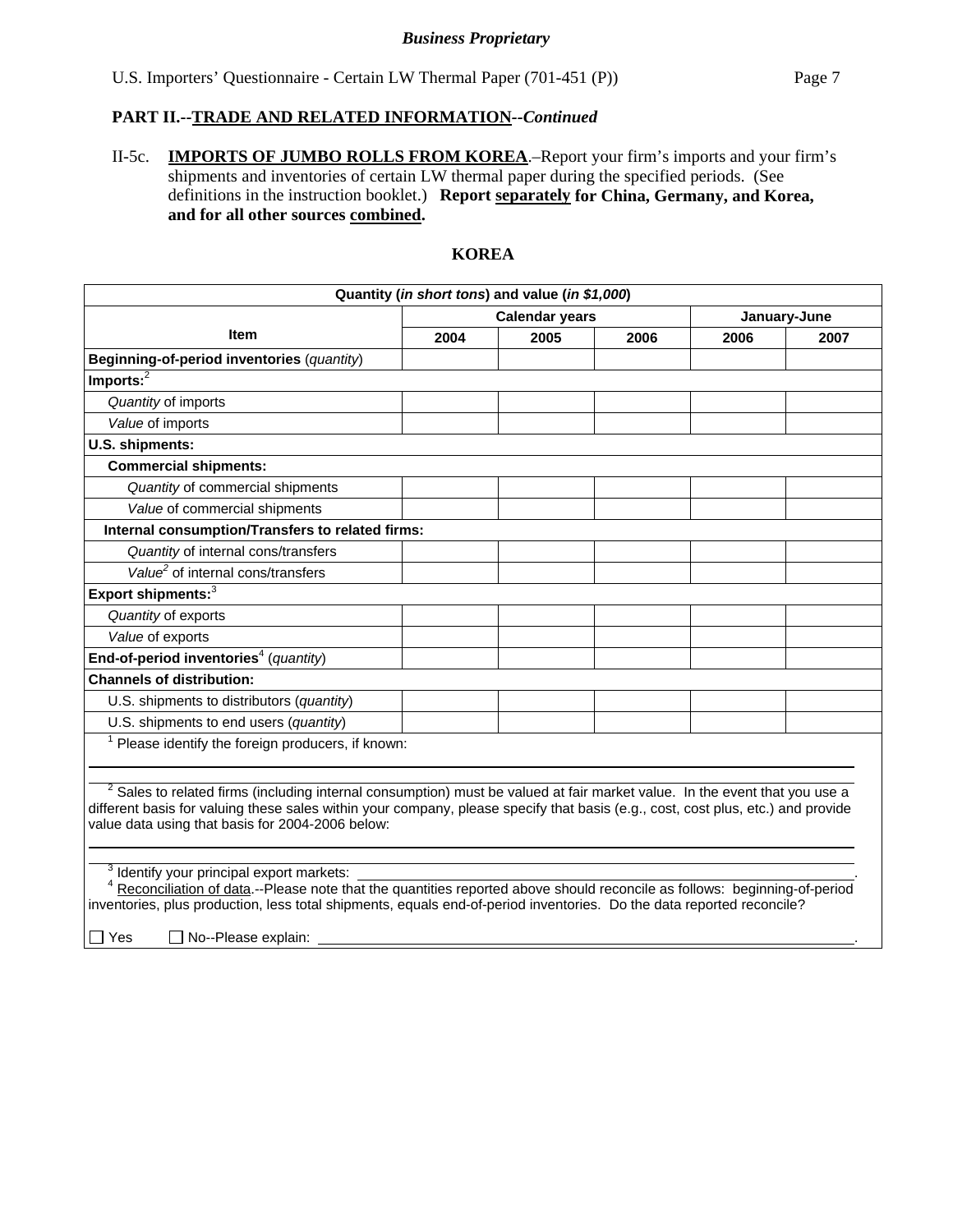II-5d. **IMPORTS OF JUMBO ROLLS FROM ALL OTHER SOURCES**.–Report your firm's imports and your firm's shipments and inventories of certain LW thermal paper during the specified periods. (See definitions in the instruction booklet.) **Report separately for China, Germany, and Korea, and for all other sources combined.** 

# **ALL OTHER SOURCES COMBINED**<sup>1</sup>

| Quantity (in short tons) and value (in \$1,000)                                                                                                                                                                                                                                                                                                                                                                                                                                                                                                                                                                                            |      |                       |              |      |      |  |
|--------------------------------------------------------------------------------------------------------------------------------------------------------------------------------------------------------------------------------------------------------------------------------------------------------------------------------------------------------------------------------------------------------------------------------------------------------------------------------------------------------------------------------------------------------------------------------------------------------------------------------------------|------|-----------------------|--------------|------|------|--|
|                                                                                                                                                                                                                                                                                                                                                                                                                                                                                                                                                                                                                                            |      | <b>Calendar years</b> | January-June |      |      |  |
| <b>Item</b>                                                                                                                                                                                                                                                                                                                                                                                                                                                                                                                                                                                                                                | 2004 | 2005                  | 2006         | 2006 | 2007 |  |
| Beginning-of-period inventories (quantity)                                                                                                                                                                                                                                                                                                                                                                                                                                                                                                                                                                                                 |      |                       |              |      |      |  |
| Imports: <sup>2</sup>                                                                                                                                                                                                                                                                                                                                                                                                                                                                                                                                                                                                                      |      |                       |              |      |      |  |
| Quantity of imports                                                                                                                                                                                                                                                                                                                                                                                                                                                                                                                                                                                                                        |      |                       |              |      |      |  |
| Value of imports                                                                                                                                                                                                                                                                                                                                                                                                                                                                                                                                                                                                                           |      |                       |              |      |      |  |
| U.S. shipments:                                                                                                                                                                                                                                                                                                                                                                                                                                                                                                                                                                                                                            |      |                       |              |      |      |  |
| <b>Commercial shipments:</b>                                                                                                                                                                                                                                                                                                                                                                                                                                                                                                                                                                                                               |      |                       |              |      |      |  |
| Quantity of commercial shipments                                                                                                                                                                                                                                                                                                                                                                                                                                                                                                                                                                                                           |      |                       |              |      |      |  |
| Value of commercial shipments                                                                                                                                                                                                                                                                                                                                                                                                                                                                                                                                                                                                              |      |                       |              |      |      |  |
| Internal consumption/Transfers to related firms:                                                                                                                                                                                                                                                                                                                                                                                                                                                                                                                                                                                           |      |                       |              |      |      |  |
| Quantity of internal cons/transfers                                                                                                                                                                                                                                                                                                                                                                                                                                                                                                                                                                                                        |      |                       |              |      |      |  |
| Value <sup>2</sup> of internal cons/transfers                                                                                                                                                                                                                                                                                                                                                                                                                                                                                                                                                                                              |      |                       |              |      |      |  |
| Export shipments: <sup>3</sup>                                                                                                                                                                                                                                                                                                                                                                                                                                                                                                                                                                                                             |      |                       |              |      |      |  |
| Quantity of exports                                                                                                                                                                                                                                                                                                                                                                                                                                                                                                                                                                                                                        |      |                       |              |      |      |  |
| Value of exports                                                                                                                                                                                                                                                                                                                                                                                                                                                                                                                                                                                                                           |      |                       |              |      |      |  |
| End-of-period inventories <sup>4</sup> (quantity)                                                                                                                                                                                                                                                                                                                                                                                                                                                                                                                                                                                          |      |                       |              |      |      |  |
| <b>Channels of distribution:</b>                                                                                                                                                                                                                                                                                                                                                                                                                                                                                                                                                                                                           |      |                       |              |      |      |  |
| U.S. shipments to distributors (quantity)                                                                                                                                                                                                                                                                                                                                                                                                                                                                                                                                                                                                  |      |                       |              |      |      |  |
| U.S. shipments to end users (quantity)                                                                                                                                                                                                                                                                                                                                                                                                                                                                                                                                                                                                     |      |                       |              |      |      |  |
| $1$ Please identify the foreign producers, if known:                                                                                                                                                                                                                                                                                                                                                                                                                                                                                                                                                                                       |      |                       |              |      |      |  |
| <sup>2</sup> Sales to related firms (including internal consumption) must be valued at fair market value. In the event that you use a<br>different basis for valuing these sales within your company, please specify that basis (e.g., cost, cost plus, etc.) and provide<br>value data using that basis for 2004-2006 below:<br><sup>3</sup> Identify your principal export markets:<br>Reconciliation of data.--Please note that the quantities reported above should reconcile as follows: beginning-of-period<br>inventories, plus production, less total shipments, equals end-of-period inventories. Do the data reported reconcile? |      |                       |              |      |      |  |
| $\Box$ Yes<br>No--Please explain:                                                                                                                                                                                                                                                                                                                                                                                                                                                                                                                                                                                                          |      |                       |              |      |      |  |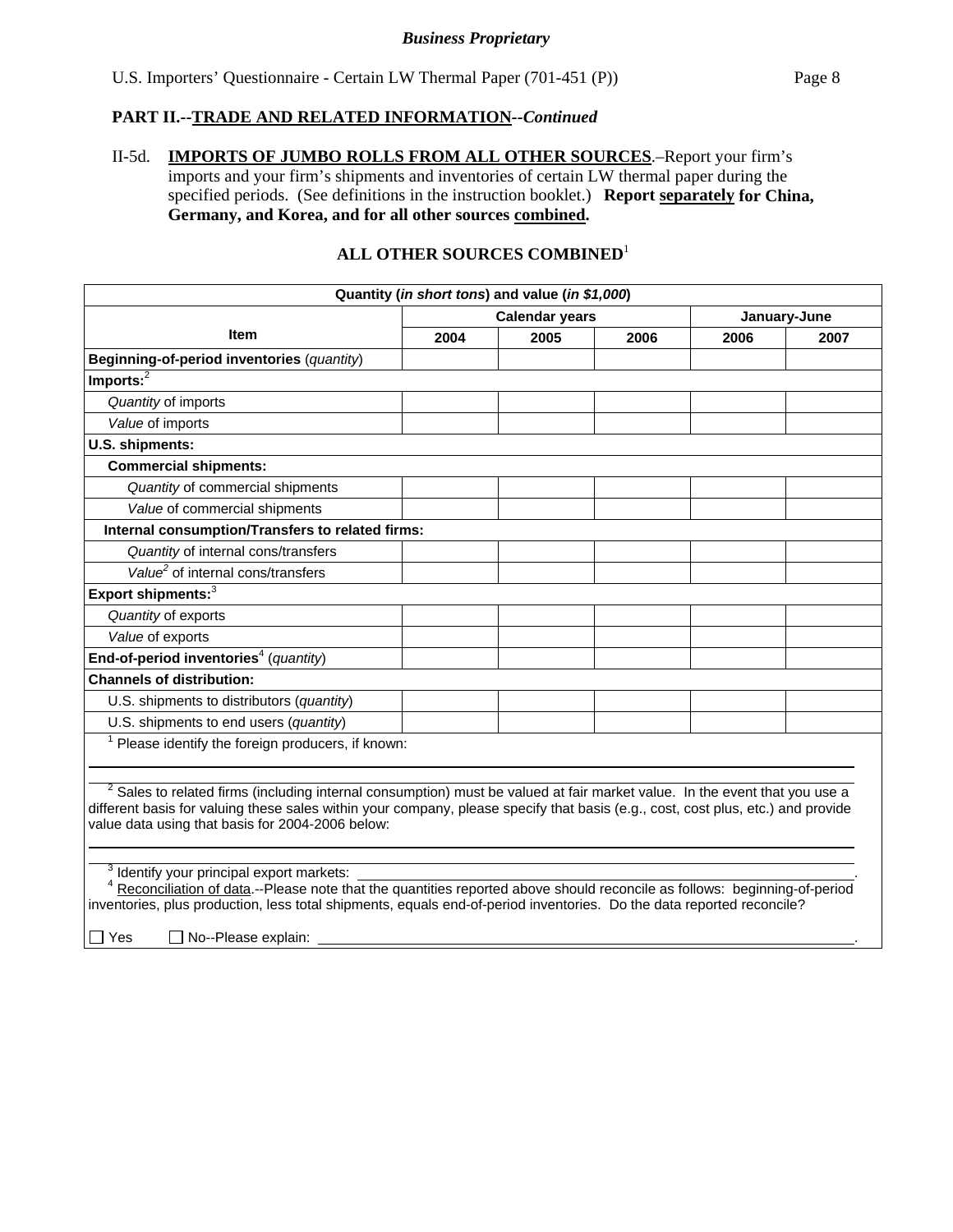II-5e. **IMPORTS OF SLITTED CERTAIN LW THERMAL PAPER FROM CHINA**.– Report your firm's imports and your firm's shipments and inventories of slitted certain LW thermal paper imported by your firm during the specified periods. (See definitions in the instruction booklet.) **Report separately for China, Germany, and Korea, and for all other sources combined.** 

# **CHINA**

| Quantity (in short tons) and value (in \$1,000)                                                                                                                                                                                                                                                                                          |      |                       |              |      |      |  |
|------------------------------------------------------------------------------------------------------------------------------------------------------------------------------------------------------------------------------------------------------------------------------------------------------------------------------------------|------|-----------------------|--------------|------|------|--|
|                                                                                                                                                                                                                                                                                                                                          |      | <b>Calendar years</b> | January-June |      |      |  |
| <b>Item</b>                                                                                                                                                                                                                                                                                                                              | 2004 | 2005                  | 2006         | 2006 | 2007 |  |
| Beginning-of-period inventories (quantity)                                                                                                                                                                                                                                                                                               |      |                       |              |      |      |  |
| $Imports:$ <sup>2</sup>                                                                                                                                                                                                                                                                                                                  |      |                       |              |      |      |  |
| Quantity of imports                                                                                                                                                                                                                                                                                                                      |      |                       |              |      |      |  |
| Value of imports                                                                                                                                                                                                                                                                                                                         |      |                       |              |      |      |  |
| U.S. shipments:                                                                                                                                                                                                                                                                                                                          |      |                       |              |      |      |  |
| <b>Commercial shipments:</b>                                                                                                                                                                                                                                                                                                             |      |                       |              |      |      |  |
| Quantity of commercial shipments                                                                                                                                                                                                                                                                                                         |      |                       |              |      |      |  |
| Value of commercial shipments                                                                                                                                                                                                                                                                                                            |      |                       |              |      |      |  |
| Internal consumption/Transfers to related<br>firms:                                                                                                                                                                                                                                                                                      |      |                       |              |      |      |  |
| Quantity of internal cons/transfers                                                                                                                                                                                                                                                                                                      |      |                       |              |      |      |  |
| Value <sup>3</sup> of internal cons/transfers                                                                                                                                                                                                                                                                                            |      |                       |              |      |      |  |
| Export shipments: <sup>4</sup>                                                                                                                                                                                                                                                                                                           |      |                       |              |      |      |  |
| Quantity of exports                                                                                                                                                                                                                                                                                                                      |      |                       |              |      |      |  |
| Value of exports                                                                                                                                                                                                                                                                                                                         |      |                       |              |      |      |  |
| End-of-period inventories <sup>5</sup> (quantity)                                                                                                                                                                                                                                                                                        |      |                       |              |      |      |  |
| <b>Channels of distribution:</b>                                                                                                                                                                                                                                                                                                         |      |                       |              |      |      |  |
| U.S. shipments to distributors (quantity)                                                                                                                                                                                                                                                                                                |      |                       |              |      |      |  |
| U.S. shipments to end users (quantity)                                                                                                                                                                                                                                                                                                   |      |                       |              |      |      |  |
| $1$ Please identify the countries:                                                                                                                                                                                                                                                                                                       |      |                       |              |      |      |  |
| $2$ Identify the foreign producers, if known: $\overline{\phantom{a}}$                                                                                                                                                                                                                                                                   |      |                       |              |      |      |  |
| <sup>3</sup> Sales to related firms (including internal consumption) must be valued at fair market value. In the event that you use a<br>different basis for valuing these sales within your company, please specify that basis (e.g., cost, cost plus, etc.) and provide<br>value data using that basis for 2004, 2005, and 2006 below: |      |                       |              |      |      |  |
|                                                                                                                                                                                                                                                                                                                                          |      |                       |              |      |      |  |
| <sup>4</sup> Identify your principal export markets:                                                                                                                                                                                                                                                                                     |      |                       |              |      |      |  |
| <sup>5</sup> Reconciliation of data.--Please note that the quantities reported above should reconcile as follows: beginning-of-period<br>inventories, plus production, less total shipments, equals end-of-period inventories. Do the data reported reconcile?                                                                           |      |                       |              |      |      |  |
| No--Please explain:<br>l IYes                                                                                                                                                                                                                                                                                                            |      |                       |              |      |      |  |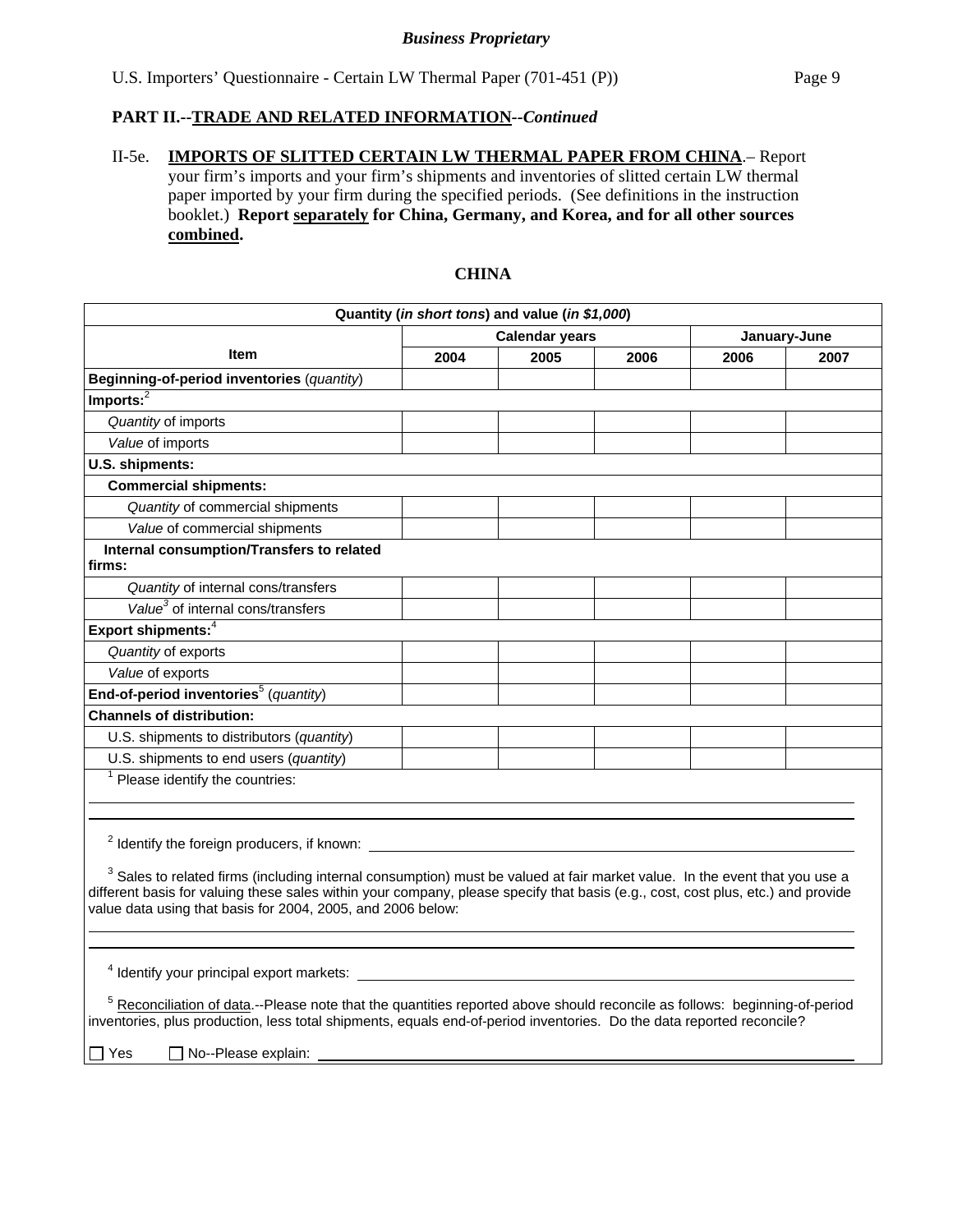## II-5f. **IMPORTS OF SLITTED CERTAIN LW THERMAL PAPER FROM GERMANY**.– Report your firm's imports and your firm's shipments and inventories of slitted certain LW thermal paper imported by your firm during the specified periods. (See definitions in the instruction booklet.) **Report separately for China, Germany, and Korea, and for all other sources combined.**

# **GERMANY**

| Quantity (in short tons) and value (in \$1,000)                                                                                                                                                                                                                                                                                          |      |                       |      |              |      |  |  |
|------------------------------------------------------------------------------------------------------------------------------------------------------------------------------------------------------------------------------------------------------------------------------------------------------------------------------------------|------|-----------------------|------|--------------|------|--|--|
|                                                                                                                                                                                                                                                                                                                                          |      | <b>Calendar years</b> |      | January-June |      |  |  |
| <b>Item</b>                                                                                                                                                                                                                                                                                                                              | 2004 | 2005                  | 2006 | 2006         | 2007 |  |  |
| Beginning-of-period inventories (quantity)                                                                                                                                                                                                                                                                                               |      |                       |      |              |      |  |  |
| $Imports:$ <sup>2</sup>                                                                                                                                                                                                                                                                                                                  |      |                       |      |              |      |  |  |
| Quantity of imports                                                                                                                                                                                                                                                                                                                      |      |                       |      |              |      |  |  |
| Value of imports                                                                                                                                                                                                                                                                                                                         |      |                       |      |              |      |  |  |
| U.S. shipments:                                                                                                                                                                                                                                                                                                                          |      |                       |      |              |      |  |  |
| <b>Commercial shipments:</b>                                                                                                                                                                                                                                                                                                             |      |                       |      |              |      |  |  |
| Quantity of commercial shipments                                                                                                                                                                                                                                                                                                         |      |                       |      |              |      |  |  |
| Value of commercial shipments                                                                                                                                                                                                                                                                                                            |      |                       |      |              |      |  |  |
| Internal consumption/Transfers to related<br>firms:                                                                                                                                                                                                                                                                                      |      |                       |      |              |      |  |  |
| Quantity of internal cons/transfers                                                                                                                                                                                                                                                                                                      |      |                       |      |              |      |  |  |
| $\overline{Value}^3$ of internal cons/transfers                                                                                                                                                                                                                                                                                          |      |                       |      |              |      |  |  |
| Export shipments: <sup>4</sup>                                                                                                                                                                                                                                                                                                           |      |                       |      |              |      |  |  |
| Quantity of exports                                                                                                                                                                                                                                                                                                                      |      |                       |      |              |      |  |  |
| Value of exports                                                                                                                                                                                                                                                                                                                         |      |                       |      |              |      |  |  |
| End-of-period inventories <sup>5</sup> (quantity)                                                                                                                                                                                                                                                                                        |      |                       |      |              |      |  |  |
| <b>Channels of distribution:</b>                                                                                                                                                                                                                                                                                                         |      |                       |      |              |      |  |  |
| U.S. shipments to distributors (quantity)                                                                                                                                                                                                                                                                                                |      |                       |      |              |      |  |  |
| U.S. shipments to end users (quantity)                                                                                                                                                                                                                                                                                                   |      |                       |      |              |      |  |  |
| Please identify the countries:                                                                                                                                                                                                                                                                                                           |      |                       |      |              |      |  |  |
| <sup>2</sup> Identify the foreign producers, if known:                                                                                                                                                                                                                                                                                   |      |                       |      |              |      |  |  |
| <sup>3</sup> Sales to related firms (including internal consumption) must be valued at fair market value. In the event that you use a<br>different basis for valuing these sales within your company, please specify that basis (e.g., cost, cost plus, etc.) and provide<br>value data using that basis for 2004, 2005, and 2006 below: |      |                       |      |              |      |  |  |
|                                                                                                                                                                                                                                                                                                                                          |      |                       |      |              |      |  |  |
| <sup>4</sup> Identify your principal export markets:                                                                                                                                                                                                                                                                                     |      |                       |      |              |      |  |  |
| <sup>5</sup> Reconciliation of data.--Please note that the quantities reported above should reconcile as follows: beginning-of-period<br>inventories, plus production, less total shipments, equals end-of-period inventories. Do the data reported reconcile?                                                                           |      |                       |      |              |      |  |  |
| □ Yes<br>No--Please explain:                                                                                                                                                                                                                                                                                                             |      |                       |      |              |      |  |  |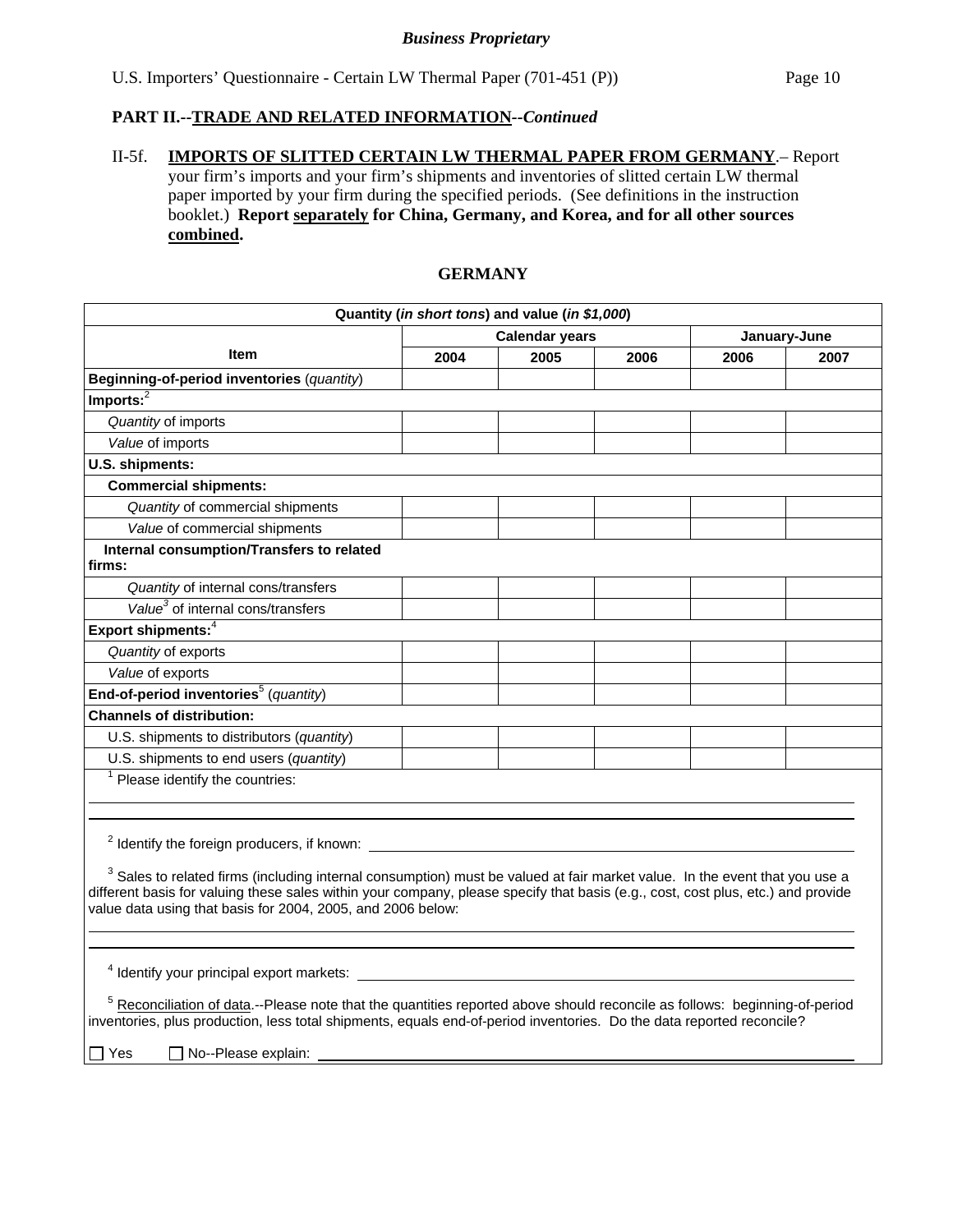| II-5 $\sigma$ . | <b>IMPORTS OF SLITTED CERTAIN LW THERMAL PAPER FROM KOREA</b> - Report                        |
|-----------------|-----------------------------------------------------------------------------------------------|
|                 | your firm's imports and your firm's shipments and inventories of slitted certain LW thermal   |
|                 | paper imported by your firm during the specified periods. (See definitions in the instruction |
|                 | booklet.) Report separately for China, Germany, and Korea, and for all other sources          |
|                 | combined.                                                                                     |

# **KOREA**

| Quantity (in short tons) and value (in \$1,000)                                                                                                                                                                                                                                                                                          |                                       |      |      |      |      |  |  |  |
|------------------------------------------------------------------------------------------------------------------------------------------------------------------------------------------------------------------------------------------------------------------------------------------------------------------------------------------|---------------------------------------|------|------|------|------|--|--|--|
|                                                                                                                                                                                                                                                                                                                                          | <b>Calendar years</b><br>January-June |      |      |      |      |  |  |  |
| <b>Item</b>                                                                                                                                                                                                                                                                                                                              | 2004                                  | 2005 | 2006 | 2006 | 2007 |  |  |  |
| Beginning-of-period inventories (quantity)                                                                                                                                                                                                                                                                                               |                                       |      |      |      |      |  |  |  |
| $Imports:$ <sup>2</sup>                                                                                                                                                                                                                                                                                                                  |                                       |      |      |      |      |  |  |  |
| Quantity of imports                                                                                                                                                                                                                                                                                                                      |                                       |      |      |      |      |  |  |  |
| Value of imports                                                                                                                                                                                                                                                                                                                         |                                       |      |      |      |      |  |  |  |
| U.S. shipments:                                                                                                                                                                                                                                                                                                                          |                                       |      |      |      |      |  |  |  |
| <b>Commercial shipments:</b>                                                                                                                                                                                                                                                                                                             |                                       |      |      |      |      |  |  |  |
| Quantity of commercial shipments                                                                                                                                                                                                                                                                                                         |                                       |      |      |      |      |  |  |  |
| Value of commercial shipments                                                                                                                                                                                                                                                                                                            |                                       |      |      |      |      |  |  |  |
| Internal consumption/Transfers to related<br>firms:                                                                                                                                                                                                                                                                                      |                                       |      |      |      |      |  |  |  |
| Quantity of internal cons/transfers                                                                                                                                                                                                                                                                                                      |                                       |      |      |      |      |  |  |  |
| Value <sup>3</sup> of internal cons/transfers                                                                                                                                                                                                                                                                                            |                                       |      |      |      |      |  |  |  |
| Export shipments: <sup>4</sup>                                                                                                                                                                                                                                                                                                           |                                       |      |      |      |      |  |  |  |
| Quantity of exports                                                                                                                                                                                                                                                                                                                      |                                       |      |      |      |      |  |  |  |
| Value of exports                                                                                                                                                                                                                                                                                                                         |                                       |      |      |      |      |  |  |  |
| End-of-period inventories <sup>5</sup> (quantity)                                                                                                                                                                                                                                                                                        |                                       |      |      |      |      |  |  |  |
| <b>Channels of distribution:</b>                                                                                                                                                                                                                                                                                                         |                                       |      |      |      |      |  |  |  |
| U.S. shipments to distributors (quantity)                                                                                                                                                                                                                                                                                                |                                       |      |      |      |      |  |  |  |
| U.S. shipments to end users (quantity)                                                                                                                                                                                                                                                                                                   |                                       |      |      |      |      |  |  |  |
| $1$ Please identify the countries:                                                                                                                                                                                                                                                                                                       |                                       |      |      |      |      |  |  |  |
| $2$ Identify the foreign producers, if known: $\frac{1}{2}$                                                                                                                                                                                                                                                                              |                                       |      |      |      |      |  |  |  |
| <sup>3</sup> Sales to related firms (including internal consumption) must be valued at fair market value. In the event that you use a<br>different basis for valuing these sales within your company, please specify that basis (e.g., cost, cost plus, etc.) and provide<br>value data using that basis for 2004, 2005, and 2006 below: |                                       |      |      |      |      |  |  |  |
| <sup>4</sup> Identify your principal export markets:                                                                                                                                                                                                                                                                                     |                                       |      |      |      |      |  |  |  |
| <sup>5</sup> Reconciliation of data.--Please note that the quantities reported above should reconcile as follows: beginning-of-period<br>inventories, plus production, less total shipments, equals end-of-period inventories. Do the data reported reconcile?                                                                           |                                       |      |      |      |      |  |  |  |
| $\sqcap$ Yes<br>No--Please explain:                                                                                                                                                                                                                                                                                                      |                                       |      |      |      |      |  |  |  |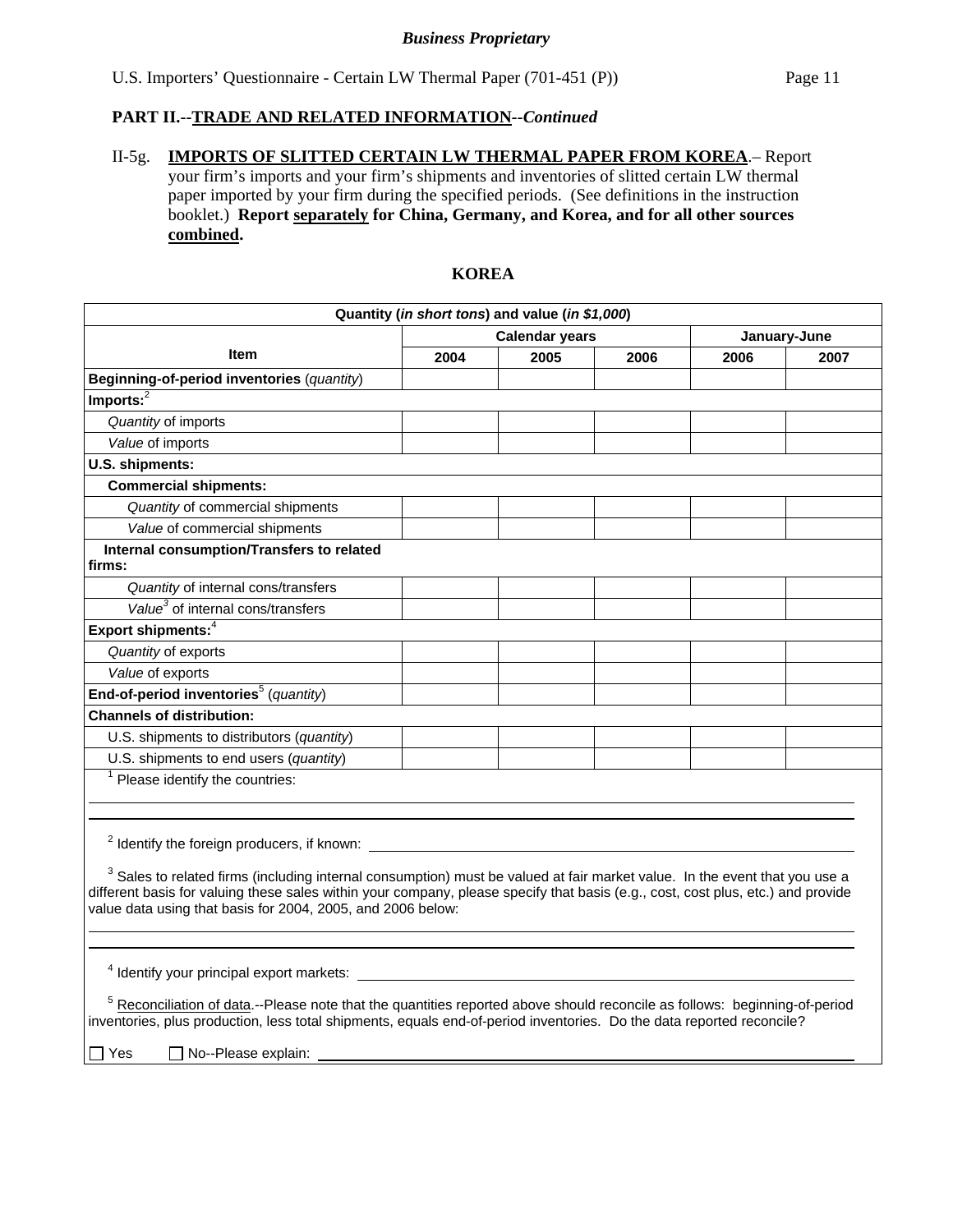# II-5h. **IMPORTS OF SLITTED CERTAIN LW THERMAL PAPER FROM ALL OTHER**

**SOURCES**.– Report your firm's imports and your firm's shipments and inventories of slitted certain LW thermal paper imported by your firm during the specified periods. (See definitions in the instruction booklet.) **Report separately for China, Germany, and Korea, and for all other sources combined.** 

# **ALL OTHER SOURCES COMBINED**<sup>1</sup>

| Quantity (in short tons) and value (in \$1,000)                                                                                                                                                                                                                                                                                                                                                    |                                       |      |      |      |      |  |  |  |
|----------------------------------------------------------------------------------------------------------------------------------------------------------------------------------------------------------------------------------------------------------------------------------------------------------------------------------------------------------------------------------------------------|---------------------------------------|------|------|------|------|--|--|--|
|                                                                                                                                                                                                                                                                                                                                                                                                    | <b>Calendar years</b><br>January-June |      |      |      |      |  |  |  |
| Item                                                                                                                                                                                                                                                                                                                                                                                               | 2004                                  | 2005 | 2006 | 2006 | 2007 |  |  |  |
| Beginning-of-period inventories (quantity)                                                                                                                                                                                                                                                                                                                                                         |                                       |      |      |      |      |  |  |  |
| Imports: <sup>2</sup>                                                                                                                                                                                                                                                                                                                                                                              |                                       |      |      |      |      |  |  |  |
| Quantity of imports                                                                                                                                                                                                                                                                                                                                                                                |                                       |      |      |      |      |  |  |  |
| Value of imports                                                                                                                                                                                                                                                                                                                                                                                   |                                       |      |      |      |      |  |  |  |
| U.S. shipments:                                                                                                                                                                                                                                                                                                                                                                                    |                                       |      |      |      |      |  |  |  |
| <b>Commercial shipments:</b>                                                                                                                                                                                                                                                                                                                                                                       |                                       |      |      |      |      |  |  |  |
| Quantity of commercial shipments                                                                                                                                                                                                                                                                                                                                                                   |                                       |      |      |      |      |  |  |  |
| Value of commercial shipments                                                                                                                                                                                                                                                                                                                                                                      |                                       |      |      |      |      |  |  |  |
| Internal consumption/Transfers to related<br>firms:                                                                                                                                                                                                                                                                                                                                                |                                       |      |      |      |      |  |  |  |
| Quantity of internal cons/transfers                                                                                                                                                                                                                                                                                                                                                                |                                       |      |      |      |      |  |  |  |
| Value <sup>3</sup> of internal cons/transfers                                                                                                                                                                                                                                                                                                                                                      |                                       |      |      |      |      |  |  |  |
| Export shipments: <sup>4</sup>                                                                                                                                                                                                                                                                                                                                                                     |                                       |      |      |      |      |  |  |  |
| Quantity of exports                                                                                                                                                                                                                                                                                                                                                                                |                                       |      |      |      |      |  |  |  |
| Value of exports                                                                                                                                                                                                                                                                                                                                                                                   |                                       |      |      |      |      |  |  |  |
| End-of-period inventories <sup>5</sup> (quantity)                                                                                                                                                                                                                                                                                                                                                  |                                       |      |      |      |      |  |  |  |
| <b>Channels of distribution:</b>                                                                                                                                                                                                                                                                                                                                                                   |                                       |      |      |      |      |  |  |  |
| U.S. shipments to distributors (quantity)                                                                                                                                                                                                                                                                                                                                                          |                                       |      |      |      |      |  |  |  |
| U.S. shipments to end users (quantity)                                                                                                                                                                                                                                                                                                                                                             |                                       |      |      |      |      |  |  |  |
| $1$ Please identify the countries:                                                                                                                                                                                                                                                                                                                                                                 |                                       |      |      |      |      |  |  |  |
|                                                                                                                                                                                                                                                                                                                                                                                                    |                                       |      |      |      |      |  |  |  |
| <sup>2</sup> Identify the foreign producers, if known:<br><sup>3</sup> Sales to related firms (including internal consumption) must be valued at fair market value. In the event that you use a<br>different basis for valuing these sales within your company, please specify that basis (e.g., cost, cost plus, etc.) and provide<br>value data using that basis for 2004, 2005, and 2006 below: |                                       |      |      |      |      |  |  |  |
| <sup>4</sup> Identify your principal export markets:<br><sup>5</sup> Reconciliation of data.--Please note that the quantities reported above should reconcile as follows: beginning-of-period<br>inventories, plus production, less total shipments, equals end-of-period inventories. Do the data reported reconcile?                                                                             |                                       |      |      |      |      |  |  |  |
| No--Please explain:<br>∏ Yes                                                                                                                                                                                                                                                                                                                                                                       |                                       |      |      |      |      |  |  |  |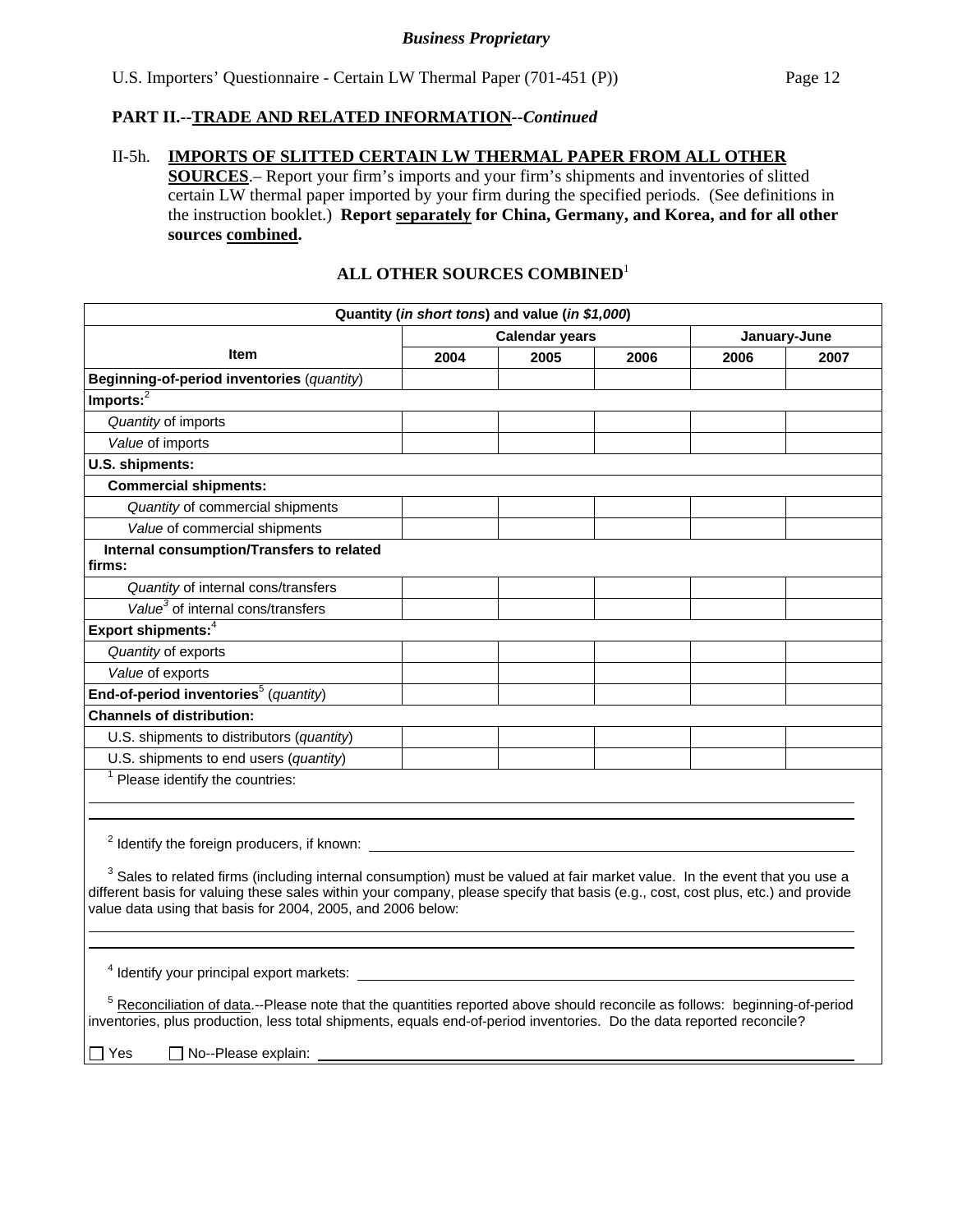l  $\overline{a}$ 

 $\overline{a}$  $\overline{a}$ 

 $\overline{a}$  $\overline{a}$ 

 $\overline{a}$  $\overline{a}$ 

l  $\overline{a}$ 

| $II-6.$ | <b>COMPARABILITY OF CERTAIN LW THERMAL PAPTER IN JUMBO ROLL FORM</b>                       |
|---------|--------------------------------------------------------------------------------------------|
|         | <b>AND CONVERTED FORM.--Please describe the differences and similarities in certain LW</b> |
|         | thermal paper in jumbo roll form and converted form for the following factors:             |

**(a) Whether the upstream article is dedicated to the production of the downstream article (i.e., what percentage of jumbo rolls is used in the production of downstream products):** 

**(b) Whether there are perceived to be separate markets for the upstream and downstream articles**:

**(c) Differences in the physical characteristics and functions of the upstream and downstream articles:** 

**(d) Differences in the cost or value of the vertically differentiated articles:** 

**(e) Significance and extent of the processes used to transform the upstream into the downstream article:** 

II-7. Please provide the quantity and value of your firm's U.S. shipments of imports of certain LW in jumbo roll form (i.e., sales of jumbo rolls to unrelated firms on the merchant market).

| (Quantity in short tons, value in \$1,000) |      |                       |              |      |      |  |  |  |  |  |
|--------------------------------------------|------|-----------------------|--------------|------|------|--|--|--|--|--|
| Item                                       |      | <b>Calendar years</b> | January-June |      |      |  |  |  |  |  |
|                                            | 2004 | 2005                  | 2006         | 2006 | 2007 |  |  |  |  |  |
| U.S. shipments of imports of jumbo rolls   |      |                       |              |      |      |  |  |  |  |  |
| Quantity of U.S. shipments                 |      |                       |              |      |      |  |  |  |  |  |
| Value of U.S. shipments                    |      |                       |              |      |      |  |  |  |  |  |

II-8. Please provide the quantity and value of your firm's U.S. shipments of imports of other nonsubject point-of-sale thermal paper  $> 70$  g/m<sup>2</sup>.

| (Quantity in short tons, value in \$1,000)                                               |      |                       |      |              |      |  |  |  |  |
|------------------------------------------------------------------------------------------|------|-----------------------|------|--------------|------|--|--|--|--|
| <b>Item</b>                                                                              |      | <b>Calendar years</b> |      | January-June |      |  |  |  |  |
|                                                                                          | 2004 | 2005                  | 2006 | 2006         | 2007 |  |  |  |  |
| U.S. shipments of imports of other point-of-sale thermal paper $> 70$ g/m <sup>2</sup> : |      |                       |      |              |      |  |  |  |  |
| Quantity of U.S. shipments                                                               |      |                       |      |              |      |  |  |  |  |
| Value of U.S. shipments                                                                  |      |                       |      |              |      |  |  |  |  |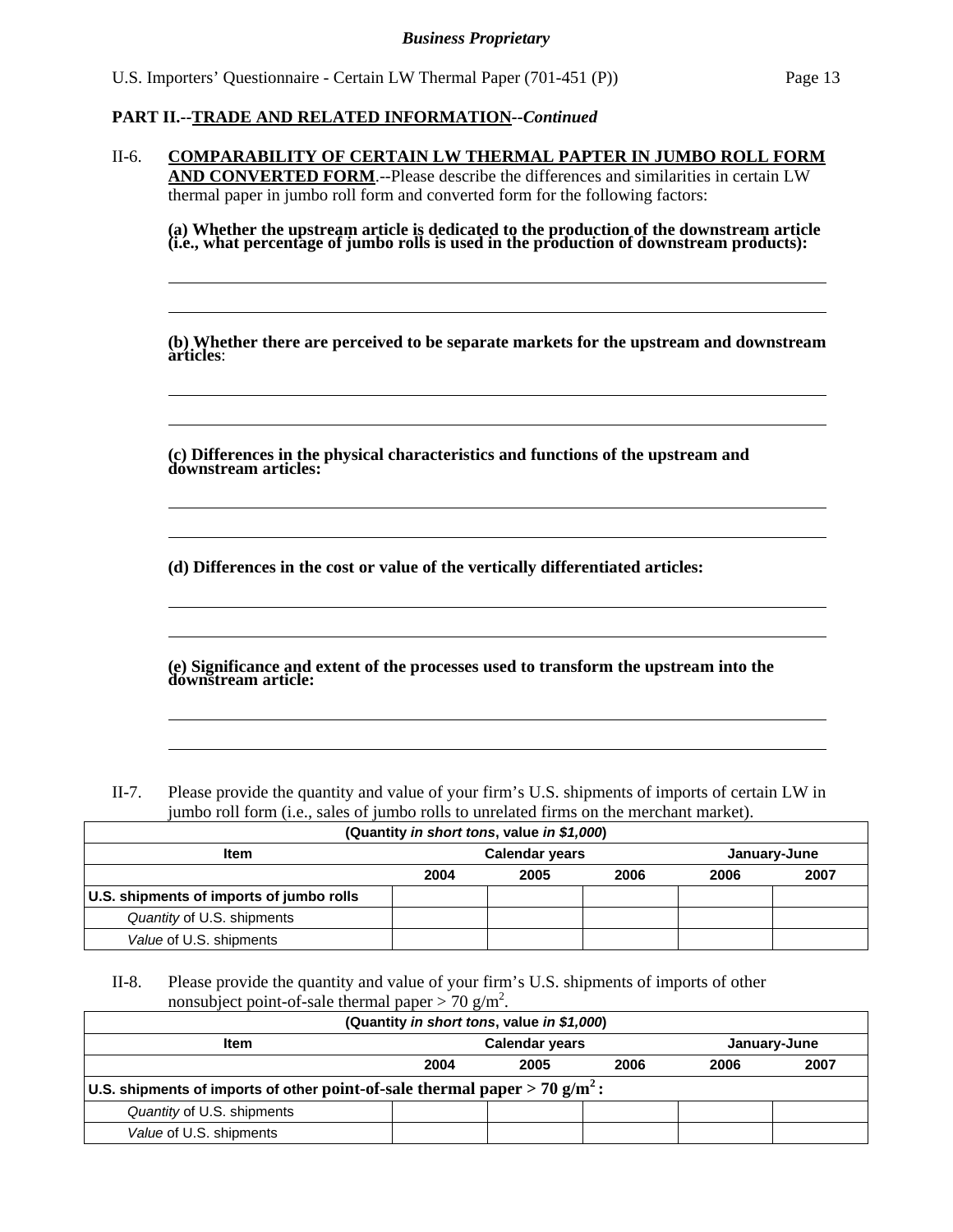#### II-9a. **COMPARABILITY OF CERTAIN LW THERMAL PAPER AND OTHER THERMAL**

**PAPER**..--Please describe the differences and similarities in certain LW thermal paper and other thermal paper (see definitions for each in the instructions) for the following factors: (a) **characteristics and uses**--describe the differences and similarities in the physical/chemical characteristics and end uses; (b) **interchangeability**--discuss the interchangeability in end use of the two products; (c) **manufacturing processes**–describe the two processes and include a discussion of the interchangeability of production inputs, machinery and equipment, and skilled labor; (d) **channels of distribution**--describe the specific end use/customer requirements and channels of distribution/market situation in which the products are sold; (e) **customer and producer perceptions**–describe any perceived differences in the two products (e.g., sales/marketing practices); and (f) **price**–provide a discussion and specific examples of prices for the two thermal paper products. Use additional pages as necessary.

#### *CERTAIN LW THERMAL PAPER vs. OTHER THERMAL PAPER*

|  | (a) Characteristics and uses: |  |  |
|--|-------------------------------|--|--|
|--|-------------------------------|--|--|

**(b) Interchangeability**:

 $\overline{a}$  $\overline{a}$  $\overline{a}$ 

 $\overline{a}$  $\overline{a}$  $\overline{a}$ 

 $\overline{a}$  $\overline{a}$  $\overline{a}$ 

 $\overline{a}$  $\overline{a}$  $\overline{a}$ 

 $\overline{a}$  $\overline{a}$  $\overline{a}$ 

 $\overline{a}$  $\overline{a}$  $\overline{a}$ 

**(c) Manufacturing processes:** 

**(d) Channels of distribution:** 

**(e) Customer and producer perceptions:** 

**(f) Price:**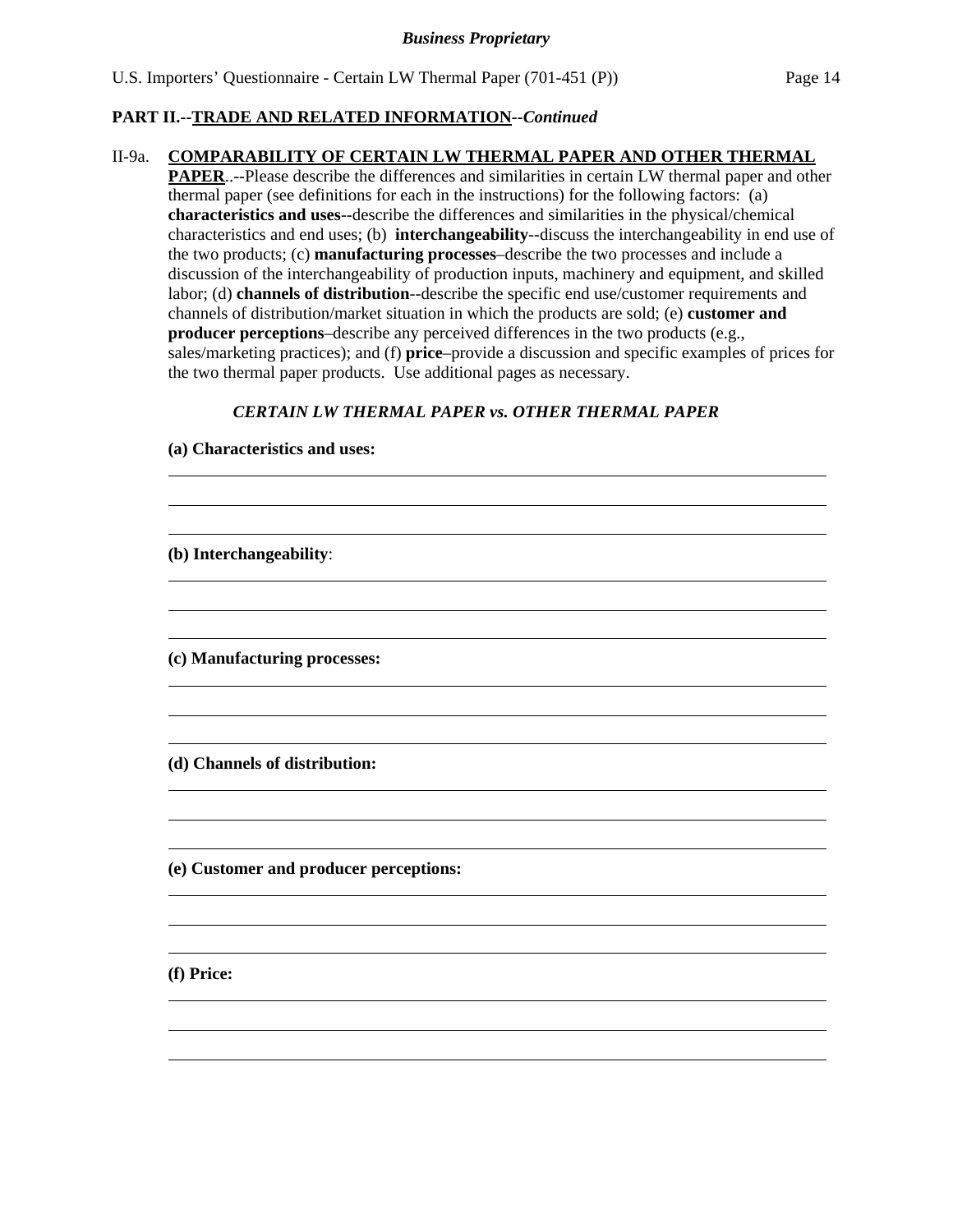#### II-9b. **COMPARABILITY OF CERTAIN LW THERMAL PAPER AND OTHER THERMAL**

**PAPER**..--Please describe the differences and similarities in certain LW thermal paper and other thermal paper (see definitions for each in the instructions) for the following factors: (a) **characteristics and uses**--describe the differences and similarities in the physical/chemical characteristics and end uses; (b) **interchangeability**--discuss the interchangeability in end use of the two products; (c) **manufacturing processes**–describe the two processes and include a discussion of the interchangeability of production inputs, machinery and equipment, and skilled labor; (d) **channels of distribution**--describe the specific end use/customer requirements and channels of distribution/market situation in which the products are sold; (e) **customer and producer perceptions**–describe any perceived differences in the two products (e.g., sales/marketing practices); and (f) **price**–provide a discussion and specific examples of prices for the two thermal paper products. Use additional pages as necessary.

#### *CERTAIN LW THERMAL PAPER vs. OTHER POINT-OF-SALE THERMAL PAPER > 70 g/m2*

**(e) Customer and producer perceptions:** 

**(a) Characteristics and uses:** 

**(f) Price:** 

 $\overline{a}$  $\overline{a}$  $\overline{a}$ 

 $\overline{a}$  $\overline{a}$  $\overline{a}$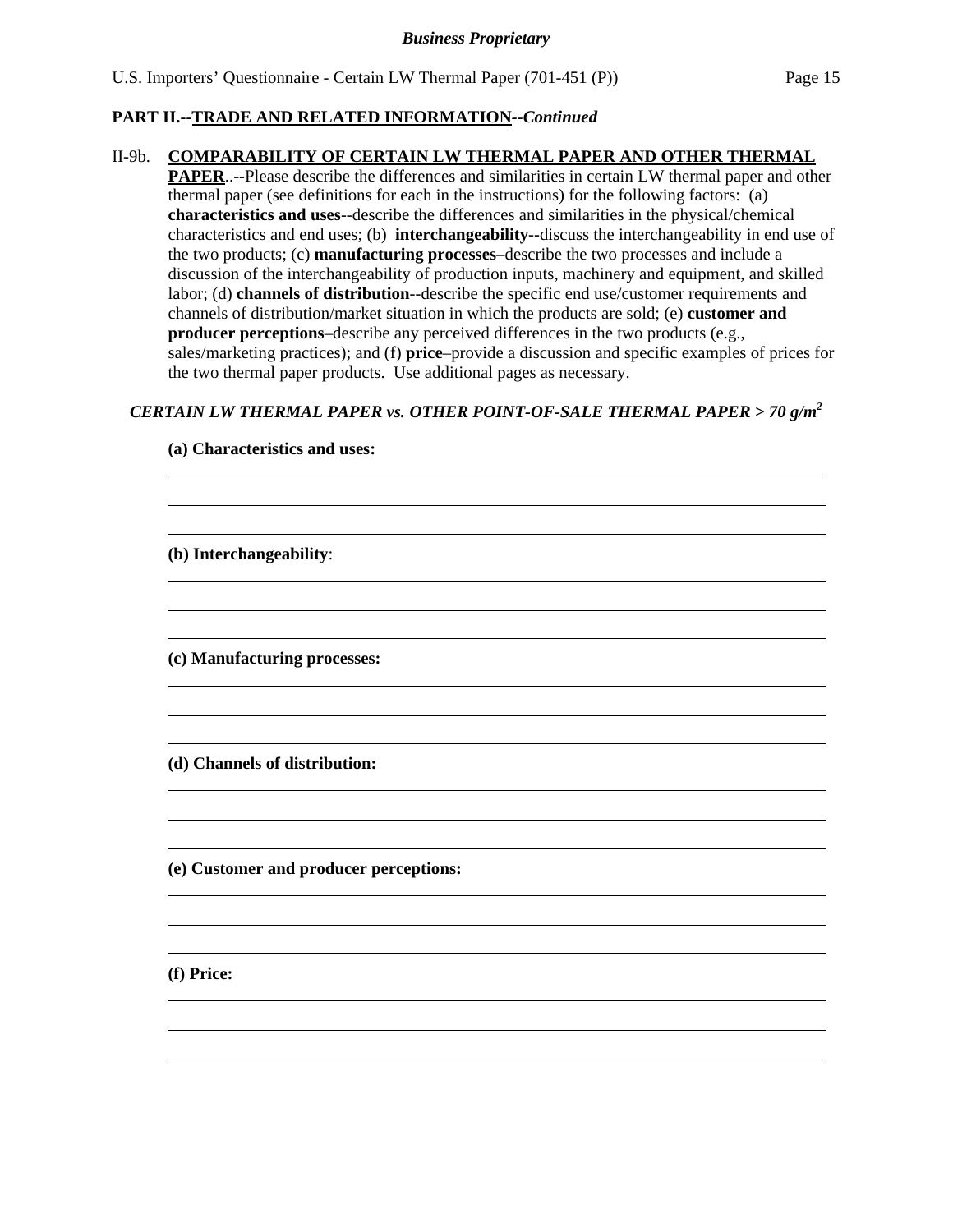U.S. Importers' Questionnaire –Certain LW Thermal Paper (701-451 (P)) Page 16

#### **PART III.--PRICING AND RELATED INFORMATION**

Further information on this part of the questionnaire can be obtained from Nancy Bryan (202-205-2088, nancy.bryan@usitc.gov).

III-1. Who should be contacted regarding the requested pricing and related information?

Company contact:

Name and title

 $($ 

Phone number E-mail address

# **PRICE DATA**

This section requests quarterly price and quantity data, f.o.b. your U.S. point of shipment, concerning your firm's U.S. commercial shipments to unrelated U.S. customers of the following products imported from **any country** during **January 2004-June 2007**:

*Product 1*. --Thermal paper in jumbo rolls, with a basis weight of 55 g/m<sup>2</sup> (+/-2 g/m<sup>2</sup>), not **top-coated. Brands Appleton Alpha 400-2.3; Hansol HSK-55; Kanzaki P300; Koehler KT55F20; Mitsubishi F5041; or equivalent.** 

*Product* 2.--Thermal paper in jumbo rolls, with a basis weight of 48 g/m<sup>2</sup> (+/- 2 g/m<sup>2</sup>), not **top coated. Brands Alpha 400-2.1; Hansol HSK-48; Koehler KT-48; Mitsubishi P5045; or equivalent.**

*Product* 3.--Thermal paper in slit rolls, with a basis weight of 55 g/m<sup>2</sup> (+/- 2 g/m<sup>2</sup>), not top**coated, measuring 3-1/8 inch by 230 feet.** 

*<u>Product 4</u>*. --Thermal paper in slit rolls, with a basis weight of 55 g/m<sup>2</sup> (+/- 2 g/m<sup>2</sup>), not top**coated, measuring 3-1/8 inch by 273 feet.**

**Please report separately for (1) sales to distributors, (2) sales to end users, and (3) sales to converters.** 

**Please report quantity in m.s.f., or thousands of square feet.** 

**Please note that total dollar values should be f.o.b., U.S. point of shipment and should not include U.S.-inland transportation costs. Total dollar values should reflect the FINAL NET amount paid to you (i.e., should be net of all deductions for discounts or rebates). See instruction booklet.**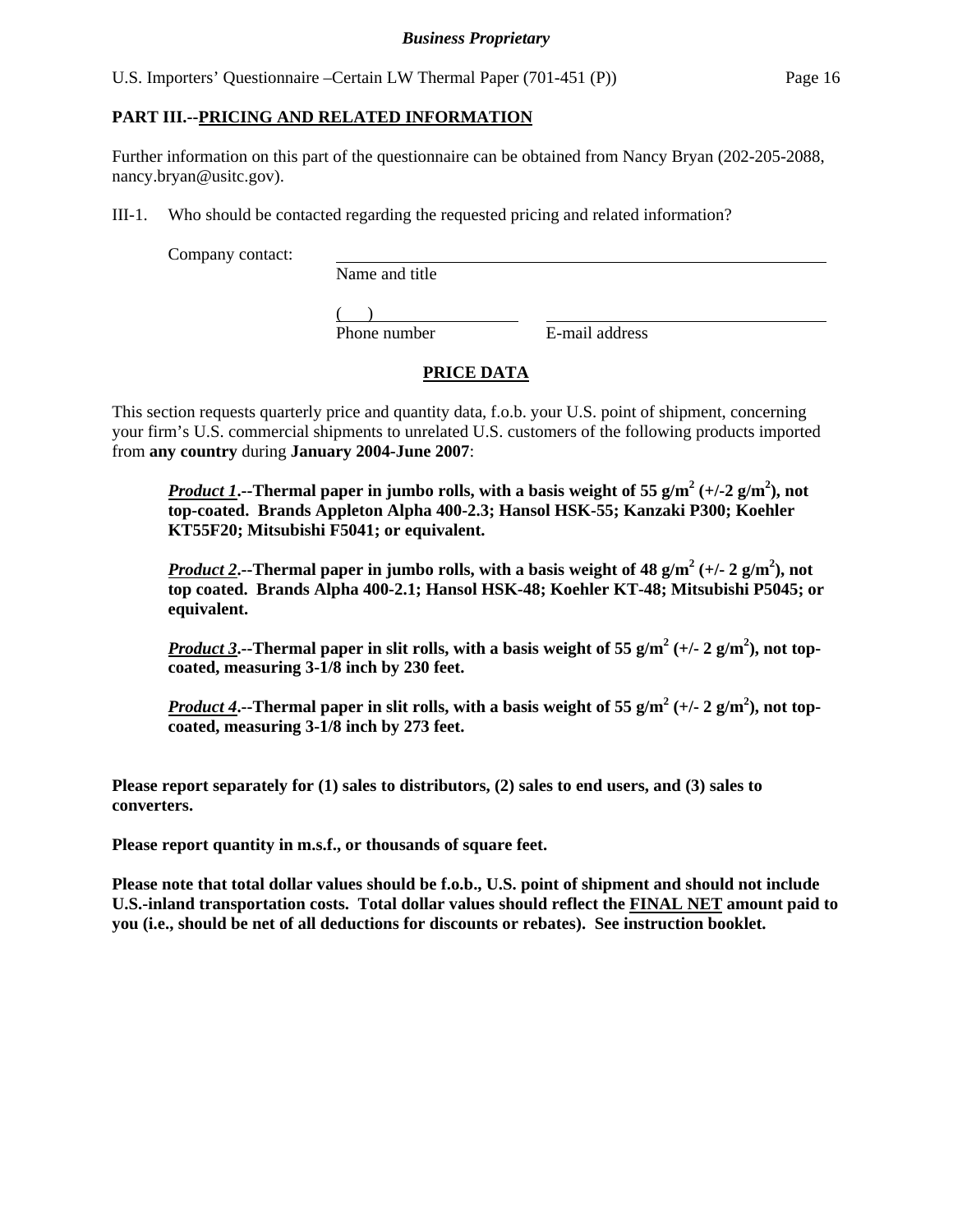III-2a. Complete this table for each of the specified products<sup>1</sup> imported from **China** and sold by your firm to unrelated U.S. customers.

| (Quantity in msf, <sup>2</sup> value in dollars)                                                                                                                                                                                                                                                                                        |           |                    |          |                              |          |                    |           |                    |  |
|-----------------------------------------------------------------------------------------------------------------------------------------------------------------------------------------------------------------------------------------------------------------------------------------------------------------------------------------|-----------|--------------------|----------|------------------------------|----------|--------------------|-----------|--------------------|--|
| Period of shipment                                                                                                                                                                                                                                                                                                                      | Product 1 |                    |          | Product 2                    |          | Product 3          | Product 4 |                    |  |
|                                                                                                                                                                                                                                                                                                                                         | Quantity  | Value <sup>3</sup> | Quantity | Value <sup>3</sup>           | Quantity | Value <sup>3</sup> | Quantity  | Value <sup>3</sup> |  |
|                                                                                                                                                                                                                                                                                                                                         |           |                    |          | <b>Sales to distributors</b> |          |                    |           |                    |  |
| 2004: January-March                                                                                                                                                                                                                                                                                                                     |           |                    |          |                              |          |                    |           |                    |  |
| April-June                                                                                                                                                                                                                                                                                                                              |           |                    |          |                              |          |                    |           |                    |  |
| July-Sept.                                                                                                                                                                                                                                                                                                                              |           |                    |          |                              |          |                    |           |                    |  |
| October-Dec.                                                                                                                                                                                                                                                                                                                            |           |                    |          |                              |          |                    |           |                    |  |
| 2005: January-March                                                                                                                                                                                                                                                                                                                     |           |                    |          |                              |          |                    |           |                    |  |
| April-June                                                                                                                                                                                                                                                                                                                              |           |                    |          |                              |          |                    |           |                    |  |
| July-Sept.                                                                                                                                                                                                                                                                                                                              |           |                    |          |                              |          |                    |           |                    |  |
| October-Dec.                                                                                                                                                                                                                                                                                                                            |           |                    |          |                              |          |                    |           |                    |  |
| 2006: January-March                                                                                                                                                                                                                                                                                                                     |           |                    |          |                              |          |                    |           |                    |  |
| April-June                                                                                                                                                                                                                                                                                                                              |           |                    |          |                              |          |                    |           |                    |  |
| July-Sept.                                                                                                                                                                                                                                                                                                                              |           |                    |          |                              |          |                    |           |                    |  |
| October-Dec.                                                                                                                                                                                                                                                                                                                            |           |                    |          |                              |          |                    |           |                    |  |
| 2007: January-March                                                                                                                                                                                                                                                                                                                     |           |                    |          |                              |          |                    |           |                    |  |
| April-June                                                                                                                                                                                                                                                                                                                              |           |                    |          |                              |          |                    |           |                    |  |
|                                                                                                                                                                                                                                                                                                                                         |           |                    |          | Sales to end users           |          |                    |           |                    |  |
| 2004: January-March                                                                                                                                                                                                                                                                                                                     |           |                    |          |                              |          |                    |           |                    |  |
| April-June                                                                                                                                                                                                                                                                                                                              |           |                    |          |                              |          |                    |           |                    |  |
| July-Sept.                                                                                                                                                                                                                                                                                                                              |           |                    |          |                              |          |                    |           |                    |  |
| October-Dec.                                                                                                                                                                                                                                                                                                                            |           |                    |          |                              |          |                    |           |                    |  |
| 2005: January-March                                                                                                                                                                                                                                                                                                                     |           |                    |          |                              |          |                    |           |                    |  |
| April-June                                                                                                                                                                                                                                                                                                                              |           |                    |          |                              |          |                    |           |                    |  |
| July-Sept.                                                                                                                                                                                                                                                                                                                              |           |                    |          |                              |          |                    |           |                    |  |
| October-Dec.                                                                                                                                                                                                                                                                                                                            |           |                    |          |                              |          |                    |           |                    |  |
| 2006: January-March                                                                                                                                                                                                                                                                                                                     |           |                    |          |                              |          |                    |           |                    |  |
| April-June                                                                                                                                                                                                                                                                                                                              |           |                    |          |                              |          |                    |           |                    |  |
| July-Sept.                                                                                                                                                                                                                                                                                                                              |           |                    |          |                              |          |                    |           |                    |  |
| October-Dec.                                                                                                                                                                                                                                                                                                                            |           |                    |          |                              |          |                    |           |                    |  |
|                                                                                                                                                                                                                                                                                                                                         |           |                    |          |                              |          |                    |           |                    |  |
| 2007: January-March                                                                                                                                                                                                                                                                                                                     |           |                    |          |                              |          |                    |           |                    |  |
| April-June<br><sup>1</sup> Pricing product definitions are provided on the first page of section III.<br><sup>2</sup> Thousands of square feet.<br><sup>3</sup> Net values (i.e., gross sales values less all discounts, allowances, rebates, prepaid freight, and the value of returned goods), f.o.b. your U.S. point<br>of shipment. |           |                    |          |                              |          |                    |           |                    |  |
| Note.--If your product does not exactly meet the product specifications but is competitive with the specified product, provide a description of your<br>product:                                                                                                                                                                        |           |                    |          |                              |          |                    |           |                    |  |
| Product 1:                                                                                                                                                                                                                                                                                                                              |           |                    |          |                              |          |                    |           |                    |  |
| Product 2:                                                                                                                                                                                                                                                                                                                              |           |                    |          |                              |          |                    |           |                    |  |
| Product 3:<br>Product 4:                                                                                                                                                                                                                                                                                                                |           |                    |          |                              |          |                    |           |                    |  |

### **CHINA**

Table continued on following page.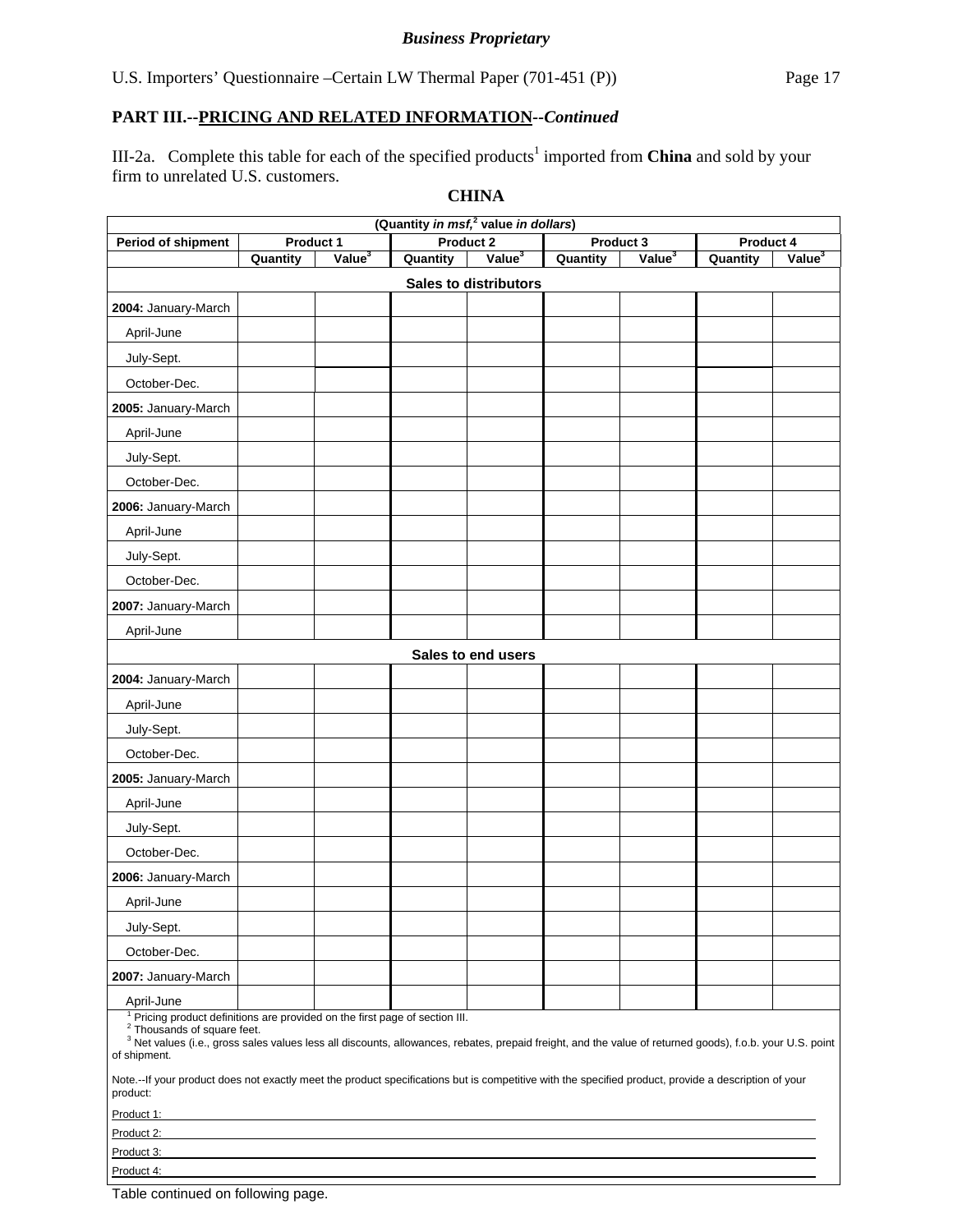# *Business Proprietary*

# **PART III.--PRICING AND RELATED INFORMATION***--Continued*

III-2a. Complete this table for each of the specified products<sup>1</sup> imported from **China** and sold by your firm to unrelated U.S. customers.

# **CHINA**

| (Quantity in msf, <sup>2</sup> value in dollars)                                                                                                                                                                                                                                                             |                                                  |                    |          |                    |          |                    |          |                    |  |  |  |
|--------------------------------------------------------------------------------------------------------------------------------------------------------------------------------------------------------------------------------------------------------------------------------------------------------------|--------------------------------------------------|--------------------|----------|--------------------|----------|--------------------|----------|--------------------|--|--|--|
| <b>Period of shipment</b>                                                                                                                                                                                                                                                                                    | Product 2<br>Product 1<br>Product 3<br>Product 4 |                    |          |                    |          |                    |          |                    |  |  |  |
|                                                                                                                                                                                                                                                                                                              | Quantity                                         | Value <sup>3</sup> | Quantity | Value <sup>3</sup> | Quantity | Value <sup>3</sup> | Quantity | Value <sup>3</sup> |  |  |  |
|                                                                                                                                                                                                                                                                                                              | <b>Sales to converters</b>                       |                    |          |                    |          |                    |          |                    |  |  |  |
| 2004: January-March                                                                                                                                                                                                                                                                                          |                                                  |                    |          |                    |          |                    |          |                    |  |  |  |
| April-June                                                                                                                                                                                                                                                                                                   |                                                  |                    |          |                    |          |                    |          |                    |  |  |  |
| July-Sept.                                                                                                                                                                                                                                                                                                   |                                                  |                    |          |                    |          |                    |          |                    |  |  |  |
| October-Dec.                                                                                                                                                                                                                                                                                                 |                                                  |                    |          |                    |          |                    |          |                    |  |  |  |
| 2005: January-March                                                                                                                                                                                                                                                                                          |                                                  |                    |          |                    |          |                    |          |                    |  |  |  |
| April-June                                                                                                                                                                                                                                                                                                   |                                                  |                    |          |                    |          |                    |          |                    |  |  |  |
| July-Sept.                                                                                                                                                                                                                                                                                                   |                                                  |                    |          |                    |          |                    |          |                    |  |  |  |
| October-Dec.                                                                                                                                                                                                                                                                                                 |                                                  |                    |          |                    |          |                    |          |                    |  |  |  |
| 2006: January-March                                                                                                                                                                                                                                                                                          |                                                  |                    |          |                    |          |                    |          |                    |  |  |  |
| April-June                                                                                                                                                                                                                                                                                                   |                                                  |                    |          |                    |          |                    |          |                    |  |  |  |
| July-Sept.                                                                                                                                                                                                                                                                                                   |                                                  |                    |          |                    |          |                    |          |                    |  |  |  |
| October-Dec.                                                                                                                                                                                                                                                                                                 |                                                  |                    |          |                    |          |                    |          |                    |  |  |  |
| 2007: January-March                                                                                                                                                                                                                                                                                          |                                                  |                    |          |                    |          |                    |          |                    |  |  |  |
| April-June                                                                                                                                                                                                                                                                                                   |                                                  |                    |          |                    |          |                    |          |                    |  |  |  |
| Pricing product definitions are provided on the first page of section III.<br><sup>2</sup> Thousands of square feet.<br><sup>3</sup> Net values (i.e., gross sales values less all discounts, allowances, rebates, prepaid freight, and the value of returned goods), f.o.b. your U.S. point<br>of shipment. |                                                  |                    |          |                    |          |                    |          |                    |  |  |  |
| Note.--If your product does not exactly meet the product specifications but is competitive with the specified product, provide a description of your<br>product:                                                                                                                                             |                                                  |                    |          |                    |          |                    |          |                    |  |  |  |
| Product 1:                                                                                                                                                                                                                                                                                                   |                                                  |                    |          |                    |          |                    |          |                    |  |  |  |
| Product 2:                                                                                                                                                                                                                                                                                                   |                                                  |                    |          |                    |          |                    |          |                    |  |  |  |
| Product 3:                                                                                                                                                                                                                                                                                                   |                                                  |                    |          |                    |          |                    |          |                    |  |  |  |
| Product 4:                                                                                                                                                                                                                                                                                                   |                                                  |                    |          |                    |          |                    |          |                    |  |  |  |
|                                                                                                                                                                                                                                                                                                              |                                                  |                    |          |                    |          |                    |          |                    |  |  |  |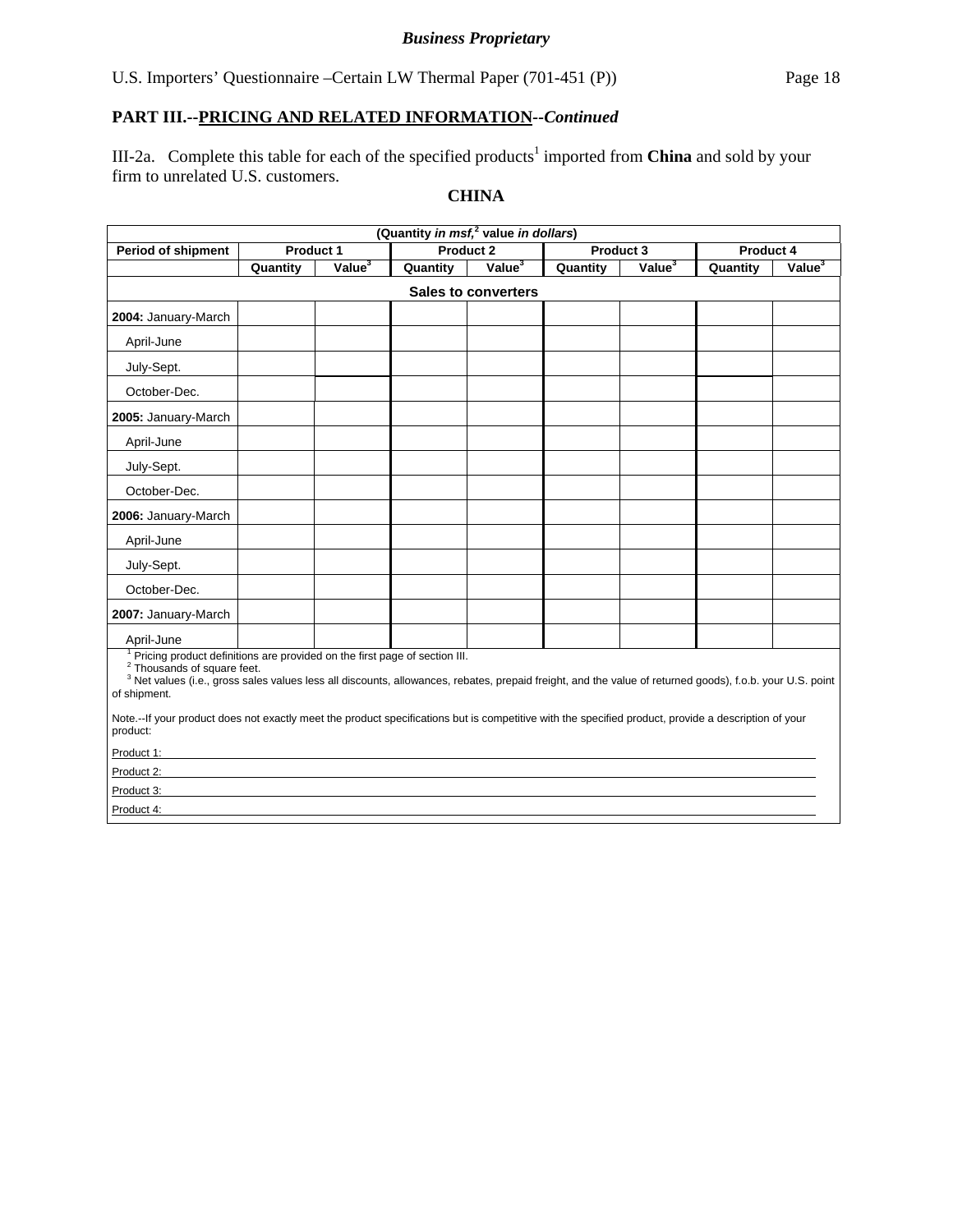III-2b. Complete this table for each of the specified products<sup>1</sup> imported from Germany and sold by your firm to unrelated U.S. customers.

#### **GERMANY**

| (Quantity in msf, <sup>2</sup> value in dollars)                                                                                                                                                                                                                                                             |            |                    |          |                              |           |                    |           |                    |  |
|--------------------------------------------------------------------------------------------------------------------------------------------------------------------------------------------------------------------------------------------------------------------------------------------------------------|------------|--------------------|----------|------------------------------|-----------|--------------------|-----------|--------------------|--|
| Period of shipment                                                                                                                                                                                                                                                                                           |            | <b>Product 1</b>   |          | Product 2                    | Product 3 |                    | Product 4 |                    |  |
|                                                                                                                                                                                                                                                                                                              | Quantity   | Value <sup>3</sup> | Quantity | Value <sup>3</sup>           | Quantity  | Value <sup>3</sup> | Quantity  | Value <sup>3</sup> |  |
|                                                                                                                                                                                                                                                                                                              |            |                    |          | <b>Sales to distributors</b> |           |                    |           |                    |  |
| 2004: January-March                                                                                                                                                                                                                                                                                          |            |                    |          |                              |           |                    |           |                    |  |
| April-June                                                                                                                                                                                                                                                                                                   |            |                    |          |                              |           |                    |           |                    |  |
| July-Sept.                                                                                                                                                                                                                                                                                                   |            |                    |          |                              |           |                    |           |                    |  |
| October-Dec.                                                                                                                                                                                                                                                                                                 |            |                    |          |                              |           |                    |           |                    |  |
| 2005: January-March                                                                                                                                                                                                                                                                                          |            |                    |          |                              |           |                    |           |                    |  |
| April-June                                                                                                                                                                                                                                                                                                   |            |                    |          |                              |           |                    |           |                    |  |
| July-Sept.                                                                                                                                                                                                                                                                                                   |            |                    |          |                              |           |                    |           |                    |  |
| October-Dec.                                                                                                                                                                                                                                                                                                 |            |                    |          |                              |           |                    |           |                    |  |
| 2006: January-March                                                                                                                                                                                                                                                                                          |            |                    |          |                              |           |                    |           |                    |  |
| April-June                                                                                                                                                                                                                                                                                                   |            |                    |          |                              |           |                    |           |                    |  |
| July-Sept.                                                                                                                                                                                                                                                                                                   |            |                    |          |                              |           |                    |           |                    |  |
| October-Dec.                                                                                                                                                                                                                                                                                                 |            |                    |          |                              |           |                    |           |                    |  |
| 2007: January-March                                                                                                                                                                                                                                                                                          |            |                    |          |                              |           |                    |           |                    |  |
| April-June                                                                                                                                                                                                                                                                                                   |            |                    |          |                              |           |                    |           |                    |  |
|                                                                                                                                                                                                                                                                                                              |            |                    |          | Sales to end users           |           |                    |           |                    |  |
| 2004: January-March                                                                                                                                                                                                                                                                                          |            |                    |          |                              |           |                    |           |                    |  |
| April-June                                                                                                                                                                                                                                                                                                   |            |                    |          |                              |           |                    |           |                    |  |
| July-Sept.                                                                                                                                                                                                                                                                                                   |            |                    |          |                              |           |                    |           |                    |  |
| October-Dec.                                                                                                                                                                                                                                                                                                 |            |                    |          |                              |           |                    |           |                    |  |
| 2005: January-March                                                                                                                                                                                                                                                                                          |            |                    |          |                              |           |                    |           |                    |  |
| April-June                                                                                                                                                                                                                                                                                                   |            |                    |          |                              |           |                    |           |                    |  |
| July-Sept.                                                                                                                                                                                                                                                                                                   |            |                    |          |                              |           |                    |           |                    |  |
| October-Dec.                                                                                                                                                                                                                                                                                                 |            |                    |          |                              |           |                    |           |                    |  |
| 2006: January-March                                                                                                                                                                                                                                                                                          |            |                    |          |                              |           |                    |           |                    |  |
| April-June                                                                                                                                                                                                                                                                                                   |            |                    |          |                              |           |                    |           |                    |  |
| July-Sept.                                                                                                                                                                                                                                                                                                   |            |                    |          |                              |           |                    |           |                    |  |
| October-Dec.                                                                                                                                                                                                                                                                                                 |            |                    |          |                              |           |                    |           |                    |  |
| 2007: January-March                                                                                                                                                                                                                                                                                          |            |                    |          |                              |           |                    |           |                    |  |
| April-June                                                                                                                                                                                                                                                                                                   |            |                    |          |                              |           |                    |           |                    |  |
| Pricing product definitions are provided on the first page of section III.<br><sup>2</sup> Thousands of square feet.<br><sup>3</sup> Net values (i.e., gross sales values less all discounts, allowances, rebates, prepaid freight, and the value of returned goods), f.o.b. your U.S. point<br>of shipment. |            |                    |          |                              |           |                    |           |                    |  |
| Note.--If your product does not exactly meet the product specifications but is competitive with the specified product, provide a description of your<br>product:                                                                                                                                             |            |                    |          |                              |           |                    |           |                    |  |
| Product 1:                                                                                                                                                                                                                                                                                                   |            |                    |          |                              |           |                    |           |                    |  |
| Product 2:                                                                                                                                                                                                                                                                                                   |            |                    |          |                              |           |                    |           |                    |  |
| Product 4:                                                                                                                                                                                                                                                                                                   | Product 3: |                    |          |                              |           |                    |           |                    |  |

Table continued on following page.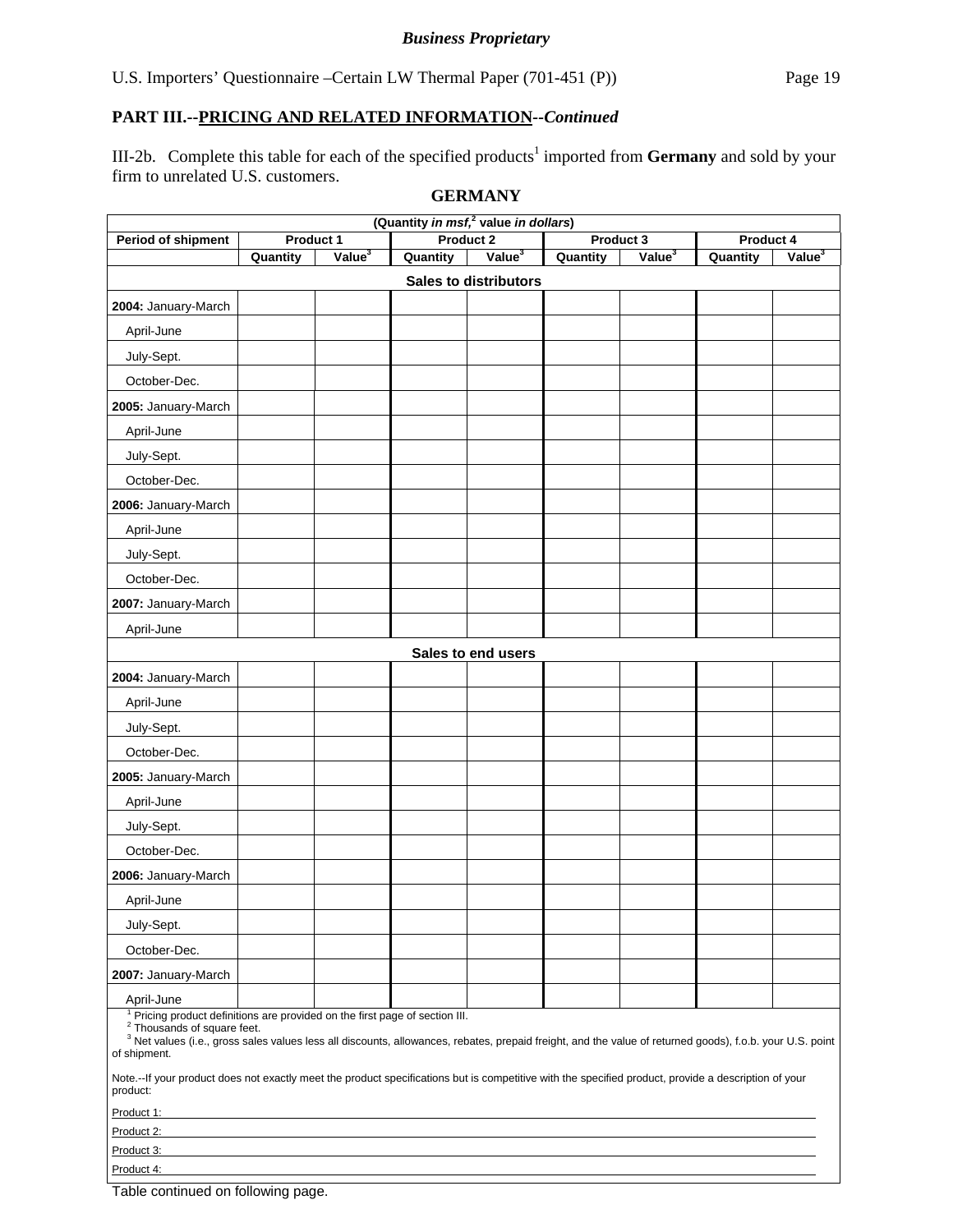# *Business Proprietary*

# **PART III.--PRICING AND RELATED INFORMATION***--Continued*

III-2b. Complete this table for each of the specified products<sup>1</sup> imported from **Germany** and sold by your firm to unrelated U.S. customers.

# **GERMANY**

| (Quantity in msf, <sup>2</sup> value in dollars)                                                                                                                                                                                                                                                             |                                                                                                                                                      |                    |           |                    |          |                    |           |                    |  |  |  |
|--------------------------------------------------------------------------------------------------------------------------------------------------------------------------------------------------------------------------------------------------------------------------------------------------------------|------------------------------------------------------------------------------------------------------------------------------------------------------|--------------------|-----------|--------------------|----------|--------------------|-----------|--------------------|--|--|--|
| <b>Period of shipment</b>                                                                                                                                                                                                                                                                                    | Product 1                                                                                                                                            |                    | Product 2 |                    |          | Product 3          | Product 4 |                    |  |  |  |
|                                                                                                                                                                                                                                                                                                              | Quantity                                                                                                                                             | Value <sup>3</sup> | Quantity  | Value <sup>3</sup> | Quantity | Value <sup>3</sup> | Quantity  | Value <sup>3</sup> |  |  |  |
|                                                                                                                                                                                                                                                                                                              | <b>Sales to converters</b>                                                                                                                           |                    |           |                    |          |                    |           |                    |  |  |  |
| 2004: January-March                                                                                                                                                                                                                                                                                          |                                                                                                                                                      |                    |           |                    |          |                    |           |                    |  |  |  |
| April-June                                                                                                                                                                                                                                                                                                   |                                                                                                                                                      |                    |           |                    |          |                    |           |                    |  |  |  |
| July-Sept.                                                                                                                                                                                                                                                                                                   |                                                                                                                                                      |                    |           |                    |          |                    |           |                    |  |  |  |
| October-Dec.                                                                                                                                                                                                                                                                                                 |                                                                                                                                                      |                    |           |                    |          |                    |           |                    |  |  |  |
| 2005: January-March                                                                                                                                                                                                                                                                                          |                                                                                                                                                      |                    |           |                    |          |                    |           |                    |  |  |  |
| April-June                                                                                                                                                                                                                                                                                                   |                                                                                                                                                      |                    |           |                    |          |                    |           |                    |  |  |  |
| July-Sept.                                                                                                                                                                                                                                                                                                   |                                                                                                                                                      |                    |           |                    |          |                    |           |                    |  |  |  |
| October-Dec.                                                                                                                                                                                                                                                                                                 |                                                                                                                                                      |                    |           |                    |          |                    |           |                    |  |  |  |
| 2006: January-March                                                                                                                                                                                                                                                                                          |                                                                                                                                                      |                    |           |                    |          |                    |           |                    |  |  |  |
| April-June                                                                                                                                                                                                                                                                                                   |                                                                                                                                                      |                    |           |                    |          |                    |           |                    |  |  |  |
| July-Sept.                                                                                                                                                                                                                                                                                                   |                                                                                                                                                      |                    |           |                    |          |                    |           |                    |  |  |  |
| October-Dec.                                                                                                                                                                                                                                                                                                 |                                                                                                                                                      |                    |           |                    |          |                    |           |                    |  |  |  |
| 2007: January-March                                                                                                                                                                                                                                                                                          |                                                                                                                                                      |                    |           |                    |          |                    |           |                    |  |  |  |
| April-June                                                                                                                                                                                                                                                                                                   |                                                                                                                                                      |                    |           |                    |          |                    |           |                    |  |  |  |
| Pricing product definitions are provided on the first page of section III.<br><sup>2</sup> Thousands of square feet.<br><sup>3</sup> Net values (i.e., gross sales values less all discounts, allowances, rebates, prepaid freight, and the value of returned goods), f.o.b. your U.S. point<br>of shipment. |                                                                                                                                                      |                    |           |                    |          |                    |           |                    |  |  |  |
| product:                                                                                                                                                                                                                                                                                                     | Note.--If your product does not exactly meet the product specifications but is competitive with the specified product, provide a description of your |                    |           |                    |          |                    |           |                    |  |  |  |
| Product 1:                                                                                                                                                                                                                                                                                                   |                                                                                                                                                      |                    |           |                    |          |                    |           |                    |  |  |  |
| Product 2:                                                                                                                                                                                                                                                                                                   |                                                                                                                                                      |                    |           |                    |          |                    |           |                    |  |  |  |
| Product 3:                                                                                                                                                                                                                                                                                                   |                                                                                                                                                      |                    |           |                    |          |                    |           |                    |  |  |  |
| Product 4:                                                                                                                                                                                                                                                                                                   |                                                                                                                                                      |                    |           |                    |          |                    |           |                    |  |  |  |
|                                                                                                                                                                                                                                                                                                              |                                                                                                                                                      |                    |           |                    |          |                    |           |                    |  |  |  |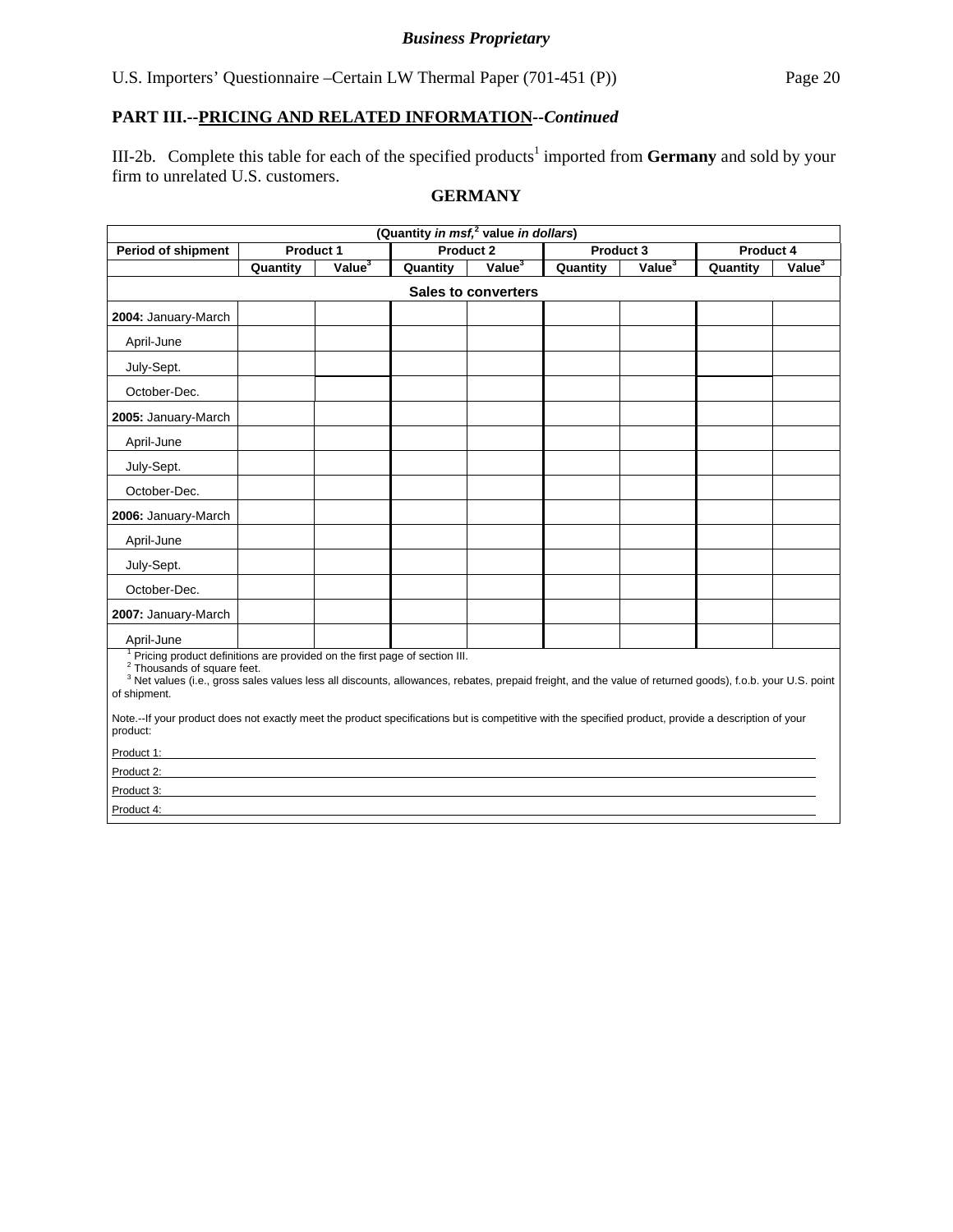III-2c. Complete this table for each of the specified products<sup>1</sup> imported from **Korea** and sold by your firm to unrelated U.S. customers.

|                                                                                                                                                                                                                                                                                                                                         | (Quantity in msf, <sup>2</sup> value in dollars) |                    |           |                              |           |                    |           |                    |  |
|-----------------------------------------------------------------------------------------------------------------------------------------------------------------------------------------------------------------------------------------------------------------------------------------------------------------------------------------|--------------------------------------------------|--------------------|-----------|------------------------------|-----------|--------------------|-----------|--------------------|--|
| Period of shipment                                                                                                                                                                                                                                                                                                                      | Product 1                                        |                    | Product 2 |                              | Product 3 |                    | Product 4 |                    |  |
|                                                                                                                                                                                                                                                                                                                                         | Quantity                                         | Value <sup>3</sup> | Quantity  | Value <sup>3</sup>           | Quantity  | Value <sup>3</sup> | Quantity  | Value <sup>3</sup> |  |
|                                                                                                                                                                                                                                                                                                                                         |                                                  |                    |           | <b>Sales to distributors</b> |           |                    |           |                    |  |
| 2004: January-March                                                                                                                                                                                                                                                                                                                     |                                                  |                    |           |                              |           |                    |           |                    |  |
| April-June                                                                                                                                                                                                                                                                                                                              |                                                  |                    |           |                              |           |                    |           |                    |  |
| July-Sept.                                                                                                                                                                                                                                                                                                                              |                                                  |                    |           |                              |           |                    |           |                    |  |
| October-Dec.                                                                                                                                                                                                                                                                                                                            |                                                  |                    |           |                              |           |                    |           |                    |  |
| 2005: January-March                                                                                                                                                                                                                                                                                                                     |                                                  |                    |           |                              |           |                    |           |                    |  |
| April-June                                                                                                                                                                                                                                                                                                                              |                                                  |                    |           |                              |           |                    |           |                    |  |
| July-Sept.                                                                                                                                                                                                                                                                                                                              |                                                  |                    |           |                              |           |                    |           |                    |  |
| October-Dec.                                                                                                                                                                                                                                                                                                                            |                                                  |                    |           |                              |           |                    |           |                    |  |
| 2006: January-March                                                                                                                                                                                                                                                                                                                     |                                                  |                    |           |                              |           |                    |           |                    |  |
| April-June                                                                                                                                                                                                                                                                                                                              |                                                  |                    |           |                              |           |                    |           |                    |  |
| July-Sept.                                                                                                                                                                                                                                                                                                                              |                                                  |                    |           |                              |           |                    |           |                    |  |
| October-Dec.                                                                                                                                                                                                                                                                                                                            |                                                  |                    |           |                              |           |                    |           |                    |  |
| 2007: January-March                                                                                                                                                                                                                                                                                                                     |                                                  |                    |           |                              |           |                    |           |                    |  |
| April-June                                                                                                                                                                                                                                                                                                                              |                                                  |                    |           |                              |           |                    |           |                    |  |
|                                                                                                                                                                                                                                                                                                                                         |                                                  |                    |           | Sales to end users           |           |                    |           |                    |  |
| 2004: January-March                                                                                                                                                                                                                                                                                                                     |                                                  |                    |           |                              |           |                    |           |                    |  |
| April-June                                                                                                                                                                                                                                                                                                                              |                                                  |                    |           |                              |           |                    |           |                    |  |
| July-Sept.                                                                                                                                                                                                                                                                                                                              |                                                  |                    |           |                              |           |                    |           |                    |  |
| October-Dec.                                                                                                                                                                                                                                                                                                                            |                                                  |                    |           |                              |           |                    |           |                    |  |
| 2005: January-March                                                                                                                                                                                                                                                                                                                     |                                                  |                    |           |                              |           |                    |           |                    |  |
| April-June                                                                                                                                                                                                                                                                                                                              |                                                  |                    |           |                              |           |                    |           |                    |  |
| July-Sept.                                                                                                                                                                                                                                                                                                                              |                                                  |                    |           |                              |           |                    |           |                    |  |
| October-Dec.                                                                                                                                                                                                                                                                                                                            |                                                  |                    |           |                              |           |                    |           |                    |  |
| 2006: January-March                                                                                                                                                                                                                                                                                                                     |                                                  |                    |           |                              |           |                    |           |                    |  |
| April-June                                                                                                                                                                                                                                                                                                                              |                                                  |                    |           |                              |           |                    |           |                    |  |
| July-Sept.                                                                                                                                                                                                                                                                                                                              |                                                  |                    |           |                              |           |                    |           |                    |  |
| October-Dec.                                                                                                                                                                                                                                                                                                                            |                                                  |                    |           |                              |           |                    |           |                    |  |
| 2007: January-March                                                                                                                                                                                                                                                                                                                     |                                                  |                    |           |                              |           |                    |           |                    |  |
|                                                                                                                                                                                                                                                                                                                                         |                                                  |                    |           |                              |           |                    |           |                    |  |
| April-June<br><sup>1</sup> Pricing product definitions are provided on the first page of section III.<br><sup>2</sup> Thousands of square feet.<br><sup>3</sup> Net values (i.e., gross sales values less all discounts, allowances, rebates, prepaid freight, and the value of returned goods), f.o.b. your U.S. point<br>of shipment. |                                                  |                    |           |                              |           |                    |           |                    |  |
| Note.--If your product does not exactly meet the product specifications but is competitive with the specified product, provide a description of your<br>product:                                                                                                                                                                        |                                                  |                    |           |                              |           |                    |           |                    |  |
| Product 1:                                                                                                                                                                                                                                                                                                                              |                                                  |                    |           |                              |           |                    |           |                    |  |
| Product 2:                                                                                                                                                                                                                                                                                                                              |                                                  |                    |           |                              |           |                    |           |                    |  |
|                                                                                                                                                                                                                                                                                                                                         | Product 3:                                       |                    |           |                              |           |                    |           |                    |  |
| Product 4:                                                                                                                                                                                                                                                                                                                              |                                                  |                    |           |                              |           |                    |           |                    |  |

**KOREA**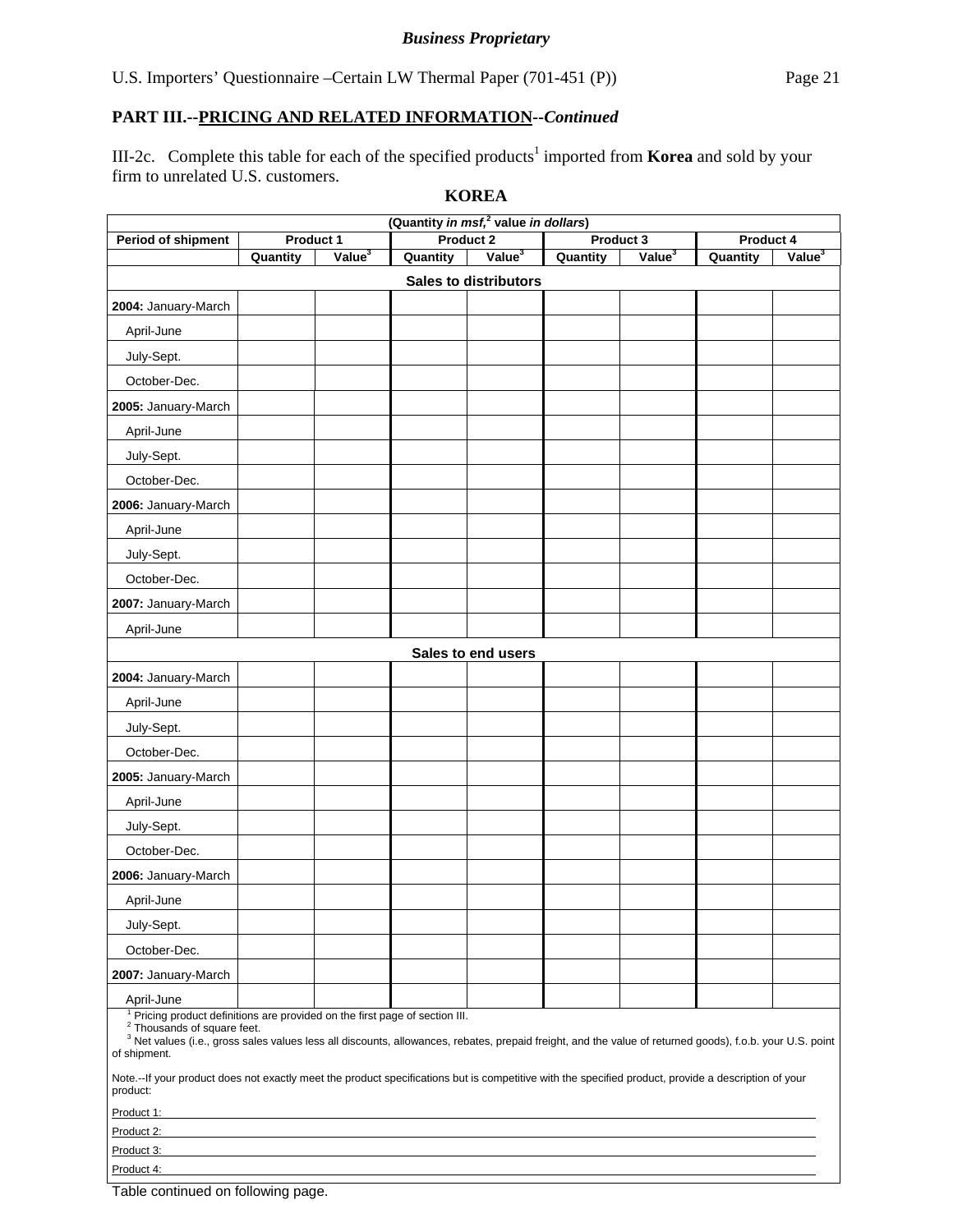# *Business Proprietary*

# **PART III.--PRICING AND RELATED INFORMATION***--Continued*

III-2c. Complete this table for each of the specified products<sup>1</sup> imported from **Korea** and sold by your firm to unrelated U.S. customers.

# **KOREA**

| (Quantity in msf, <sup>2</sup> value in dollars)                                                                                                                                                                                                                                                                          |                  |                    |                  |           |          |                    |           |           |  |
|---------------------------------------------------------------------------------------------------------------------------------------------------------------------------------------------------------------------------------------------------------------------------------------------------------------------------|------------------|--------------------|------------------|-----------|----------|--------------------|-----------|-----------|--|
| <b>Period of shipment</b>                                                                                                                                                                                                                                                                                                 | <b>Product 1</b> |                    | <b>Product 2</b> |           |          | Product 3          | Product 4 |           |  |
|                                                                                                                                                                                                                                                                                                                           | Quantity         | Value <sup>3</sup> | Quantity         | Value $3$ | Quantity | Value <sup>3</sup> | Quantity  | Value $3$ |  |
| <b>Sales to converters</b>                                                                                                                                                                                                                                                                                                |                  |                    |                  |           |          |                    |           |           |  |
| 2004: January-March                                                                                                                                                                                                                                                                                                       |                  |                    |                  |           |          |                    |           |           |  |
| April-June                                                                                                                                                                                                                                                                                                                |                  |                    |                  |           |          |                    |           |           |  |
| July-Sept.                                                                                                                                                                                                                                                                                                                |                  |                    |                  |           |          |                    |           |           |  |
| October-Dec.                                                                                                                                                                                                                                                                                                              |                  |                    |                  |           |          |                    |           |           |  |
| 2005: January-March                                                                                                                                                                                                                                                                                                       |                  |                    |                  |           |          |                    |           |           |  |
| April-June                                                                                                                                                                                                                                                                                                                |                  |                    |                  |           |          |                    |           |           |  |
| July-Sept.                                                                                                                                                                                                                                                                                                                |                  |                    |                  |           |          |                    |           |           |  |
| October-Dec.                                                                                                                                                                                                                                                                                                              |                  |                    |                  |           |          |                    |           |           |  |
| 2006: January-March                                                                                                                                                                                                                                                                                                       |                  |                    |                  |           |          |                    |           |           |  |
| April-June                                                                                                                                                                                                                                                                                                                |                  |                    |                  |           |          |                    |           |           |  |
| July-Sept.                                                                                                                                                                                                                                                                                                                |                  |                    |                  |           |          |                    |           |           |  |
| October-Dec.                                                                                                                                                                                                                                                                                                              |                  |                    |                  |           |          |                    |           |           |  |
| 2007: January-March                                                                                                                                                                                                                                                                                                       |                  |                    |                  |           |          |                    |           |           |  |
| April-June                                                                                                                                                                                                                                                                                                                |                  |                    |                  |           |          |                    |           |           |  |
| <sup>1</sup> Pricing product definitions are provided on the first page of section III.<br><sup>2</sup> Thousands of square feet.<br><sup>3</sup> Net values (i.e., gross sales values less all discounts, allowances, rebates, prepaid freight, and the value of returned goods), f.o.b. your U.S. point<br>of shipment. |                  |                    |                  |           |          |                    |           |           |  |
| Note.--If your product does not exactly meet the product specifications but is competitive with the specified product, provide a description of your<br>product:                                                                                                                                                          |                  |                    |                  |           |          |                    |           |           |  |
| Product 1:                                                                                                                                                                                                                                                                                                                |                  |                    |                  |           |          |                    |           |           |  |
| Product 2:                                                                                                                                                                                                                                                                                                                |                  |                    |                  |           |          |                    |           |           |  |
| Product 3:                                                                                                                                                                                                                                                                                                                |                  |                    |                  |           |          |                    |           |           |  |
| Product 4:                                                                                                                                                                                                                                                                                                                |                  |                    |                  |           |          |                    |           |           |  |
|                                                                                                                                                                                                                                                                                                                           |                  |                    |                  |           |          |                    |           |           |  |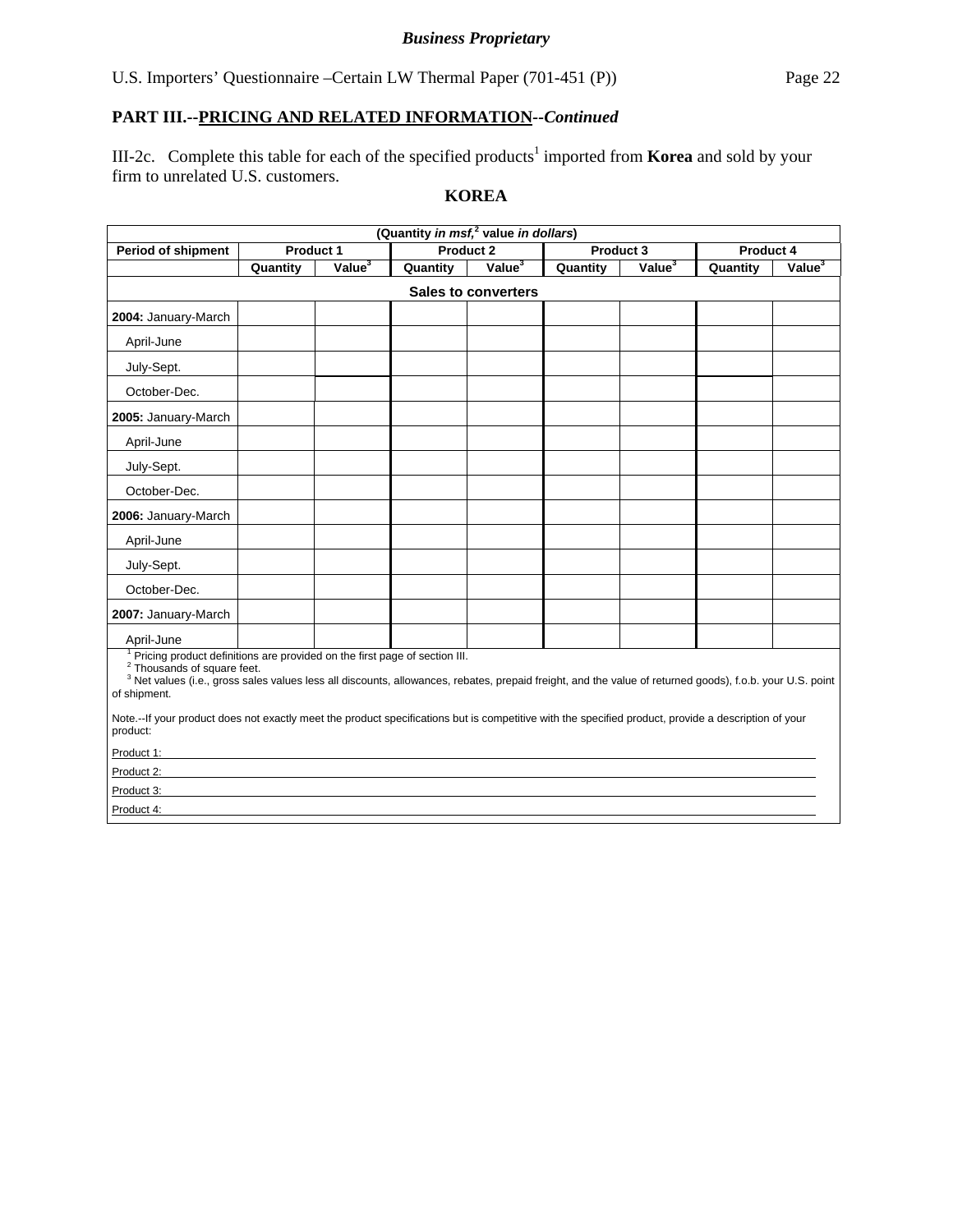III-2d. Complete this table for each of the specified products<sup>1</sup> imported from **a nonsubject country** and sold by your firm to unrelated U.S. customers.

| (Quantity in msf, <sup>2</sup> value in dollars)                                                                                                                                                                                                                                                             |           |                    |           |                              |           |                    |          |                    |  |
|--------------------------------------------------------------------------------------------------------------------------------------------------------------------------------------------------------------------------------------------------------------------------------------------------------------|-----------|--------------------|-----------|------------------------------|-----------|--------------------|----------|--------------------|--|
| Period of shipment                                                                                                                                                                                                                                                                                           | Product 1 |                    | Product 2 |                              | Product 3 |                    |          | Product 4          |  |
|                                                                                                                                                                                                                                                                                                              | Quantity  | Value <sup>3</sup> | Quantity  | Value <sup>3</sup>           | Quantity  | Value <sup>3</sup> | Quantity | Value <sup>3</sup> |  |
|                                                                                                                                                                                                                                                                                                              |           |                    |           | <b>Sales to distributors</b> |           |                    |          |                    |  |
| 2004: January-March                                                                                                                                                                                                                                                                                          |           |                    |           |                              |           |                    |          |                    |  |
| April-June                                                                                                                                                                                                                                                                                                   |           |                    |           |                              |           |                    |          |                    |  |
| July-Sept.                                                                                                                                                                                                                                                                                                   |           |                    |           |                              |           |                    |          |                    |  |
| October-Dec.                                                                                                                                                                                                                                                                                                 |           |                    |           |                              |           |                    |          |                    |  |
| 2005: January-March                                                                                                                                                                                                                                                                                          |           |                    |           |                              |           |                    |          |                    |  |
| April-June                                                                                                                                                                                                                                                                                                   |           |                    |           |                              |           |                    |          |                    |  |
| July-Sept.                                                                                                                                                                                                                                                                                                   |           |                    |           |                              |           |                    |          |                    |  |
| October-Dec.                                                                                                                                                                                                                                                                                                 |           |                    |           |                              |           |                    |          |                    |  |
| 2006: January-March                                                                                                                                                                                                                                                                                          |           |                    |           |                              |           |                    |          |                    |  |
| April-June                                                                                                                                                                                                                                                                                                   |           |                    |           |                              |           |                    |          |                    |  |
| July-Sept.                                                                                                                                                                                                                                                                                                   |           |                    |           |                              |           |                    |          |                    |  |
| October-Dec.                                                                                                                                                                                                                                                                                                 |           |                    |           |                              |           |                    |          |                    |  |
| 2007: January-March                                                                                                                                                                                                                                                                                          |           |                    |           |                              |           |                    |          |                    |  |
| April-June                                                                                                                                                                                                                                                                                                   |           |                    |           |                              |           |                    |          |                    |  |
|                                                                                                                                                                                                                                                                                                              |           |                    |           | Sales to end users           |           |                    |          |                    |  |
| 2004: January-March                                                                                                                                                                                                                                                                                          |           |                    |           |                              |           |                    |          |                    |  |
| April-June                                                                                                                                                                                                                                                                                                   |           |                    |           |                              |           |                    |          |                    |  |
| July-Sept.                                                                                                                                                                                                                                                                                                   |           |                    |           |                              |           |                    |          |                    |  |
| October-Dec.                                                                                                                                                                                                                                                                                                 |           |                    |           |                              |           |                    |          |                    |  |
| 2005: January-March                                                                                                                                                                                                                                                                                          |           |                    |           |                              |           |                    |          |                    |  |
| April-June                                                                                                                                                                                                                                                                                                   |           |                    |           |                              |           |                    |          |                    |  |
| July-Sept.                                                                                                                                                                                                                                                                                                   |           |                    |           |                              |           |                    |          |                    |  |
| October-Dec.                                                                                                                                                                                                                                                                                                 |           |                    |           |                              |           |                    |          |                    |  |
| 2006: January-March                                                                                                                                                                                                                                                                                          |           |                    |           |                              |           |                    |          |                    |  |
| April-June                                                                                                                                                                                                                                                                                                   |           |                    |           |                              |           |                    |          |                    |  |
| July-Sept.                                                                                                                                                                                                                                                                                                   |           |                    |           |                              |           |                    |          |                    |  |
| October-Dec.                                                                                                                                                                                                                                                                                                 |           |                    |           |                              |           |                    |          |                    |  |
| 2007: January-March                                                                                                                                                                                                                                                                                          |           |                    |           |                              |           |                    |          |                    |  |
| April-June                                                                                                                                                                                                                                                                                                   |           |                    |           |                              |           |                    |          |                    |  |
| Pricing product definitions are provided on the first page of section III.<br><sup>2</sup> Thousands of square feet.<br><sup>3</sup> Net values (i.e., gross sales values less all discounts, allowances, rebates, prepaid freight, and the value of returned goods), f.o.b. your U.S. point<br>of shipment. |           |                    |           |                              |           |                    |          |                    |  |
| Note.--If your product does not exactly meet the product specifications but is competitive with the specified product, provide a description of your<br>product:                                                                                                                                             |           |                    |           |                              |           |                    |          |                    |  |
| Product 1:                                                                                                                                                                                                                                                                                                   |           |                    |           |                              |           |                    |          |                    |  |
| Product 2:                                                                                                                                                                                                                                                                                                   |           |                    |           |                              |           |                    |          |                    |  |
| Product 3:                                                                                                                                                                                                                                                                                                   |           |                    |           |                              |           |                    |          |                    |  |

# **OTHER (please identify nonsubject country):**

Table continued on following page.

Product 4: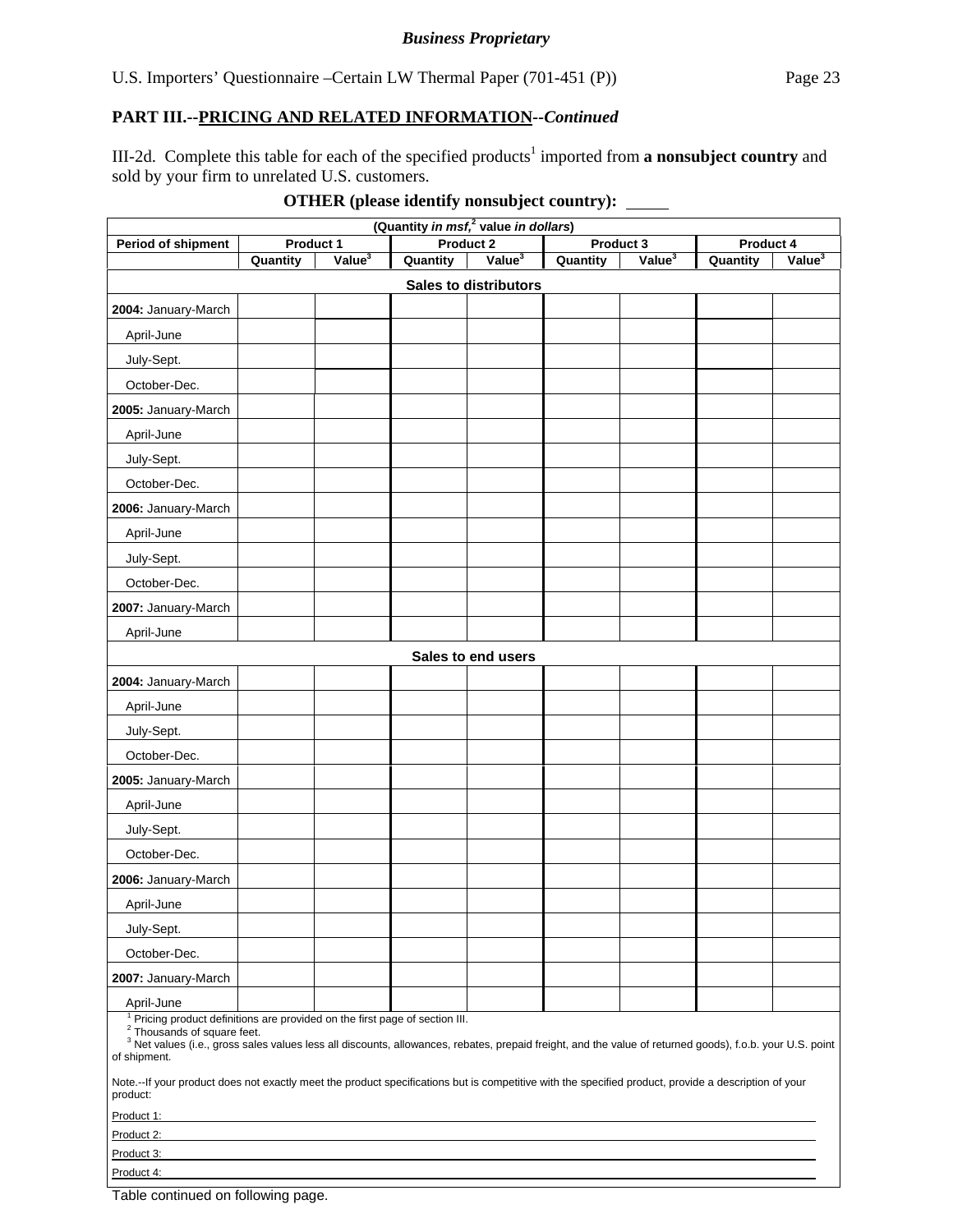#### *Business Proprietary*

# **PART III.--PRICING AND RELATED INFORMATION***--Continued*

III-2d. Complete this table for each of the specified products<sup>1</sup> imported from **a nonsubject country** and sold by your firm to unrelated U.S. customers.

# **OTHER (please identify nonsubject country):**

| (Quantity in msf, <sup>2</sup> value in dollars)                                                                                                                                                                                                                                                             |                  |                    |          |           |          |                    |           |                    |  |
|--------------------------------------------------------------------------------------------------------------------------------------------------------------------------------------------------------------------------------------------------------------------------------------------------------------|------------------|--------------------|----------|-----------|----------|--------------------|-----------|--------------------|--|
| <b>Period of shipment</b>                                                                                                                                                                                                                                                                                    | <b>Product 1</b> |                    |          | Product 2 |          | Product 3          | Product 4 |                    |  |
|                                                                                                                                                                                                                                                                                                              | Quantity         | Value <sup>3</sup> | Quantity | Value $3$ | Quantity | Value <sup>3</sup> | Quantity  | Value <sup>3</sup> |  |
| <b>Sales to converters</b>                                                                                                                                                                                                                                                                                   |                  |                    |          |           |          |                    |           |                    |  |
| 2004: January-March                                                                                                                                                                                                                                                                                          |                  |                    |          |           |          |                    |           |                    |  |
| April-June                                                                                                                                                                                                                                                                                                   |                  |                    |          |           |          |                    |           |                    |  |
| July-Sept.                                                                                                                                                                                                                                                                                                   |                  |                    |          |           |          |                    |           |                    |  |
| October-Dec.                                                                                                                                                                                                                                                                                                 |                  |                    |          |           |          |                    |           |                    |  |
| 2005: January-March                                                                                                                                                                                                                                                                                          |                  |                    |          |           |          |                    |           |                    |  |
| April-June                                                                                                                                                                                                                                                                                                   |                  |                    |          |           |          |                    |           |                    |  |
| July-Sept.                                                                                                                                                                                                                                                                                                   |                  |                    |          |           |          |                    |           |                    |  |
| October-Dec.                                                                                                                                                                                                                                                                                                 |                  |                    |          |           |          |                    |           |                    |  |
| 2006: January-March                                                                                                                                                                                                                                                                                          |                  |                    |          |           |          |                    |           |                    |  |
| April-June                                                                                                                                                                                                                                                                                                   |                  |                    |          |           |          |                    |           |                    |  |
| July-Sept.                                                                                                                                                                                                                                                                                                   |                  |                    |          |           |          |                    |           |                    |  |
| October-Dec.                                                                                                                                                                                                                                                                                                 |                  |                    |          |           |          |                    |           |                    |  |
| 2007: January-March                                                                                                                                                                                                                                                                                          |                  |                    |          |           |          |                    |           |                    |  |
| April-June                                                                                                                                                                                                                                                                                                   |                  |                    |          |           |          |                    |           |                    |  |
| Pricing product definitions are provided on the first page of section III.<br><sup>2</sup> Thousands of square feet.<br><sup>3</sup> Net values (i.e., gross sales values less all discounts, allowances, rebates, prepaid freight, and the value of returned goods), f.o.b. your U.S. point<br>of shipment. |                  |                    |          |           |          |                    |           |                    |  |
| Note.--If your product does not exactly meet the product specifications but is competitive with the specified product, provide a description of your<br>product:                                                                                                                                             |                  |                    |          |           |          |                    |           |                    |  |
| Product 1:                                                                                                                                                                                                                                                                                                   |                  |                    |          |           |          |                    |           |                    |  |
| Product 2:                                                                                                                                                                                                                                                                                                   |                  |                    |          |           |          |                    |           |                    |  |
| Product 3:                                                                                                                                                                                                                                                                                                   |                  |                    |          |           |          |                    |           |                    |  |
| Product 4:                                                                                                                                                                                                                                                                                                   |                  |                    |          |           |          |                    |           |                    |  |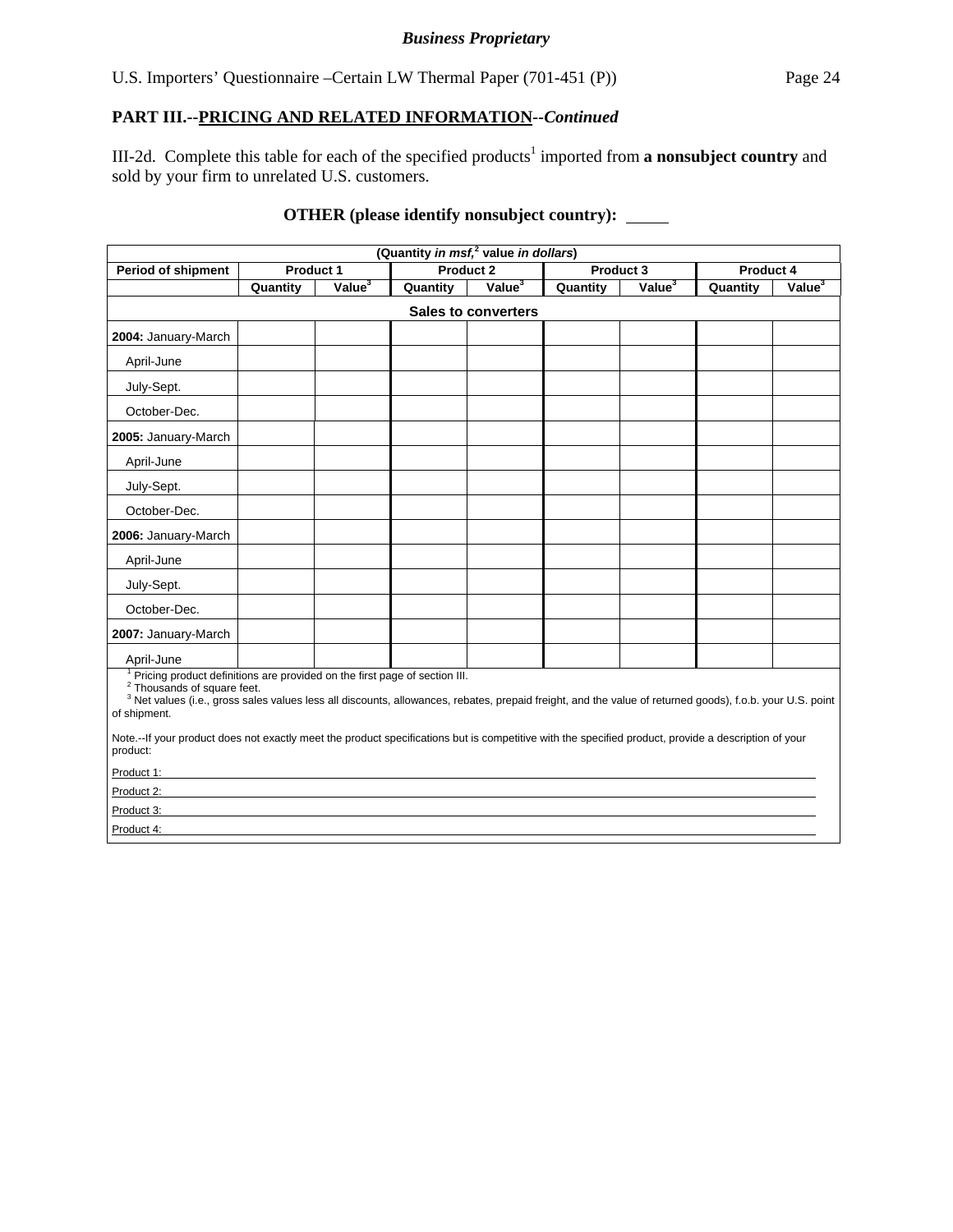III-2e. Complete this table for each of the specified products<sup>1</sup> imported from a second nonsubject **country** and sold by your firm to unrelated U.S. customers.

| (Quantity in msf, <sup>2</sup> value in dollars)                                                                                                                                                                                                                                                             |          |                    |          |                              |          |                    |           |                    |
|--------------------------------------------------------------------------------------------------------------------------------------------------------------------------------------------------------------------------------------------------------------------------------------------------------------|----------|--------------------|----------|------------------------------|----------|--------------------|-----------|--------------------|
| Period of shipment                                                                                                                                                                                                                                                                                           |          | Product 1          |          | Product <sub>2</sub>         |          | Product 3          | Product 4 |                    |
|                                                                                                                                                                                                                                                                                                              | Quantity | Value <sup>3</sup> | Quantity | Value <sup>3</sup>           | Quantity | Value <sup>3</sup> | Quantity  | Value <sup>3</sup> |
|                                                                                                                                                                                                                                                                                                              |          |                    |          | <b>Sales to distributors</b> |          |                    |           |                    |
| 2004: January-March                                                                                                                                                                                                                                                                                          |          |                    |          |                              |          |                    |           |                    |
| April-June                                                                                                                                                                                                                                                                                                   |          |                    |          |                              |          |                    |           |                    |
| July-Sept.                                                                                                                                                                                                                                                                                                   |          |                    |          |                              |          |                    |           |                    |
| October-Dec.                                                                                                                                                                                                                                                                                                 |          |                    |          |                              |          |                    |           |                    |
| 2005: January-March                                                                                                                                                                                                                                                                                          |          |                    |          |                              |          |                    |           |                    |
| April-June                                                                                                                                                                                                                                                                                                   |          |                    |          |                              |          |                    |           |                    |
| July-Sept.                                                                                                                                                                                                                                                                                                   |          |                    |          |                              |          |                    |           |                    |
| October-Dec.                                                                                                                                                                                                                                                                                                 |          |                    |          |                              |          |                    |           |                    |
| 2006: January-March                                                                                                                                                                                                                                                                                          |          |                    |          |                              |          |                    |           |                    |
| April-June                                                                                                                                                                                                                                                                                                   |          |                    |          |                              |          |                    |           |                    |
| July-Sept.                                                                                                                                                                                                                                                                                                   |          |                    |          |                              |          |                    |           |                    |
| October-Dec.                                                                                                                                                                                                                                                                                                 |          |                    |          |                              |          |                    |           |                    |
| 2007: January-March                                                                                                                                                                                                                                                                                          |          |                    |          |                              |          |                    |           |                    |
| April-June                                                                                                                                                                                                                                                                                                   |          |                    |          |                              |          |                    |           |                    |
|                                                                                                                                                                                                                                                                                                              |          |                    |          | Sales to end users           |          |                    |           |                    |
| 2004: January-March                                                                                                                                                                                                                                                                                          |          |                    |          |                              |          |                    |           |                    |
| April-June                                                                                                                                                                                                                                                                                                   |          |                    |          |                              |          |                    |           |                    |
| July-Sept.                                                                                                                                                                                                                                                                                                   |          |                    |          |                              |          |                    |           |                    |
| October-Dec.                                                                                                                                                                                                                                                                                                 |          |                    |          |                              |          |                    |           |                    |
| 2005: January-March                                                                                                                                                                                                                                                                                          |          |                    |          |                              |          |                    |           |                    |
| April-June                                                                                                                                                                                                                                                                                                   |          |                    |          |                              |          |                    |           |                    |
| July-Sept.                                                                                                                                                                                                                                                                                                   |          |                    |          |                              |          |                    |           |                    |
| October-Dec.                                                                                                                                                                                                                                                                                                 |          |                    |          |                              |          |                    |           |                    |
| 2006: January-March                                                                                                                                                                                                                                                                                          |          |                    |          |                              |          |                    |           |                    |
| April-June                                                                                                                                                                                                                                                                                                   |          |                    |          |                              |          |                    |           |                    |
| July-Sept.                                                                                                                                                                                                                                                                                                   |          |                    |          |                              |          |                    |           |                    |
| October-Dec.                                                                                                                                                                                                                                                                                                 |          |                    |          |                              |          |                    |           |                    |
| 2007: January-March                                                                                                                                                                                                                                                                                          |          |                    |          |                              |          |                    |           |                    |
| April-June                                                                                                                                                                                                                                                                                                   |          |                    |          |                              |          |                    |           |                    |
| Pricing product definitions are provided on the first page of section III.<br><sup>2</sup> Thousands of square feet.<br><sup>3</sup> Net values (i.e., gross sales values less all discounts, allowances, rebates, prepaid freight, and the value of returned goods), f.o.b. your U.S. point<br>of shipment. |          |                    |          |                              |          |                    |           |                    |
| Note.--If your product does not exactly meet the product specifications but is competitive with the specified product, provide a description of your<br>product:                                                                                                                                             |          |                    |          |                              |          |                    |           |                    |
| Product 1:                                                                                                                                                                                                                                                                                                   |          |                    |          |                              |          |                    |           |                    |
| Product 2:                                                                                                                                                                                                                                                                                                   |          |                    |          |                              |          |                    |           |                    |
| Product 3:                                                                                                                                                                                                                                                                                                   |          |                    |          |                              |          |                    |           |                    |
| Product 4:                                                                                                                                                                                                                                                                                                   |          |                    |          |                              |          |                    |           |                    |

Table continued on following page.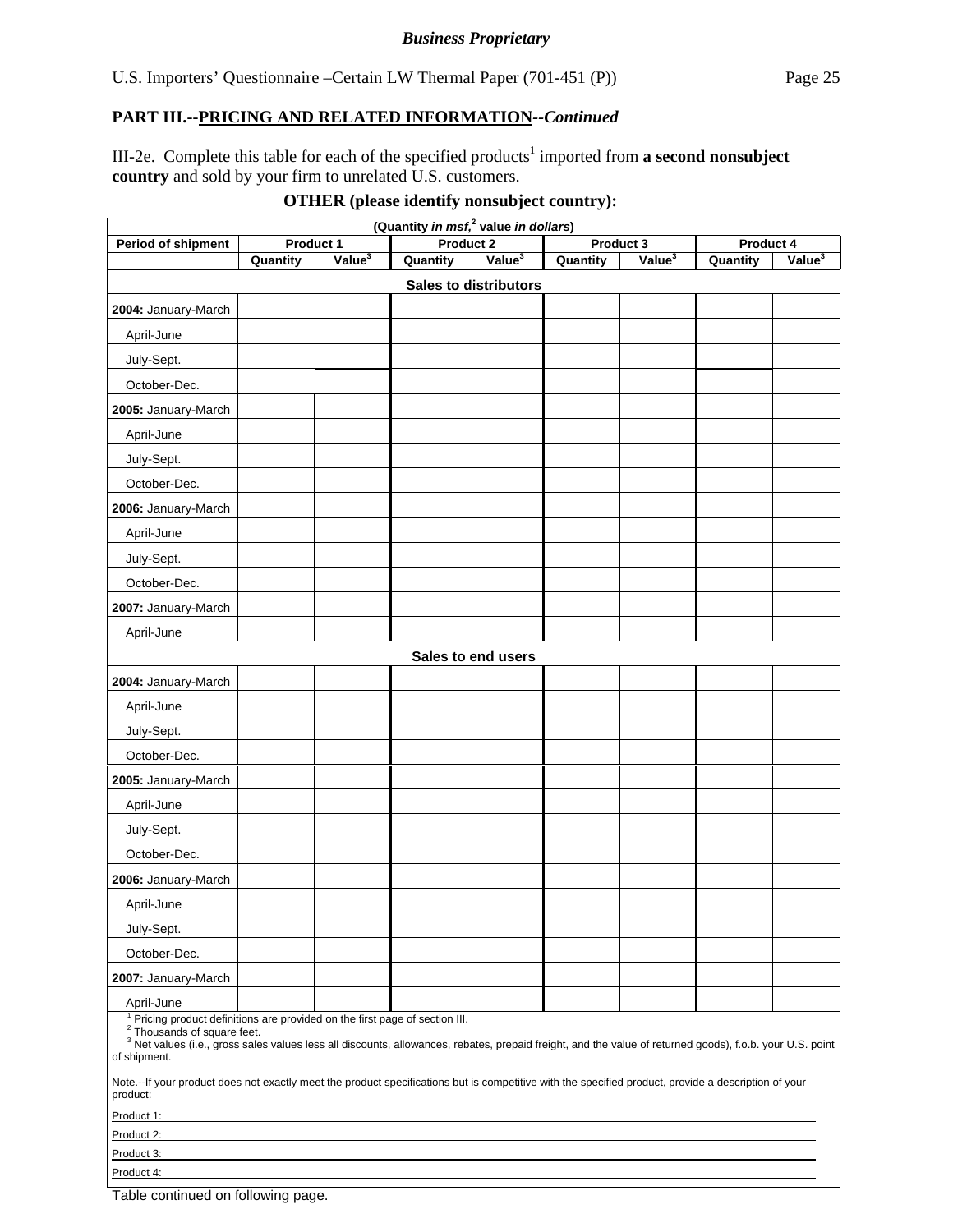#### *Business Proprietary*

# **PART III.--PRICING AND RELATED INFORMATION***--Continued*

III-2e. Complete this table for each of the specified products<sup>1</sup> imported from **a second nonsubject country** and sold by your firm to unrelated U.S. customers.

# **OTHER (please identify nonsubject country):**

| (Quantity in msf, <sup>2</sup> value in dollars)                                                                                                                                                                                                                                                                                                                                                                                                                                  |                            |                    |          |                    |           |                    |           |                    |  |  |
|-----------------------------------------------------------------------------------------------------------------------------------------------------------------------------------------------------------------------------------------------------------------------------------------------------------------------------------------------------------------------------------------------------------------------------------------------------------------------------------|----------------------------|--------------------|----------|--------------------|-----------|--------------------|-----------|--------------------|--|--|
| <b>Period of shipment</b>                                                                                                                                                                                                                                                                                                                                                                                                                                                         | <b>Product 1</b>           |                    |          | Product 2          | Product 3 |                    | Product 4 |                    |  |  |
|                                                                                                                                                                                                                                                                                                                                                                                                                                                                                   | Quantity                   | Value <sup>3</sup> | Quantity | Value <sup>3</sup> | Quantity  | Value <sup>3</sup> | Quantity  | Value <sup>3</sup> |  |  |
|                                                                                                                                                                                                                                                                                                                                                                                                                                                                                   | <b>Sales to converters</b> |                    |          |                    |           |                    |           |                    |  |  |
| 2004: January-March                                                                                                                                                                                                                                                                                                                                                                                                                                                               |                            |                    |          |                    |           |                    |           |                    |  |  |
| April-June                                                                                                                                                                                                                                                                                                                                                                                                                                                                        |                            |                    |          |                    |           |                    |           |                    |  |  |
| July-Sept.                                                                                                                                                                                                                                                                                                                                                                                                                                                                        |                            |                    |          |                    |           |                    |           |                    |  |  |
| October-Dec.                                                                                                                                                                                                                                                                                                                                                                                                                                                                      |                            |                    |          |                    |           |                    |           |                    |  |  |
| 2005: January-March                                                                                                                                                                                                                                                                                                                                                                                                                                                               |                            |                    |          |                    |           |                    |           |                    |  |  |
| April-June                                                                                                                                                                                                                                                                                                                                                                                                                                                                        |                            |                    |          |                    |           |                    |           |                    |  |  |
| July-Sept.                                                                                                                                                                                                                                                                                                                                                                                                                                                                        |                            |                    |          |                    |           |                    |           |                    |  |  |
| October-Dec.                                                                                                                                                                                                                                                                                                                                                                                                                                                                      |                            |                    |          |                    |           |                    |           |                    |  |  |
| 2006: January-March                                                                                                                                                                                                                                                                                                                                                                                                                                                               |                            |                    |          |                    |           |                    |           |                    |  |  |
| April-June                                                                                                                                                                                                                                                                                                                                                                                                                                                                        |                            |                    |          |                    |           |                    |           |                    |  |  |
| July-Sept.                                                                                                                                                                                                                                                                                                                                                                                                                                                                        |                            |                    |          |                    |           |                    |           |                    |  |  |
| October-Dec.                                                                                                                                                                                                                                                                                                                                                                                                                                                                      |                            |                    |          |                    |           |                    |           |                    |  |  |
| 2007: January-March                                                                                                                                                                                                                                                                                                                                                                                                                                                               |                            |                    |          |                    |           |                    |           |                    |  |  |
| April-June                                                                                                                                                                                                                                                                                                                                                                                                                                                                        |                            |                    |          |                    |           |                    |           |                    |  |  |
| <sup>1</sup> Pricing product definitions are provided on the first page of section III.<br><sup>2</sup> Thousands of square feet.<br><sup>3</sup> Net values (i.e., gross sales values less all discounts, allowances, rebates, prepaid freight, and the value of returned goods), f.o.b. your U.S. point<br>of shipment.<br>Note.--If your product does not exactly meet the product specifications but is competitive with the specified product, provide a description of your |                            |                    |          |                    |           |                    |           |                    |  |  |
| product:                                                                                                                                                                                                                                                                                                                                                                                                                                                                          |                            |                    |          |                    |           |                    |           |                    |  |  |
| Product 1:                                                                                                                                                                                                                                                                                                                                                                                                                                                                        |                            |                    |          |                    |           |                    |           |                    |  |  |
| Product 2:                                                                                                                                                                                                                                                                                                                                                                                                                                                                        |                            |                    |          |                    |           |                    |           |                    |  |  |
| Product 3:                                                                                                                                                                                                                                                                                                                                                                                                                                                                        |                            |                    |          |                    |           |                    |           |                    |  |  |
| Product 4:                                                                                                                                                                                                                                                                                                                                                                                                                                                                        |                            |                    |          |                    |           |                    |           |                    |  |  |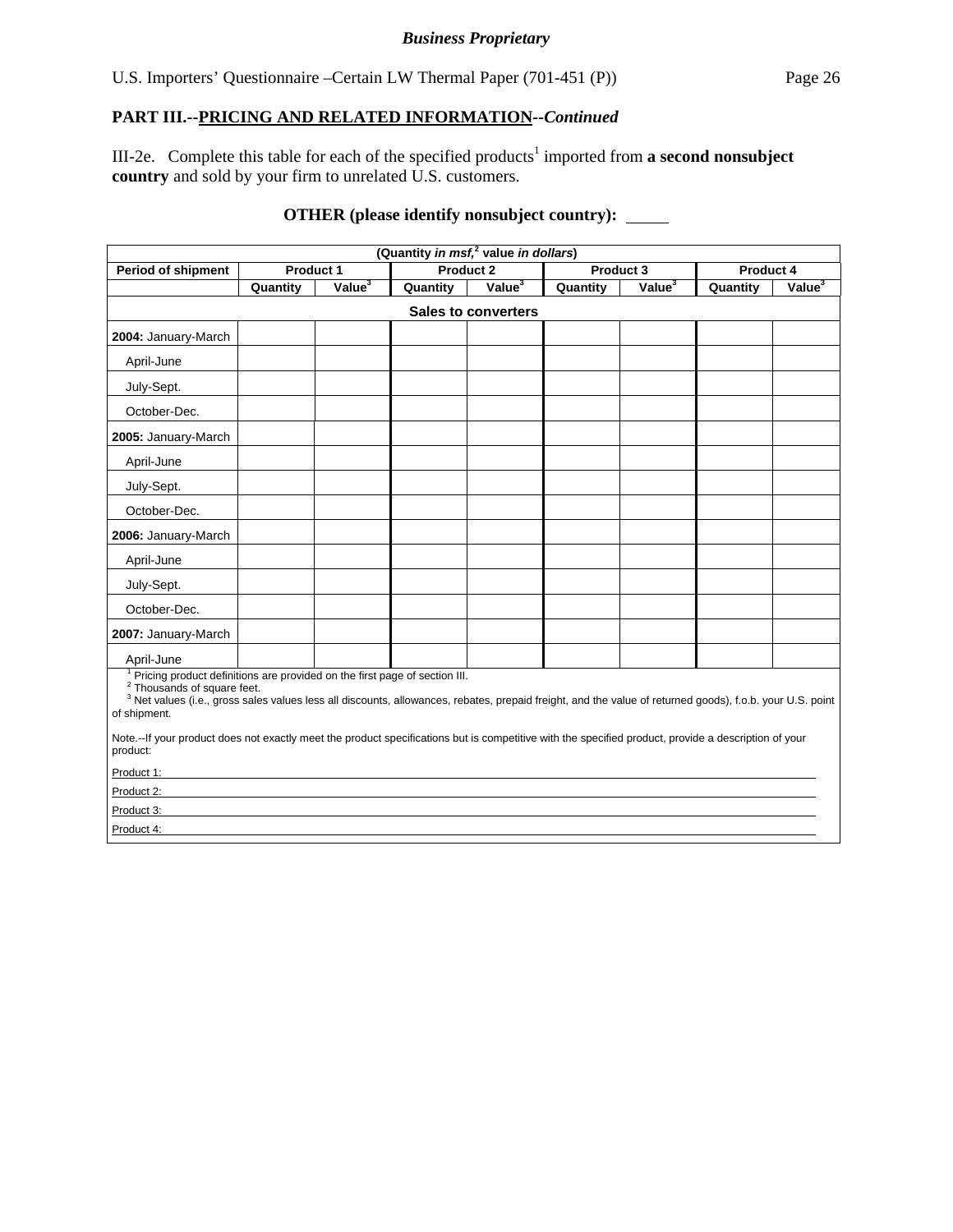l  $\overline{a}$  $\overline{a}$ 

 $\overline{a}$  $\overline{a}$  $\overline{a}$ 

**Please note that questions in this section refer to imports from China, Germany, and Korea. If your firm imports certain LW thermal paper from more than one of the subject countries and your response to any question differs depending on the country of origin, please report separately for each country and note this in your response.** 

- III-3. Please describe how your firm determines the prices that it charges for sales of certain LW thermal paper (transaction by transaction negotiation, contracts for multiple shipments, set price lists, etc.). If your firm issues price lists, please include a copy of a recent price list with your submission. If your price list is large, please submit sample pages.
- III-4. Please describe your firm's discount policy (quantity discounts, annual total volume discounts, etc).
- III-5. What are your firm's typical sales terms for certain LW thermal paper imported from China, Germany, and/or Korea (e.g., 2/10 net 30 days)? \_\_\_\_\_\_\_\_\_\_\_\_. On what basis are your prices of such product usually quoted (e.g., f.o.b. warehouse, or delivered)? .
- III-6. Approximately what share of your firm's sales of its certain LW thermal paper imported from China, Germany, and/or Korea in 2006 were on a (1) long-term contract basis (multiple deliveries for more than 12 months), (2) short-term contract basis (multiple deliveries up to and including 12 months), and (3) spot sales basis (for a single delivery)?

| Type of sale         | Share of sales (percent) |
|----------------------|--------------------------|
| Long term contracts  |                          |
| Short term contracts |                          |
| Spot sales           |                          |

- III-7. If you sell on a long-term contract basis, please answer the following questions with respect to provisions of a typical long-term contract.
	- (a) What is the average duration of a contract?
	- (b) Can prices be renegotiated during the contract period?
	- (c) Does the contract fix quantity, price, or both?
	- (d) Does the contract have a meet-or-release provision?
- III-8. If you sell on a short-term contract basis, please answer the following questions with respect to provisions of a typical short-term contract.
	- (a) What is the average duration of a contract?
	- (b) Can prices be renegotiated during the contract period?
	- (c) Does the contract fix quantity, price, or both?
	- (d) Does the contract have a meet or release provision?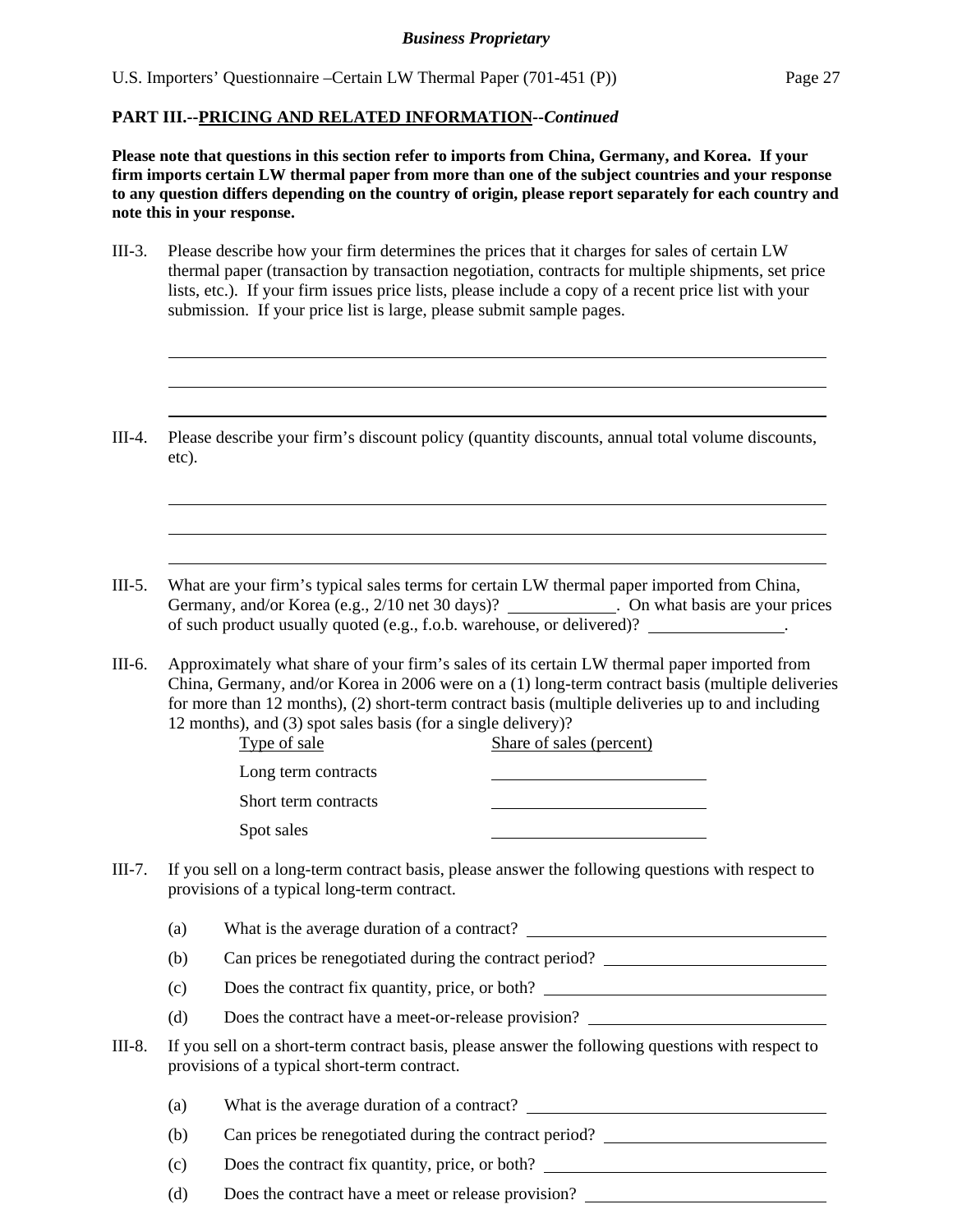III-9. What is the average lead time between a customer's order and the date of delivery for your firm's sales of certain LW thermal paper?

|                                                                                                                                              |              |                           |          |  |                                      | Share of sales, |  |            |                               |                                                                                       |                                                                                                                                                                                             |  |
|----------------------------------------------------------------------------------------------------------------------------------------------|--------------|---------------------------|----------|--|--------------------------------------|-----------------|--|------------|-------------------------------|---------------------------------------------------------------------------------------|---------------------------------------------------------------------------------------------------------------------------------------------------------------------------------------------|--|
|                                                                                                                                              |              |                           | Source   |  |                                      | 2006            |  |            |                               | Lead time                                                                             |                                                                                                                                                                                             |  |
|                                                                                                                                              |              | From inventory            |          |  |                                      |                 |  |            |                               |                                                                                       |                                                                                                                                                                                             |  |
|                                                                                                                                              |              | Produced to order         |          |  |                                      |                 |  |            |                               |                                                                                       |                                                                                                                                                                                             |  |
|                                                                                                                                              | <b>Total</b> |                           |          |  |                                      | 100 %           |  |            |                               |                                                                                       |                                                                                                                                                                                             |  |
| III-10.                                                                                                                                      | (a)          |                           |          |  |                                      |                 |  |            |                               | paper that is accounted for by U.S. inland transportation costs? ______ percent.      | What is the approximate percentage of the total delivered cost of certain LW thermal                                                                                                        |  |
|                                                                                                                                              | (b)          |                           |          |  | $\Box$ Your firm $\Box$ or purchaser |                 |  |            |                               | Who generally arranges the transportation to your customers' locations? (check one)   |                                                                                                                                                                                             |  |
|                                                                                                                                              | (c)          |                           | percent. |  |                                      |                 |  |            |                               | What proportion of your sales occurs within 100 miles of your storage or production   | facility? ______ percent. Within 101 to 1,000 miles? ______ percent. Over 1,000 miles?                                                                                                      |  |
| What is the geographic market area in the United States served by your firm's certain LW thermal<br>III-11.<br>paper? (check all that apply) |              |                           |          |  |                                      |                 |  |            |                               |                                                                                       |                                                                                                                                                                                             |  |
| Northeast                                                                                                                                    |              |                           |          |  | Mid-Atlantic                         |                 |  | Midwest    | Southeast                     |                                                                                       |                                                                                                                                                                                             |  |
| Southwest                                                                                                                                    |              |                           |          |  | <b>Rocky Mountains</b>               |                 |  | West Coast |                               |                                                                                       | Northwest                                                                                                                                                                                   |  |
|                                                                                                                                              |              | National                  |          |  |                                      |                 |  |            |                               |                                                                                       |                                                                                                                                                                                             |  |
| III-12.                                                                                                                                      |              | certain LW thermal paper? |          |  |                                      |                 |  |            |                               |                                                                                       | Describe the end uses of the certain LW thermal paper that you import from China, Germany,<br>and/or Korea. For each end-use product, what percentage of the total cost is accounted for by |  |
|                                                                                                                                              | End use      |                           |          |  |                                      |                 |  |            | Share of total cost (percent) |                                                                                       |                                                                                                                                                                                             |  |
|                                                                                                                                              |              |                           |          |  |                                      |                 |  |            |                               |                                                                                       |                                                                                                                                                                                             |  |
|                                                                                                                                              |              |                           |          |  |                                      |                 |  |            |                               |                                                                                       |                                                                                                                                                                                             |  |
|                                                                                                                                              |              |                           |          |  |                                      |                 |  |            |                               | III-13. What percentage of your sales of certain LW thermal paper were top-coated in: |                                                                                                                                                                                             |  |
|                                                                                                                                              |              |                           |          |  |                                      |                 |  |            |                               |                                                                                       | 2004_____% 2005_____% 2006_____% Jan-June 2006_____% Jan-June 2007_____%                                                                                                                    |  |
| $III-14. (a)$                                                                                                                                |              | LW thermal paper.         |          |  |                                      |                 |  |            |                               | Please list in order of importance any products that may be substituted for certain   |                                                                                                                                                                                             |  |
|                                                                                                                                              |              | (i)                       |          |  |                                      |                 |  |            |                               |                                                                                       |                                                                                                                                                                                             |  |
|                                                                                                                                              |              | (ii)                      |          |  |                                      |                 |  |            |                               |                                                                                       |                                                                                                                                                                                             |  |
|                                                                                                                                              |              | (iii)                     |          |  |                                      |                 |  |            |                               |                                                                                       |                                                                                                                                                                                             |  |
|                                                                                                                                              |              |                           |          |  |                                      |                 |  |            |                               |                                                                                       |                                                                                                                                                                                             |  |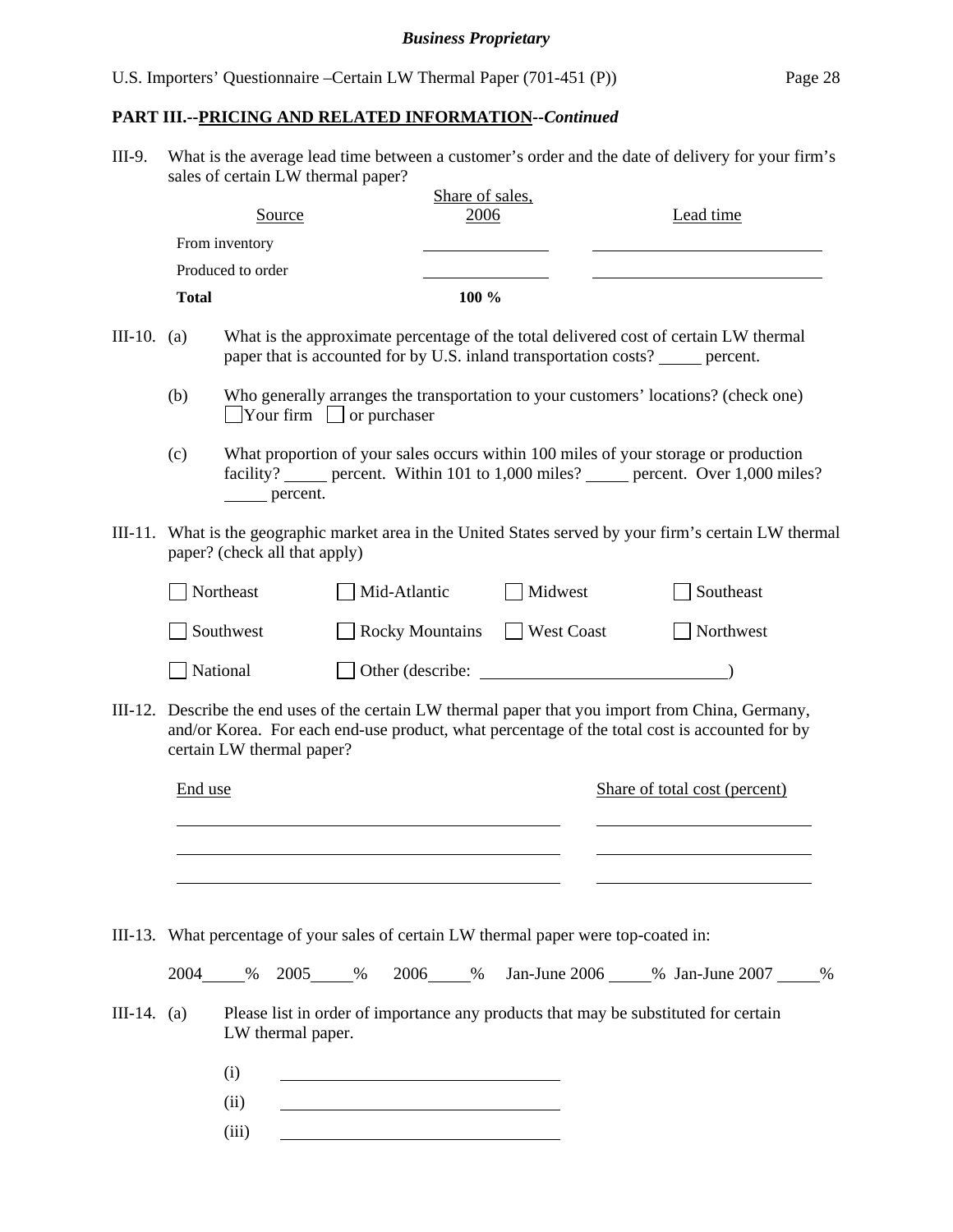| Have changes in the prices of these products affected the price for certain LW thermal<br>(c)<br>paper?<br>$\Box$ No<br>Yes-- To what degree do changes in their prices affect the price for<br>certain LW thermal paper? Does this effect have a time lag?<br>If so, how long is the time lag for each substitute product?<br>Does this vary by type of certain LW thermal paper or final<br>end use?<br>III-15. How has the demand within the United States (and outside the United States if known) for certain<br>LW thermal paper changed since January 1, 2004? What principal factors affect changes in<br>demand?<br>No Change<br>Increase<br>Decrease<br>III-16. Have there been any significant changes in the product range or marketing of certain LW thermal<br>paper since January 1, 2004?<br>Yes-- Please describe.<br>No<br>III-17. Does your firm sell certain LW thermal paper over the internet?<br>  No<br>Yes-- Please describe, noting the estimated percentage of your firm's total<br>sales of certain LW thermal paper in 2006 accounted for by internet sales | $III-14.$ (b) |  | For each possible substitute product, please give examples of applications and end uses<br>for which they are substitutes. |  |  |  |  |  |  |  |  |  |
|------------------------------------------------------------------------------------------------------------------------------------------------------------------------------------------------------------------------------------------------------------------------------------------------------------------------------------------------------------------------------------------------------------------------------------------------------------------------------------------------------------------------------------------------------------------------------------------------------------------------------------------------------------------------------------------------------------------------------------------------------------------------------------------------------------------------------------------------------------------------------------------------------------------------------------------------------------------------------------------------------------------------------------------------------------------------------------------|---------------|--|----------------------------------------------------------------------------------------------------------------------------|--|--|--|--|--|--|--|--|--|
|                                                                                                                                                                                                                                                                                                                                                                                                                                                                                                                                                                                                                                                                                                                                                                                                                                                                                                                                                                                                                                                                                          |               |  |                                                                                                                            |  |  |  |  |  |  |  |  |  |
|                                                                                                                                                                                                                                                                                                                                                                                                                                                                                                                                                                                                                                                                                                                                                                                                                                                                                                                                                                                                                                                                                          |               |  |                                                                                                                            |  |  |  |  |  |  |  |  |  |
|                                                                                                                                                                                                                                                                                                                                                                                                                                                                                                                                                                                                                                                                                                                                                                                                                                                                                                                                                                                                                                                                                          |               |  |                                                                                                                            |  |  |  |  |  |  |  |  |  |
|                                                                                                                                                                                                                                                                                                                                                                                                                                                                                                                                                                                                                                                                                                                                                                                                                                                                                                                                                                                                                                                                                          |               |  |                                                                                                                            |  |  |  |  |  |  |  |  |  |
|                                                                                                                                                                                                                                                                                                                                                                                                                                                                                                                                                                                                                                                                                                                                                                                                                                                                                                                                                                                                                                                                                          |               |  |                                                                                                                            |  |  |  |  |  |  |  |  |  |
|                                                                                                                                                                                                                                                                                                                                                                                                                                                                                                                                                                                                                                                                                                                                                                                                                                                                                                                                                                                                                                                                                          |               |  |                                                                                                                            |  |  |  |  |  |  |  |  |  |
|                                                                                                                                                                                                                                                                                                                                                                                                                                                                                                                                                                                                                                                                                                                                                                                                                                                                                                                                                                                                                                                                                          |               |  |                                                                                                                            |  |  |  |  |  |  |  |  |  |
|                                                                                                                                                                                                                                                                                                                                                                                                                                                                                                                                                                                                                                                                                                                                                                                                                                                                                                                                                                                                                                                                                          |               |  |                                                                                                                            |  |  |  |  |  |  |  |  |  |
|                                                                                                                                                                                                                                                                                                                                                                                                                                                                                                                                                                                                                                                                                                                                                                                                                                                                                                                                                                                                                                                                                          |               |  |                                                                                                                            |  |  |  |  |  |  |  |  |  |
|                                                                                                                                                                                                                                                                                                                                                                                                                                                                                                                                                                                                                                                                                                                                                                                                                                                                                                                                                                                                                                                                                          |               |  |                                                                                                                            |  |  |  |  |  |  |  |  |  |
|                                                                                                                                                                                                                                                                                                                                                                                                                                                                                                                                                                                                                                                                                                                                                                                                                                                                                                                                                                                                                                                                                          |               |  |                                                                                                                            |  |  |  |  |  |  |  |  |  |
|                                                                                                                                                                                                                                                                                                                                                                                                                                                                                                                                                                                                                                                                                                                                                                                                                                                                                                                                                                                                                                                                                          |               |  |                                                                                                                            |  |  |  |  |  |  |  |  |  |
|                                                                                                                                                                                                                                                                                                                                                                                                                                                                                                                                                                                                                                                                                                                                                                                                                                                                                                                                                                                                                                                                                          |               |  |                                                                                                                            |  |  |  |  |  |  |  |  |  |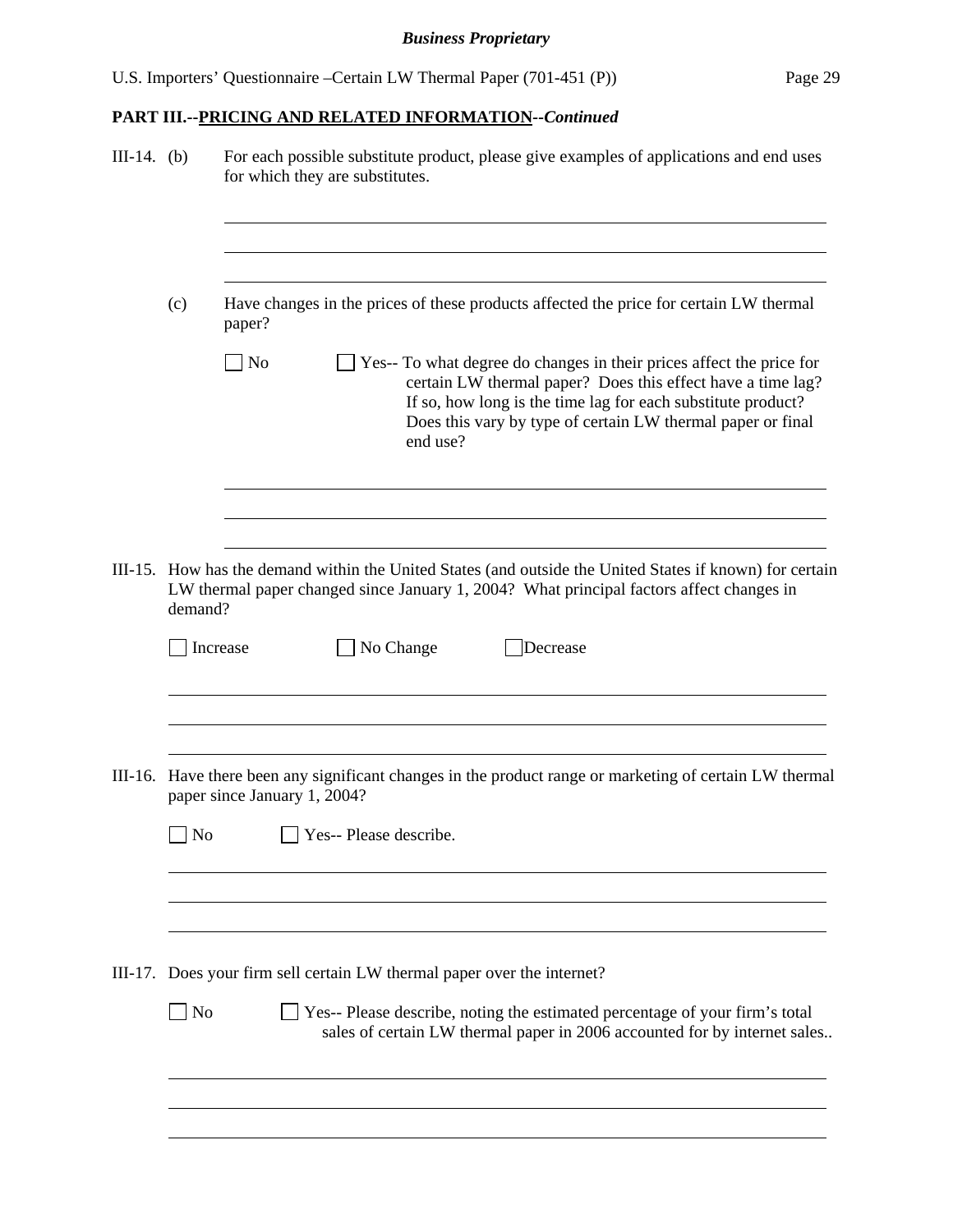III-18. Is certain LW thermal paper produced in the United States and in other countries interchangeable (*i.e.*, can they physically be used in the same applications)? Please indicate below, using "A" to indicate that the products from a specified country-pair are always interchangeable, "F" to indicate that the products are frequently interchangeable,"S" to indicate that the products are sometimes interchangeable,"N" to indicate that the products are never interchangeable, and "0" to indicate no familiarity with products from a specified country-pair.<sup>1</sup>

| <b>Country-pair</b>  | <b>United States</b> | China | Germany                                                                                                                                                                                     | Korea | Other countries |
|----------------------|----------------------|-------|---------------------------------------------------------------------------------------------------------------------------------------------------------------------------------------------|-------|-----------------|
| <b>United States</b> |                      |       |                                                                                                                                                                                             |       |                 |
| China                |                      |       |                                                                                                                                                                                             |       |                 |
| Germany              |                      |       |                                                                                                                                                                                             |       |                 |
| Korea                |                      |       |                                                                                                                                                                                             |       |                 |
|                      |                      |       | <sup>1</sup> For any country-pair producing certain LW thermal paper which is sometimes or never<br>interchangeable, please explain the factors that limit or preclude interchangeable use: |       |                 |
|                      |                      |       |                                                                                                                                                                                             |       |                 |
|                      |                      |       |                                                                                                                                                                                             |       |                 |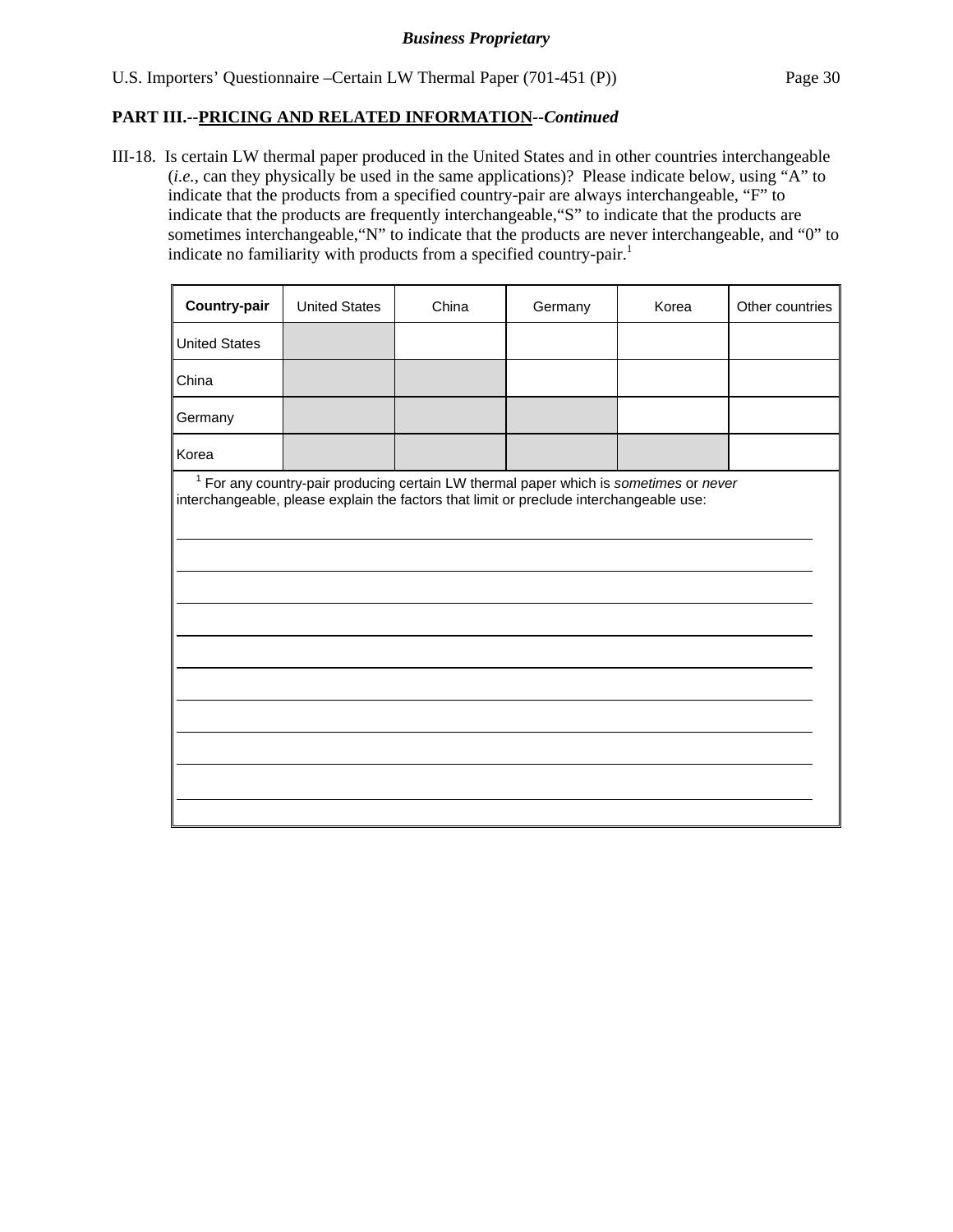III-19. Are differences other than price (*i.e.*, quality, availability, transportation network, product range, technical support, manufacturers' ability and willingness to print information on the back of the paper, approval of the paper by IBM and/or Epson, flexibility in producing different roll widths, etc.) between certain LW thermal paper produced in the United States and in other countries a significant factor in your firm's sales of the products? Please indicate below, using "A" to indicate that such differences are always significant, "F" to indicate that such differences are frequently significant, "S" to indicate that such differences are sometimes significant, "N" to indicate that such differences are never significant, and "0" to indicate no familiarity with products from a specified country-pair.<sup>1</sup>

| Country-pair                                                                                                                                                                                                                                                     | <b>United States</b> | China | Germany | Korea | Other countries |  |  |  |  |  |
|------------------------------------------------------------------------------------------------------------------------------------------------------------------------------------------------------------------------------------------------------------------|----------------------|-------|---------|-------|-----------------|--|--|--|--|--|
| <b>United States</b>                                                                                                                                                                                                                                             |                      |       |         |       |                 |  |  |  |  |  |
| China                                                                                                                                                                                                                                                            |                      |       |         |       |                 |  |  |  |  |  |
| Germany                                                                                                                                                                                                                                                          |                      |       |         |       |                 |  |  |  |  |  |
| Korea                                                                                                                                                                                                                                                            |                      |       |         |       |                 |  |  |  |  |  |
| $1$ For any country-pair for which factors other than price always or frequently are a significant factor in<br>your firm's sales of certain LW thermal paper, identify the country-pair and report the advantages or<br>disadvantages imparted by such factors: |                      |       |         |       |                 |  |  |  |  |  |